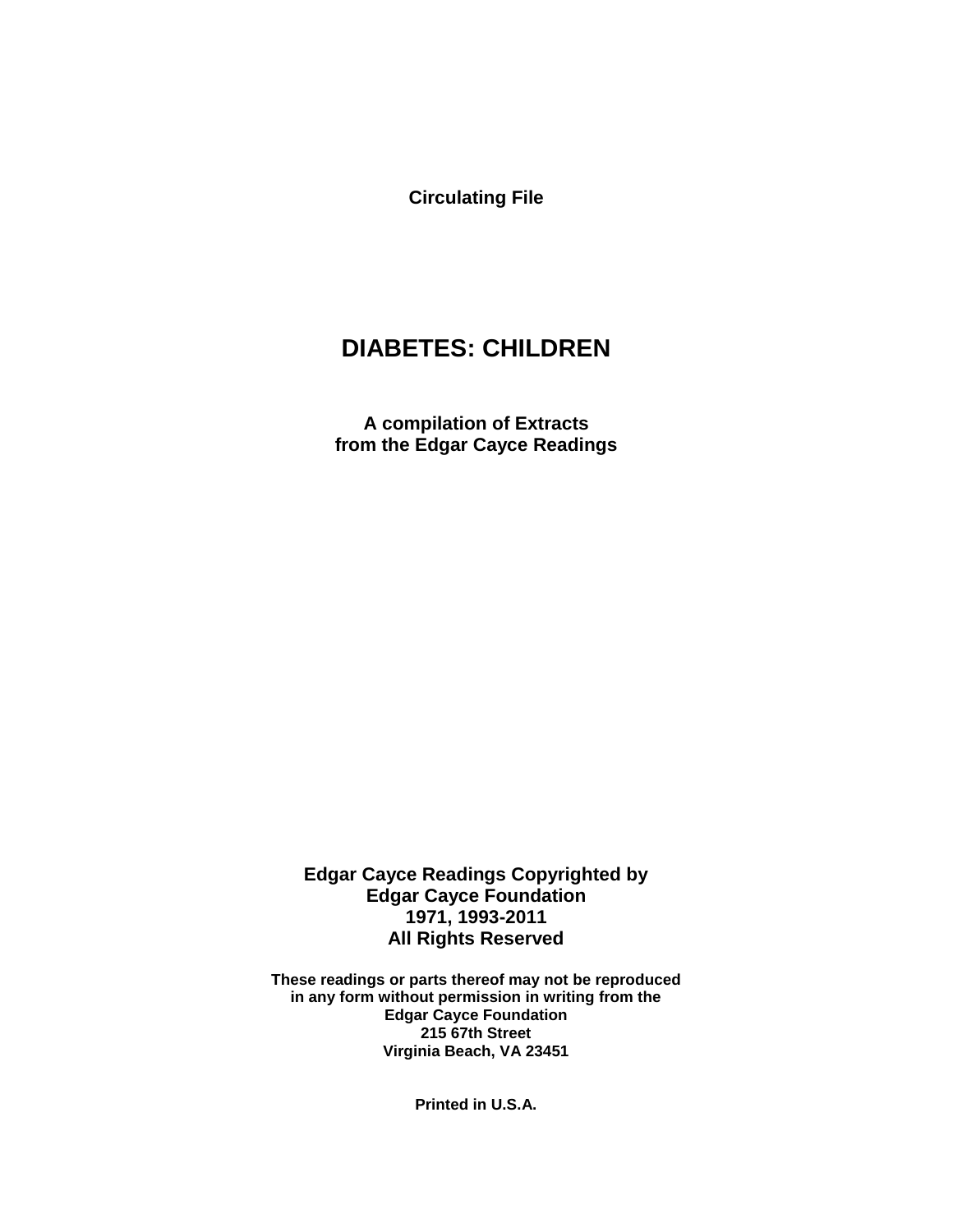#### DIABETES: CHILDREN CIRCULATING FILE

Circulating Files are collections of verbatim quotes of what Edgar Cayce said during his readings on a given subject or, in some cases everything. We have medical circulating files which focus on the over 9,000 health-related readings with subjects from Acidity-Alkalinity to Weight Loss. We also have non-medical circulating files on a broad range of topics, for example *Egypt: Sphinx, Pyramids, and Hall of Records*, *Fear and Its Far-Reaching Effects*, *Advice to Parents*, *Serving in Accord with Ideals*, and *Business Advice*.

Each circulating file is simply a collection of reading quotes or full readings given for different individuals on a similar subject or disease. The A.R.E. cannot and does not suggest treatments for physical ailments nor make claims about the effectiveness of the therapies. We encourage anyone working with the health readings to do so under a doctor's care and advice.

The circulating files support the research aspect of the Cayce work. We appreciate any feedback informing us of progress made in improving one's life or achieving good health by applying suggestions given in the readings. Please send any feedback (testimonies, experiences, results, etc.) to:

Library: Circulating File Desk A.R.E.  $21567^{\text{th}}$  St Virginia Beach VA 23451 Or e-mail: CirculatingFiles@edgarcayce.org

Please note: The complete Edgar Cayce Readings are available through the members only section of our web site, EdgarCayce.org or on CD-ROM.

Some circulating files contain commentaries or summaries written by physicians. These reports are to be used as a basis for further research in the form of controlled studies, and should not be misinterpreted to be either a refutation or an endorsement by the doctor. Referral doctors wanting to borrow a file for an extended period may do so by writing to the Library: Circulating File Desk.

Our hope is that through the Cayce readings you will find the wholeness and oneness which is God's plan for us.

Blessings, A.R.E. Member Services Team

#### *There are in truth no incurable conditions…. 3744-2*

This Circulating File consists of a general overview and the Edgar Cayce psychic readings on diabetes in children. The information is not intended for self-diagnosis nor self-treatment. Please consult a qualified health care professional before following any advice contained within this file.

Articles may be included because the information supports the remedies and therapies described in the Edgar Cayce readings or are of a helpful nature. Their inclusion does not imply endorsement or recommendation. Before following any advice contained in the articles, please seek the counsel of your doctor.

Products may be purchased from Baar Products, the official worldwide supplier of Edgar Cayce health care products: www.baar.com or call 800-269-2502.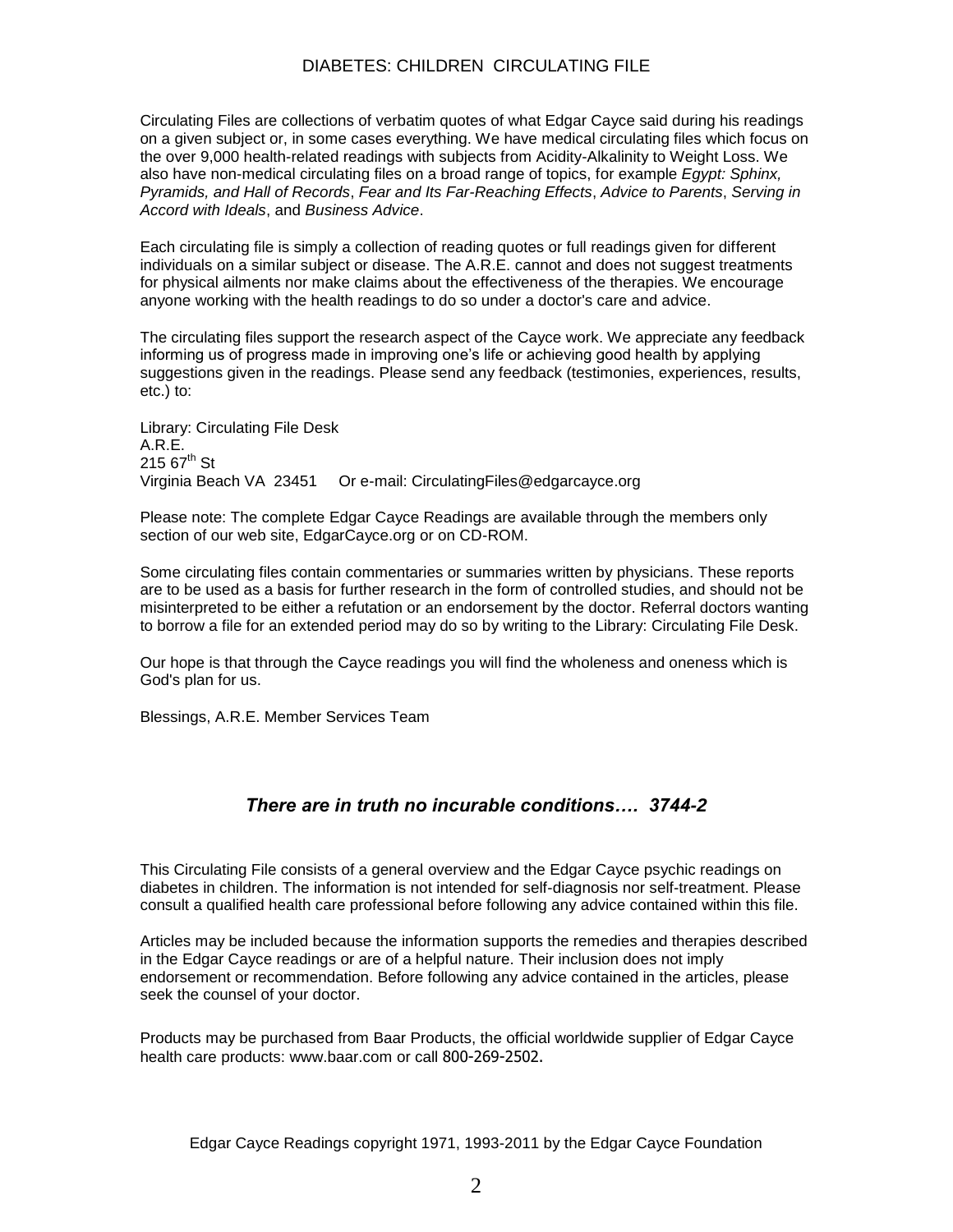# **Diabetes: Children**

| <b>Contents</b>                                                                      | <b>Pages</b> |
|--------------------------------------------------------------------------------------|--------------|
| A. Introduction to the Edgar Cayce Readings on Health and Healing                    | 5            |
| B. General Commentary on Diabetes by William McGarey, M.D.                           | 9            |
| C. Diet for Diabetes                                                                 | 14           |
| D. Case Studies from the Readings:                                                   |              |
| 1. Reading $#$ 136-21, 21-year-old girl                                              | 15           |
| 2. Reading #415-7, 9-year-old boy, 3/21/39                                           | 18           |
| 3. Reading #415-8, same as above, now 12-years old, 1/10/42                          | 21           |
| 4. Reading # 674-1, 11-year-old boy, 9/29/34                                         | 24           |
| 5. Reading # 674-2, same as above, now 12-years old, 1/10/35                         | 29           |
| 6. Reading # 1490-1, 5-year-old girl (insulin substitute)                            | 32           |
| 7. Reading # 2294-1, 1-month old baby boy                                            | 38           |
| 8. Reading # 3901-1, 20-year-old girl                                                | 44           |
| 9. Reading #4956-1, 5-year-old boy (missing reading)                                 | 49           |
| E. Related Circulating Files and Research Bulletins:<br>1. Diabetes, Volumes 1, 2, 3 |              |

- 2. Diabetes, Research Bulletin
- F. Related Articles:

l

1. "The Gluten Connection"

<sup>\*</sup> Circulating Files & Research Bulletins are available from A.R.E. membership services at (800) 333-4499 or: http://www.edgarcayce.org/circulating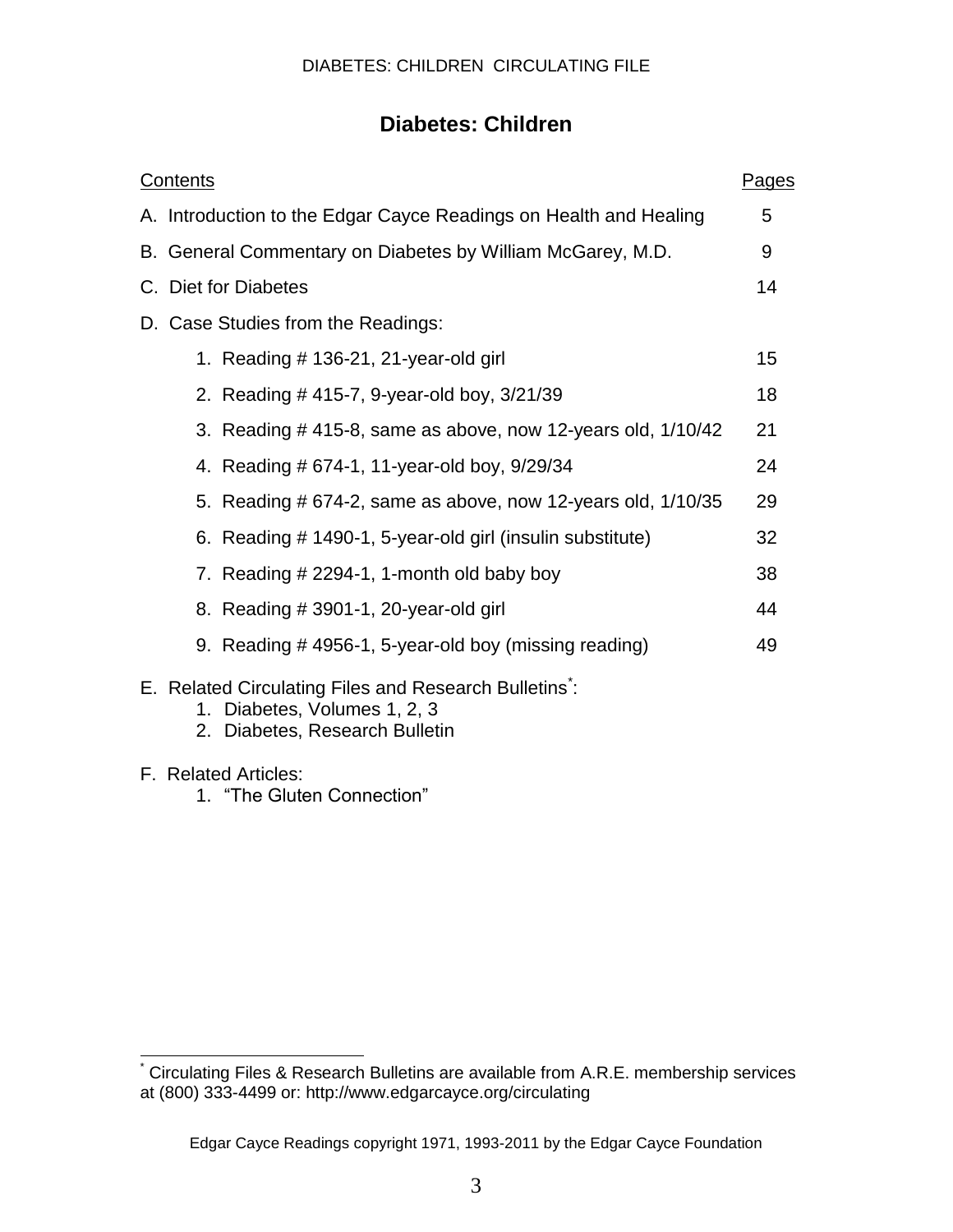#### DIABETES: CHILDREN CIRCULATING FILE

#### **Jerusalem Artichokes**



According to the *New Whole Foods Encyclopedia* "Jerusalem Artichokes are a superior source of inulin, a natural fructose that is medicinal for diabetics. This sweet tuber relieves asthmatic conditions, treats constipation,.... [And is] an aphrodisiac...."

http://www.tumbledownfarm.com/drupal/Farming\_Gardening\_Tips/Jerusalem\_Art ichokes\_Sunchokes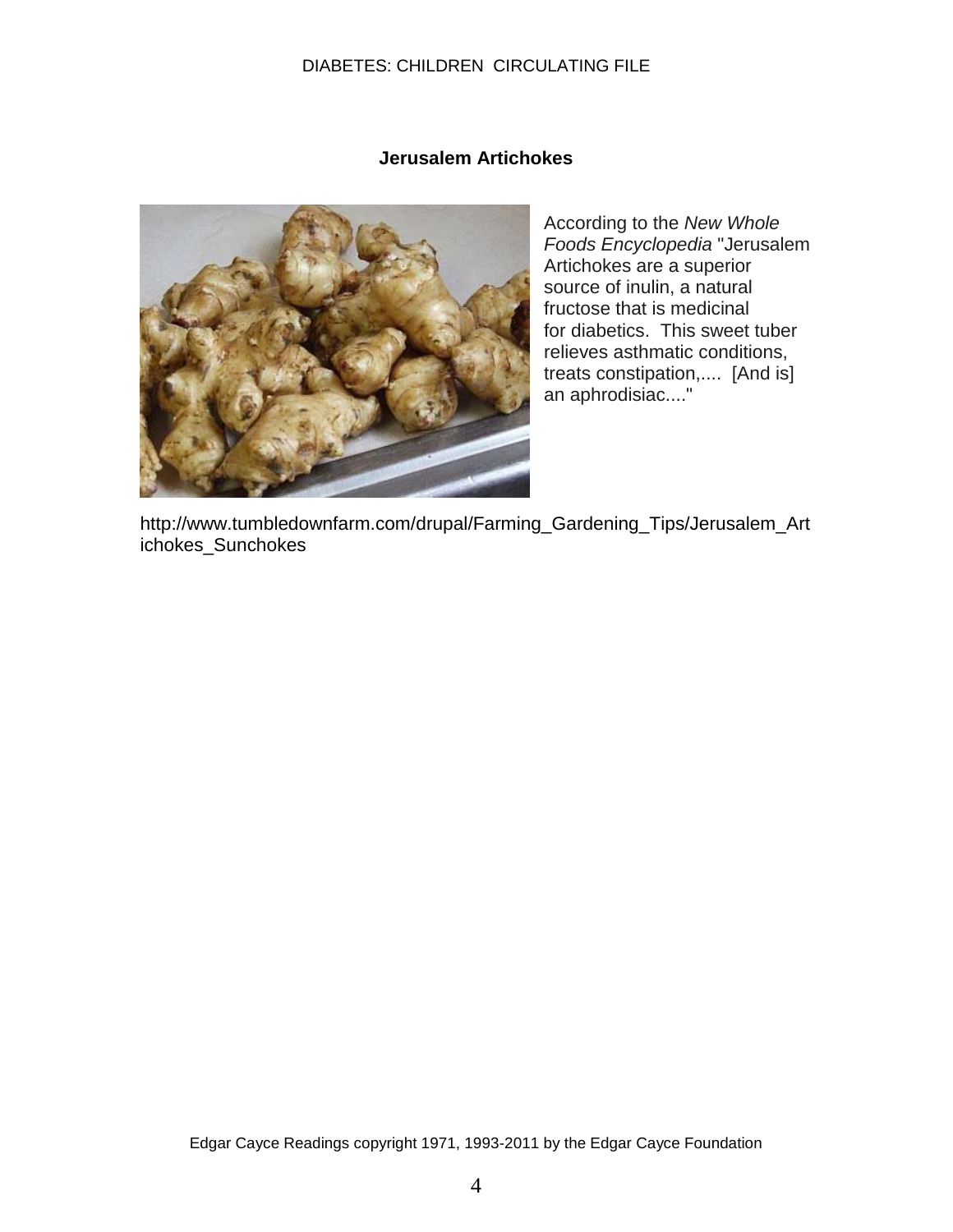#### DIABETES: CHILDREN CIRCULATING FILE

# **Introduction to the Cayce Readings on Health and Healing**

No matter what illness or ailment concerns us, certain basic principles about health and healing are relevant. These are the premises upon which all of the Cayce health information rests. For those who would like to make a more careful study of these basic principles, the recommended Circulating File is entitled *Principles of Healing*. Here, in essence, are the ideas found in that file. They may prove to be very useful to your study of the specific ailment that requires healing for you.

The first fundamental idea about healing requires that we maintain a creative balance between two principles:

- 1. All healing comes from the infinite that is, from attunement and harmony with our spiritual source. The infinite is just as accessible and available in the visible, physical world as it is in the invisible realm.
- 2. At the same time, each person must take responsibility for his or her own healing process. No one can simply sit back and wait passively for healing to occur.

This second principle - the need for self-responsibility - can take many forms. For example, healing requires attunement, and no one knows better than ourselves exactly what has gotten us out of attunement. Often, if we look closely at our lives, we can see (without needing a gifted medical clairvoyant such as Edgar Cayce) what's causing our illness.

To illustrate self-responsibility further, the human body has a marvelous, innate drive to heal itself, but we've got to do our part to help. A broken bone will naturally try to mend; however, the fracture needs to be set properly for the healing to be complete and effective. Cayce stresses the healing ability of the body:

Remember, the body does gradually renew itself constantly. Do not look upon the conditions which have existed as not being able to be eradicated from the system. . . Hold to that KNOWLEDGE - and don't think of it as just theory that the body CAN, the body DOES renew itself! 1548-3

Another important principle relates to energy medicine, a new field for which Edgar Cayce was a pioneer. His readings consistently speak of the roles played by vibrations or vibratory forces - right down to the level of individual atoms. According to Cayce, there is a type of consciousness that exists in each atom. Although most of the passages about the atomic physics of healing seem rather esoteric, it might be easier to follow the analogy of the attunement of a stringed musical instrument. A violin or piano that is out of tune makes sour, discordant music - symbolic of disease or illness. Just as a skilled musician can bring the instrument back into attunement, we experience healing when our vibrations - right down to the atomic level - are adjusted in a correct manner. In essence, all healing is bringing the vibrations into harmony from within.

Balance among body, mind, and spirit is another key to Cayce's philosophy of healing. For healing to be complete and lasting, we must recognize and meet the needs of each of these three levels. Virtually no illness or disease can be treated successfully at only one of these three levels.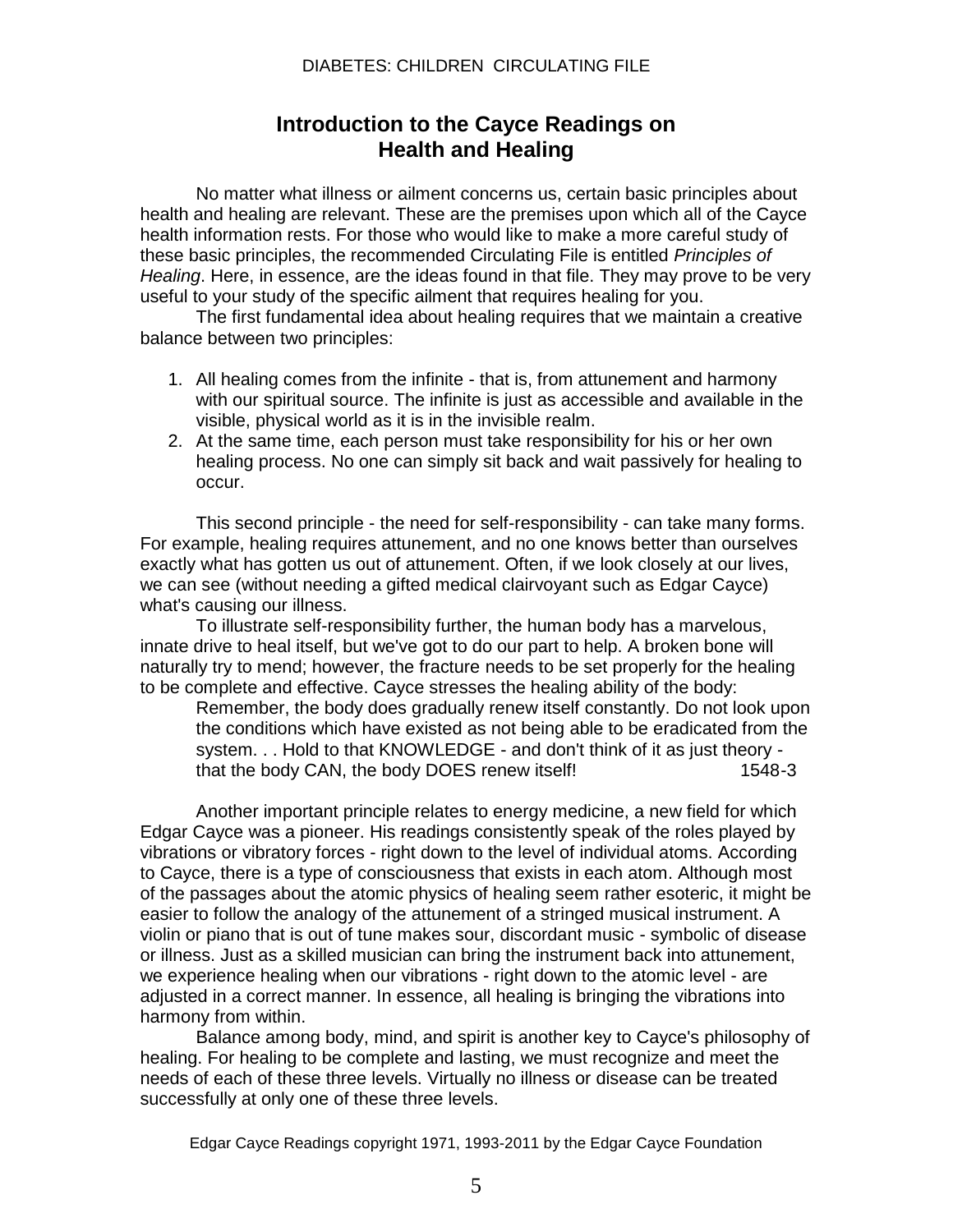What's more, Cayce affirms that the human body will naturally stay healthy and even rejuvenate itself - if a kind of internal balance can be maintained. "Dis-ease" starts when one part of the body draws energy from another part. One portion of an organism may become overcharged with the creative life force, while another portion becomes undernourished. The result is a gradual disintegration of the body and the onset of illness.

The opposite of this sort of disintegration is rejuvenation. The readings assert that we are continuously rebuilding our bodies. Within any seven-year period, each cell is replaced. If we'll allow it, our bodies will transform any problem and resuscitate any condition. But our ingrained habits usually block this healing potential - the habits of action and, even more potent, the habits of mind.

What role do drugs and medicine play in the healing process? Cayce's philosophy clearly sees a place for them, but warns of misunderstanding how they work and of expecting more of them than is possible. Any healing method attempts to create an experience of oneness, in hopes of then stimulating a similar response in the body. For some people in some situations, a drug may be the best way to accomplish this - just as in other cases surgery may be the best way to stimulate healing. Medicines can be a practical application of the one life force. Occasionally they must be very potent in their reactions in order to get the patient through an acute illness. But Cayce from time to time encouraged people to consider the herbal formulas he recommended to be tonics and stimulants, rather than medicines.

The dangerous side of medicines is their potential to diminish the body's own healing work. This is what Cayce alluded to when he warned about "palliatives" that deceive the soul with half-truths and temporary relief. It's also what he meant when he warned that we shouldn't come to rely on any condition outside of ourselves that could be assimilated by the body inwardly. All of this is to say, take the medications prescribed by the physician you trust. Keep in mind this thought: what those chemicals can do is temporarily - and somewhat artificially - give your body an experience of greater oneness.

Healing that really takes hold and lasts must come from changing one's inner consciousness and vibration. That happens most effectively from consistent and persistent human effort (that is, engaging one's desires, purposes, and will) something that pills all too easily allow us to skip.

These have been long-standing. Do not take the treatments just a few days, or even a few weeks, and expect to be well - and then revert to old conditions. But be consistent and persistent! Have periods when these will be taken (that is, ALL of those things indicated) for two, three to four weeks. Then rest by leaving them off a week. And then be just as patient and just as persistent as though you were beginning all over again. 976-1

Cayce's healing philosophy includes other insights that can help us avoid misunderstanding. For example, one principle states that the best treatment procedures sometimes cause a temporary worsening of conditions. If we didn't recognize this possibility, we might give up just before the benefits begin to appear. A closely related principle states that when a body is re-establishing its attunement, it tends to be more sensitive. Again, if we misunderstand that heightened sensitivity, we might not see the good that is slowly being effected.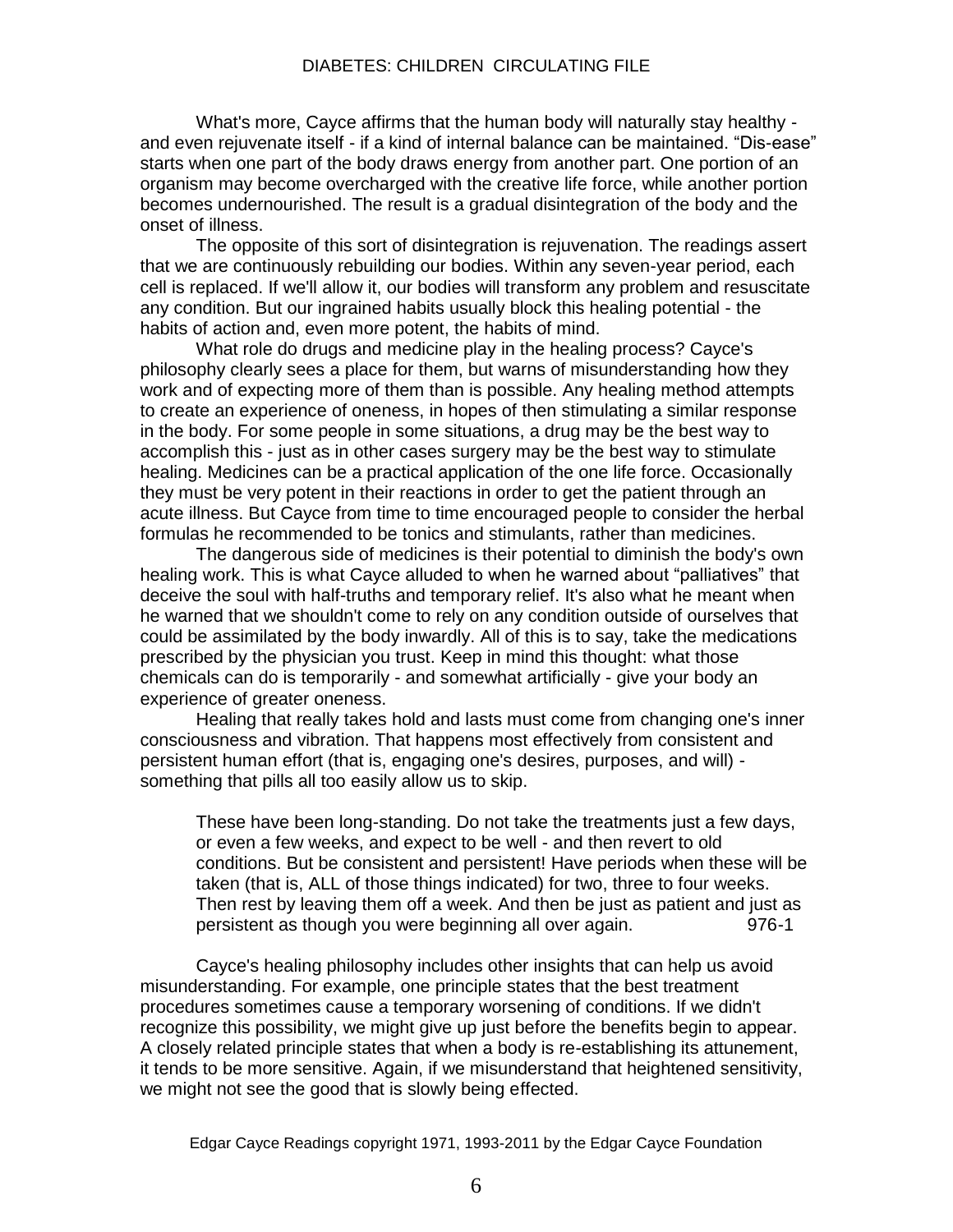#### DIABETES: CHILDREN CIRCULATING FILE

The mind is a focus of other healing principles. The unconscious mind plays a role in many illnesses and diseases. One example of this is the karmic factor in health problems. Memories from previous incarnations, stored in the soul mind, can trigger problems in the body. Of course, we shouldn't go so far as to suppose that every health challenge has past-life roots; nevertheless, the perspective of reincarnation can help us understand what we could possibly be dealing with as we seek healing.

The familiar Cayce axiom, "Mind is the builder," leads us to wonder exactly which attitudes and emotions best foster healing. The readings emphasize several:

- Self-acceptance. As we rid ourselves of self-condemnation, we make room for healing forces to enter.
- Optimism and hope. We're encouraged to expect healing.
- **Patience. It's much easier and quicker to destroy health than it is to rebuild it.** We need to be willing to patiently invest whatever time is required.

Alongside these specific attitudes and emotions, we're invited to use the creative potential of visualization to stimulate our own healing. The mind's imagemaking capacity can be directed in such a way that we "see" the healing transformation taking place. This is not something that's accomplished in a single visualization session. Like all the Cayce health-promoting approaches, it requires persistence and works best in conjunction with other healing methods.

Perhaps the most important principle of the mind's relationship to healing concerns purposefulness. A person can experience temporarily an outer healing that is, in the physical body only - yet still be spiritually sick. What cures the soul? A commitment to a purposeful life. Not just any purpose, but instead one that reflects care for other people.

On occasion a reading from Cayce would pose this question to the person who was ill: What would you do with your life if you were healed?

What would the body be healed for? That it might gratify its own physical appetites? That it might add to its own selfishness? Then (if so) it had better remain as it is. . . But first the change of heart, the change of mind, the change of purpose, the change of intent. 3124-2

The position of Cayce's psychic source was simply this: Why correct the physical condition unless there's also going to be an inner correction? People who are looking for both inner and outer healing are the best candidates for restored health and vitality. In Cayce's philosophy, healing should equip us to be more useful to others.

With this ideal of service in mind, we might also wonder just how we can be channels of healing to others. What principles govern our efforts to be healers to those for whom we have concern? One principle is based on the spiritual connections that exist between all people. It states that as we bring the experience of oneness into our own consciousness, it can profoundly help someone else experience oneness, attunement, and healing. Cayce's way of putting it was, "...raising the Christ Consciousness in self to such an extent as it may flow out of self to him thou would direct it to." (281-7)

For this to be most effective, the recipient must desire such help and have requested healing prayer. Of course, we can always pray for someone, even if that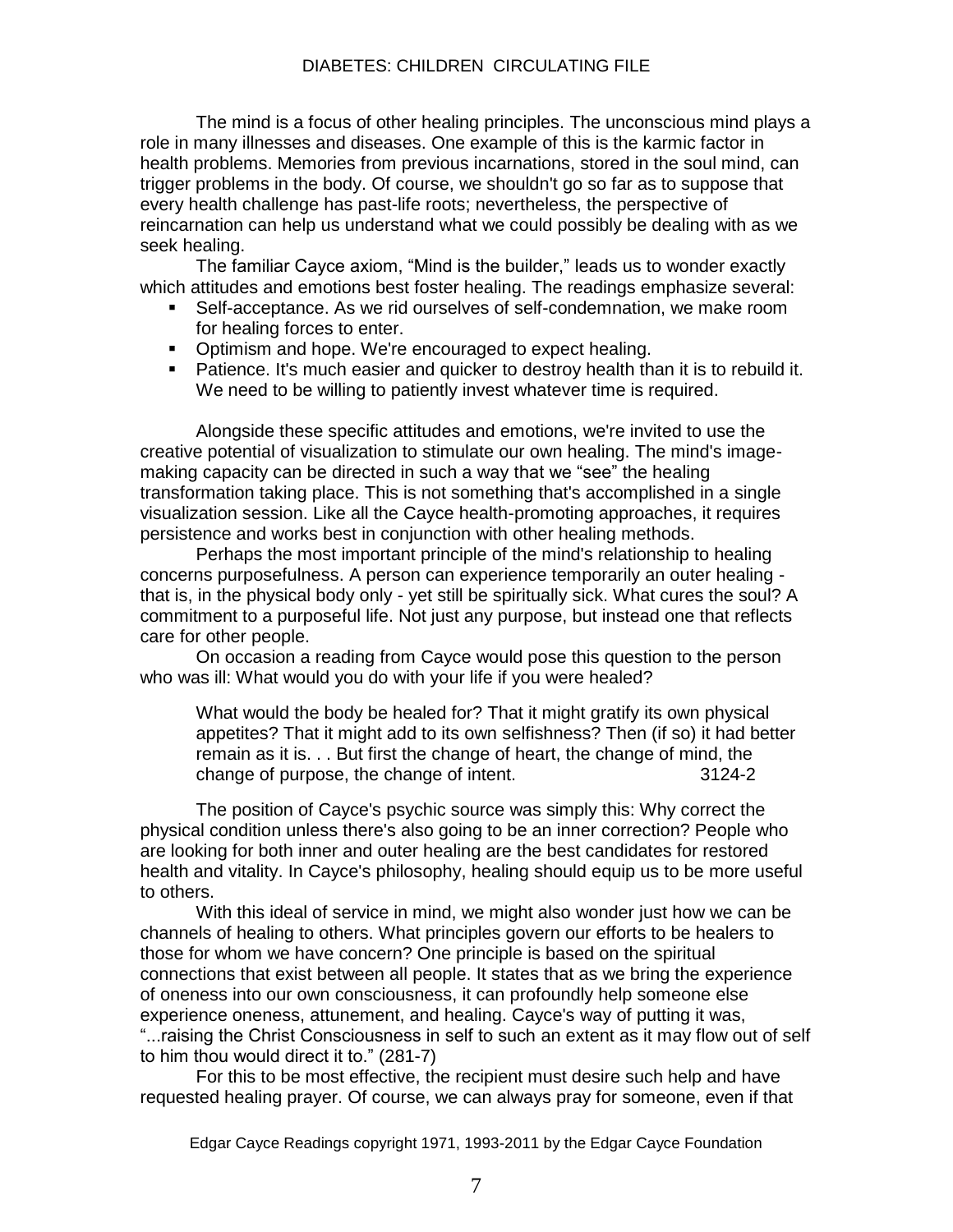individual hasn't asked us. But it's important that we not assume we know what's needed in any person's life. For one who hasn't specifically asked for prayer, we can simply offer prayers of protection and blessing, rather than try to direct healing energies to that person or for a specific condition.

It is also important to remember that each reading was given for an individual. It must be emphasized that no suggested treatments for any particular ailments should be "lifted" from any individual reading and tried by another individual except under the supervision of and with the cooperation of a physician or licensed health care professional. However, there were many suggestions that were given over and over, and these can be studied to find how they apply to ourselves. These healing principles can be grouped in four categories that referred to as CARE.

- **Circulation** moving the blood around the body through therapies such as massage or spinal manipulation
- **Assimilation** encouraging the body to pull the proper nutrients from the food by eating the proper foods and in the proper combinations
- **Relaxation** taking time to rest and let the body recuperate and counterbalance the daily activities
- **Elimination** removing the waste products from the body through therapies such as sweats, colonics, and fume baths

For more information about CARE and recommendations on the lifestyle described in the readings, please see Dr. Harold J. Reilly's *Handbook for Health*. There are also many verbatim collections of the readings in other Circulating Files, Research Bulletins, and Treatment Plans for individual diseases which may be purchased through Customer Service at 800-333-4499.

The A.R.E. is interested in having all the material in the health readings reviewed by physicians and health care professionals who also provide summaries of their findings in the hope that the information may prove beneficial to others. When time and finances permit it is planned to have all the information in the health readings read by one or more physicians and the subject matter summarized. Please send any feedback to

Library: Circulating File Desk A.R.E.  $21567^{th}$  St Virginia Beach VA 23451 Or e-mail: CirculatingFiles@edgarcayce.org

To obtain health items mentioned in the readings, contact our official worldwide distributor, Baar Products at 800-269-2502 or Baar.com.

We do not advocate a do-it-yourself process. Please seek out the advice of a health professional before implementing any recommendation.

In summary, the Cayce readings remind us that our natural state is wholeness and health. An innate wisdom within ourselves knows what's needed for healing. We should expect to get well, and we should be willing to do our part to make it possible. "Those that expect little of the Lord receive little; those that expect much receive much - if they live it!" 1424-1

Blessings,

A.R.E. Member Services Team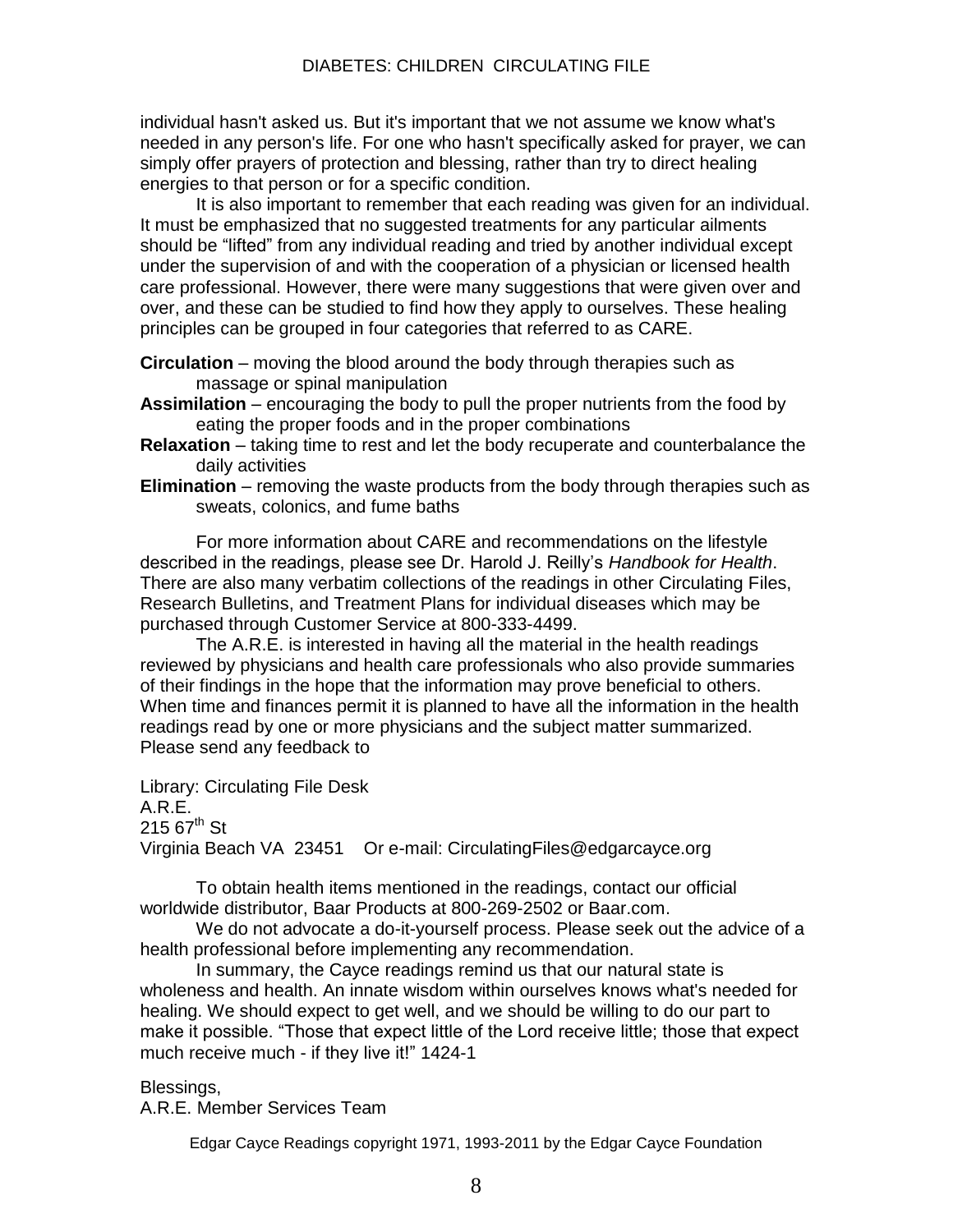# **Commentary on Diabetes**

## **I. Physiological Considerations**

The primary physiological change in the condition known as diabetes mellitus seems to be a malfunction in the pancreas gland with ramifications that extend through its coordination with the liver. At times there seems to be a stimulation in the functioning of the gland as a whole, at other times a sluggishness. There is a tendency in the pancreas, in both of these conditions to create too much sugar, and to handle the carbohydrates in such a way that they form also an excess of sugar.

A basic physiological principle which seems to exist in the causation of diabetes is a disturbance of certain cerebrospinal centers which are located in association with the sixth, seventh, eighth and ninth dorsal sympathetic ganglia. These pressures in specific centers of the nervous system give an impulse to the liver and pancreas primarily and apparently also to the spleen. This impulse may be one of stimulation because of the pressure, or it may be one of creating a sluggishness. The type of injury or muscular spasm or degree of incoordination of the nervous system itself probably mediates what type of impulse will be sent out from the centers.

In nearly every case the disturbance which has occurred through one mechanism or another - already enumerated - in the autonomic ganglia is that which brings about the greater disturbance or the greater difficulty and imbalance through the pancreas and the circulation and coordination between the liver and the pancreas. This, in essence, causes the condition of glycosuria and what we commonly know as diabetes. It is then these conditions of excess sugar in the blood which brings about other strains in the system and other incoordinations which create other difficulties within the body. However, in the physiology of this disease, we find also that the assimilation of the body - that process through which food is worked on, absorbed and utilized - can become disturbed and create an imbalance or incoordination between the assimilation and the elimination. These must be in balance. In one particular case such an incoordination created a lower bowel stasis with improper eliminations, which in turn created a strain within the body to the liver and caused the circulation, especially in the left lobe of the liver, to be sluggish (953-1). In this case the liver then became principally excretory in its function rather then secretory as it should be. From this malfunction of the liver, influences of a strain within the system caused the Peyer's Patches and other local lymphatic vessels and centers to cease their production of substances which allow for recreation of blood elements - in this case probably the lymphocytes. Thus the circulation lacked new blood and this in turn - this lack - created a taxation upon the cerebrospinal centers in the autonomic nervous system that created unusual nerve impulses to the pancreas and to the liver and gradually then the condition of sugar in the bloodstream.

This impulse of an aberrant nature coming from the sixth, seventh, eighth or ninth dorsal ganglia might be considered as causing a reaction in the hepatic circulation or causing a tendency for imbalance or causing a sluggish or "cold"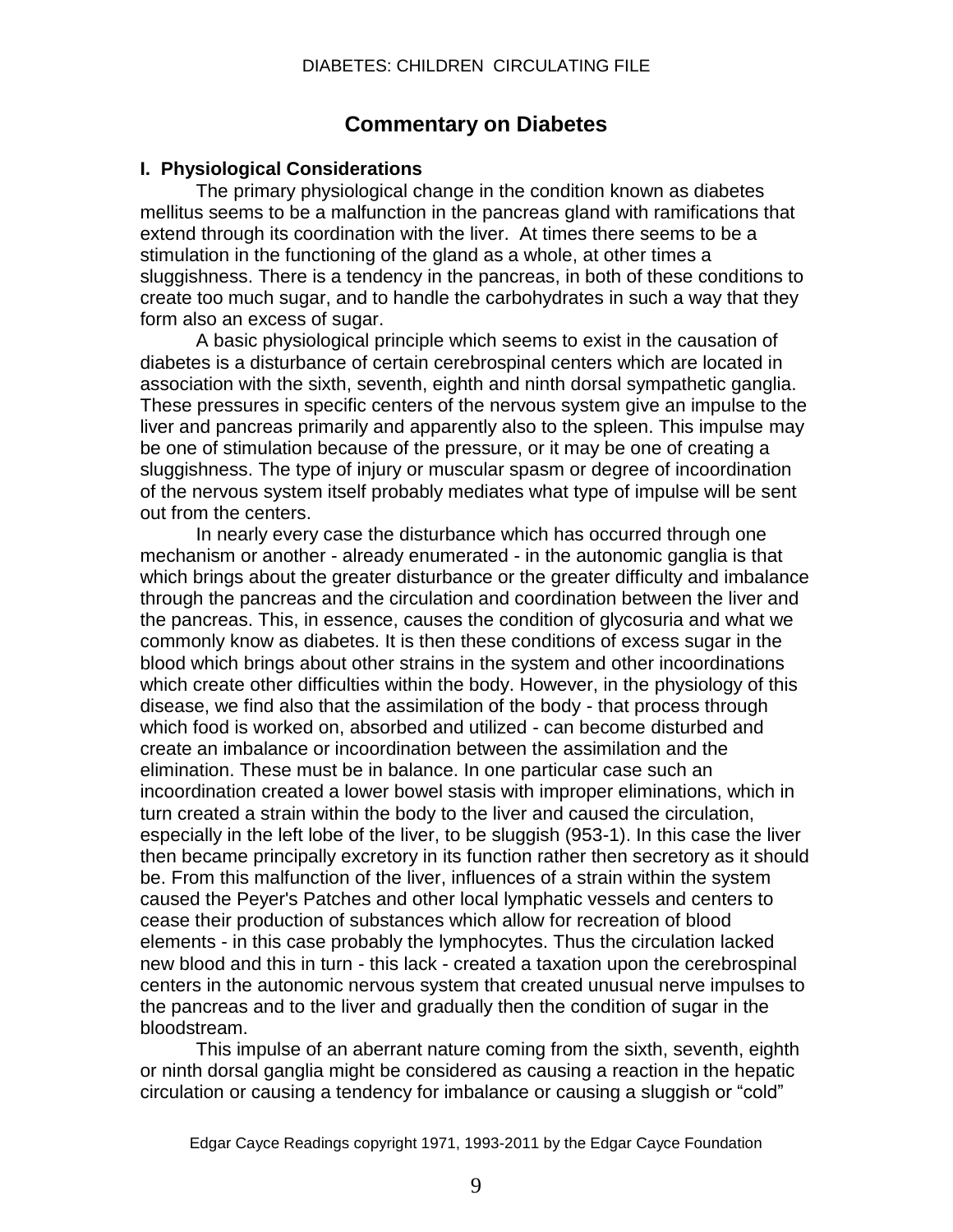circulation in the liver and pancreatic area. It would sometimes undoubtedly be an aggravation of a type to the pancreas. It can be seen that these would create varying types of manifestations associated with the diabetic and this is nearly always the physiology, as a matter of fact, with the patient. A dysfunction of the pancreatic-liver circulation might create an excess in the kidney function with a subsequent strain on the heart because of the accumulation of body metabolites. Likewise, an improper assimilation might be brought into being with reflexes to the nerve supply to the prostate or to the heart and lungs and sometimes to the locomotor nerve centers of the system, causing difficulties in all or parts of these areas. The excessive pancreatic activity in some instances, in turning starches into sugars excessively, would produce obesity. The starch and the sugar thus formed prevent the normal functioning of the liver and sometimes create an excessive kidney function with a subsequent heaviness in the bloodstream and an increase in the red blood cells with the decrease in the white. Some consequences of this condition might be anticipated as a result of the system's trying within itself to adjust itself. This would make for a type of normalcy but it would be apart from the true normal function of the body and would probably create a depression of nervous and mental function and unusual emotional responses to a minor or greater degree occurring within the body.

## **II. Rationale of Therapy**

In approaching therapy, we should remember that the body has a capability of normal function:

―Thus, - we would administer those activities which would bring a normal reaction through these portions, stimulating them to an activity from the body itself, rather than the body becoming dependent upon supplies that are robbing portions of the system to produce activity in other portions of the system, or the system receiving elements, or chemical reactions being supplied, without arousing the activities of the system itself for a more normal condition." 
and the same state of the 1968-3

The therapy for diabetes mellitus should be directed at correcting those basic physiological malfunctions that exist. Again it is important to remember that this should be done gradually and it is important not to change other therapies abruptly, especially where insulin has been used. Attention should be paid to correcting the sugar-forming condition within the pancreas gland and this should be done in conjunction with correcting the causation. A diet should be adhered to which would help restore the normalcy of the pancreas and the liver. Any attendant conditions such as gastro-intestinal imbalance and an incoordination between the cerebrospinal and the autonomic nervous system should likewise be cared for.

In this manner, the apparent original causation would be corrected and should be maintained corrected; the gland itself would be gradually restored to normal and the other conditions which pre-exist the change in the pancreas and those which come as a result of the pancreatic malfunction would gradually be brought back to normal.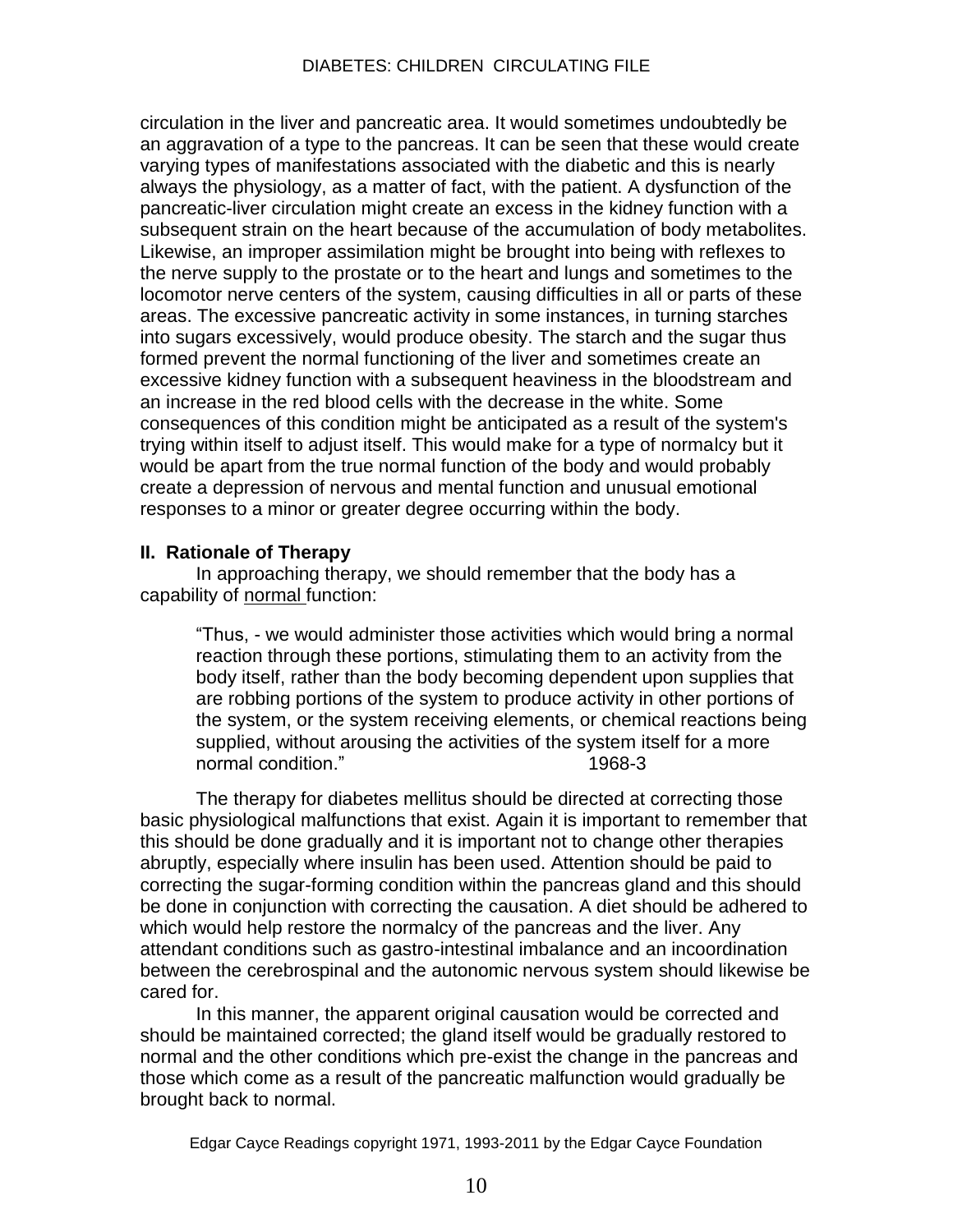#### **III. Suggested Therapeutic Regime**

#### A. Osteopathy

There is, undoubtedly, diabetes which exists without definite subluxations of the vertebrae which have been named. Mechanisms have already been discussed. In these cases however, there still appears to be abnormal autonomic impulses coming to the pancreas. Thus it would be advisable in all cases of diabetes since we cannot appraise always the need for this type of therapy to institute a course of osteopathic manipulations and adjustments. These should be specific adjustments of these particular vertebrae and general adjustments. They should be given in series, six to eight, perhaps with a rest, and then another six to eight. They should coordinate the fourth lumbar with the third cervical in conjunction with the dorsal vertebrae that are being treated. It is important to remember that a pressure might be alleviated, but correct flow of nerve impulses cannot come about consistently unless the balance is maintained over a period of time. This is why more treatments than one are necessary.

#### B. Diet

Diet is highly important. Jerusalem artichokes are suggested in every case of diabetes. These provide a type of insulin material for the body which helps restore normal function of the pancreas. These should be taken in varying amounts of perhaps three a week, or if the case is more severe, one a day for five to six days a week. They should be cooked - one artichoke about the size of a hen's egg - in Patapar paper and prepared with the juices and eaten in that manner. If they are taken five or six days a week they should be used raw one day and cooked the next.

―for taking the artichoke - especially this Jerusalem variety - is using insulin but in a manner that is NOT habit-forming, and is much more preferable - if it is governed properly - with the rest of the diet." 3878-1

―in diabetic tendencies the diet has more to do with the reactions obtained than most any other application." 3086-1

The Jerusalem artichoke, or Helianthus tuberosis, also called the gerasole, is unique in that it stores its carbohydrates as inulin or inulides, which yield levulose or hydrolysis rather than as starch, which on hydrolysis yields glucose. The levulose is not as harmful to the body in diabetes as is glucose. Medical opinion has been divided on its use in diabetes. Some plants contain a substance called glucokinin, but apparently this has not been demonstrated yet in this type of artichoke. For sake of reference and information, it is noted that: insulin is a protein hormone, inulin is a plant-derived fructose polysaccharide, while glucokinin is a hormone-like substance obtained from plants which will produce hypoglycemia in animals and will act on depancreatized dogs in a manner similar to insulin.

In the diet otherwise, it should be advised that one eat no red meats, not too much sweets nor ever too much meats. There should be less of the starches, no white sugar or white bread. Pastries, pies, etc., should be markedly decreased.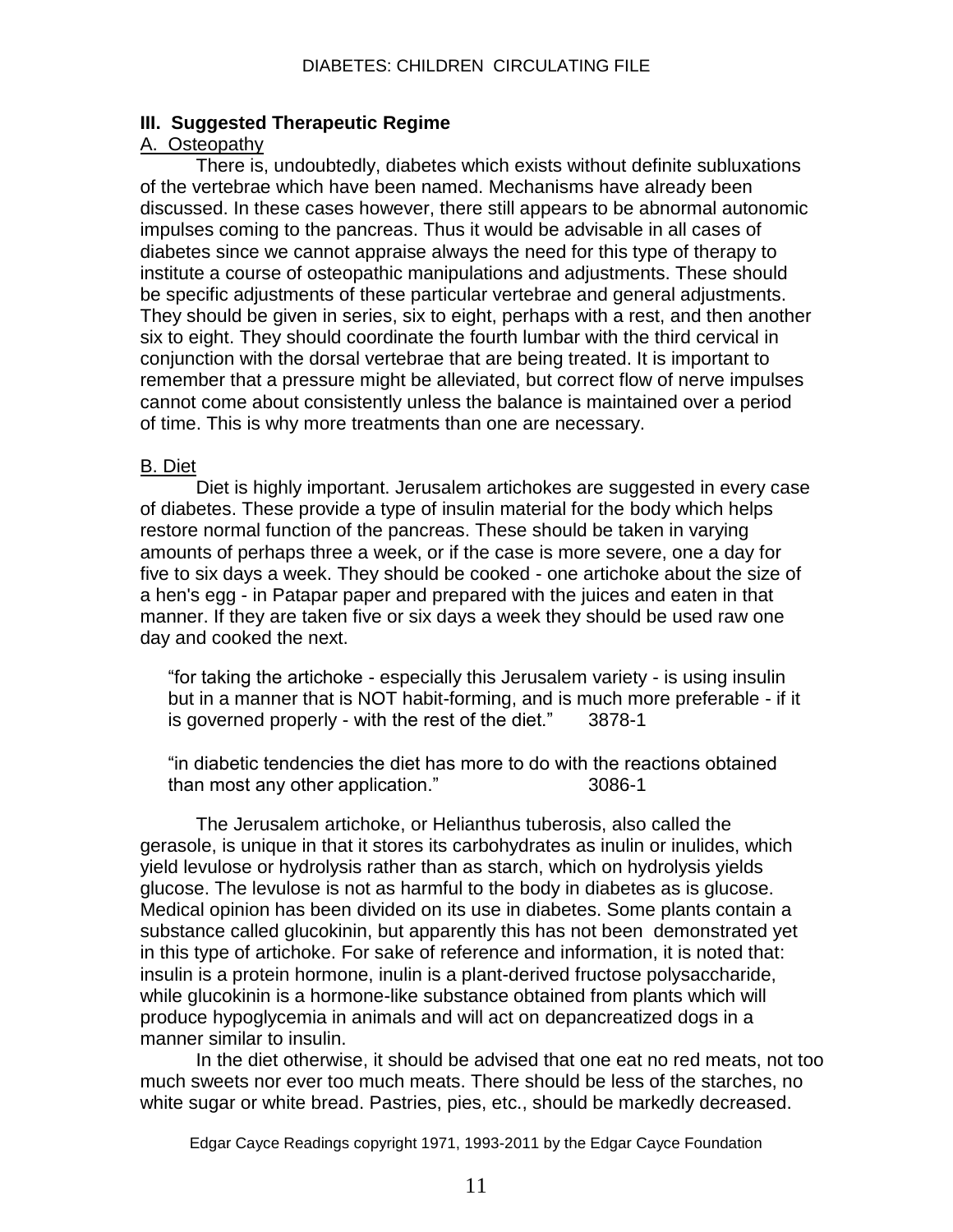Coffee or tea should be used once daily. Fish or fowl should be used in small amounts, but there should be much leafy vegetables in the diet. There should be very little of the pod variety of the vegetable. No vegetables grown below ground with the exception of oyster plant, carrots or beets occasionally and the beet should be taken with the beet top. No fried foods should be eaten.

#### C. Medication

Medication - after adjustments have been started of an osteopathic nature, then Atomidine could be begun. This should be used in small amounts. For instance, it might be prescribed one drop twice a day, increasing one drop daily for the next eight days until five drops are being taken twice daily. Then, decrease one drop per day until the original first dosage is regained. Rest a week or two. Then repeat this regime three or four times. The Atomidine is for a cleansing of the glands and the glandular forces of the body. The balance of the assimilation and elimination should be established through one of several prescriptions. There are two prescriptions in case 674-1 whose purpose is **"to keep the eliminations, and is as an active force producing** 

**with the liver and the hepatic circulation an increasing of the lymph without disturbing the activities of the spleen and pancreas secretions."** The following prescription should be used to create a balance in the assimilation and to rejuvenate the excretory function of the emunctories (lacteals, Peyer's Patches and excretory ducts and organs).

To one gallon rain water or distilled water add eight (8) ounces of Clary Flower (garden sage). Reduce by simmering, not boiling, to one quart. Dissolve four (4) ounces of Beet Sugar in just enough hot water to dissolve it. Then add - while warm - to other solution.

Dissolve fifteen (15) gr. Ambergris in one (1) oz. of grain alcohol and add to solution. Then add:

| Grain alcohol  | 4 oz.                      |
|----------------|----------------------------|
| Oil of Juniper | 50 minims                  |
| Balsam of Tolu | 3 drams (Cut with alcohol) |

Directions: One dessertspoonful three times a day. 953-1. (See also 730-1, 767-1)

Other medications should not be taken with the exception of insulin which may already be a part of the routine. This should be slowly decreased in dosage until it is not being used at all. Caution should be made here that blood and urine determinations guide the gradual discontinuance of the insulin. Vitamins should rarely be used.

"and when there is applied those elements even in the forms of vitamins alone they are against the activities of the liver, the spleen, especially the pancreas, as related to conditions.‖ 5345-1

Should we not attempt to awaken the inner forces to God's presence?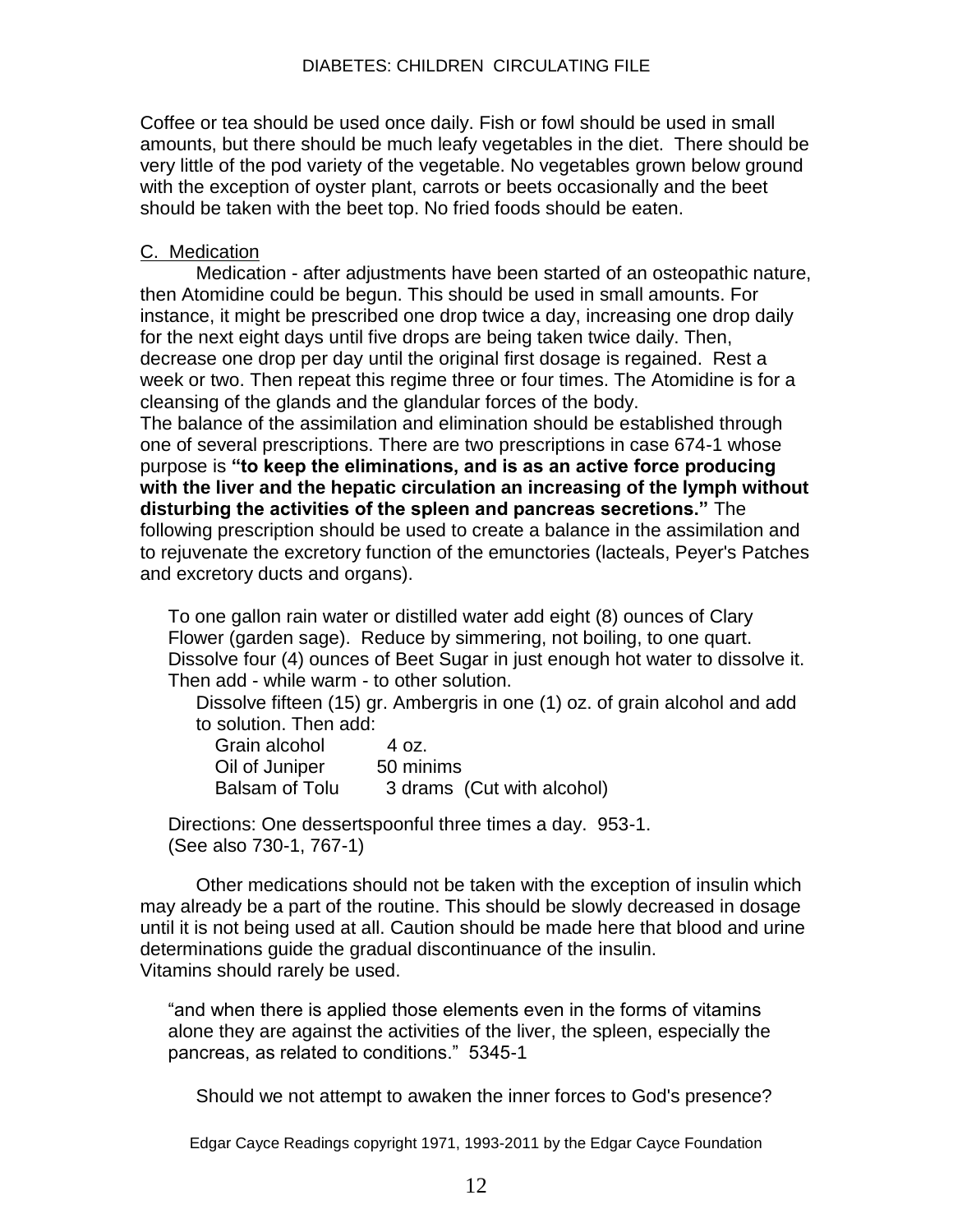―For all healing comes from the One Source. And whether there is the application of foods, exercise, medicine, or even the knife, - it is to bring [to] the consciousness of the forces within the body, that aid in reproducing themselves [which is] the awareness of Creative or God Forces.‖ 2696-1

William A. McGarey, M.D. July 1967

## **Definitions**

Definitions of some of the terms found in this report.

aberrant: wandering or deviating from the usual or normal course

Atomidine: atomic iodine, water-soluble; a commercially available product; formula came through Edgar Cayce readings.

cerebrospinal: pertaining to the brain and the spinal cord with their associated nerve structures.

chyle: the milky fluid taken up by the lacteals from the food in the intestines after digestion.

Diabetes Mellitus: a disease associated with deficient insulin secretion, leading to excess sugar in the blood and urine, accompanied by progressive emaciation, extreme hunger, thirst, and metabolic failure.

dorsal vertebrae: the middle 12 bones of the spinal column between the neck and lower back.

emunctory: any excretory organ or duct.

etiology: the study or theory of the cause for the disease.

force or forces: energy or energies of specific type indicated, or for specific purpose indicated.

ganglia: plural for ganglion, a group of nerve cell bodies.

gastro intestinal: pertaining to the stomach and intestine.

glycosuria: presence of an abnormal amount of sugar (glucose) in urine. hepatic: pertaining to the liver.

incoordination: lack of the normal adjustment of muscular motions; also failure of organs to work in harmony.

lacteal: any one of the intestinal lymphatics that take up chyle.

levulose: fruit sugar (ordinary cane sugar usually turns to dextrose and levulose by digestion.) Also called fructose.

lymphocyte: a variety of white blood corpuscles, forming about 1 percent of the white corpuscles.

metabolic: relating to chemical processes constantly taking place, including those using energy to convert nutritive materials into protoplasm, the basis of living matter. nerve forces: nerve "energies", ability of nerves to conduct stimuli.

osteopathy: a system of healing based on the theory that most diseases are the result of structural abnormalities of the body that may be corrected by manipulation of affected parts by osteopathic physician (D.O.)

Peyer's patches: a principal area of lacteal functioning and assimilation in the upper intestine that provide the body the alkaline forces necessary in the acid/base balance within the body that must be maintained. (See Acidity-Alkalinity Circulating File) renal: pertaining to the kidneys.

stasis: stoppage of flow of blood or any body fluid.

subluxation: dislocation, incomplete or partial.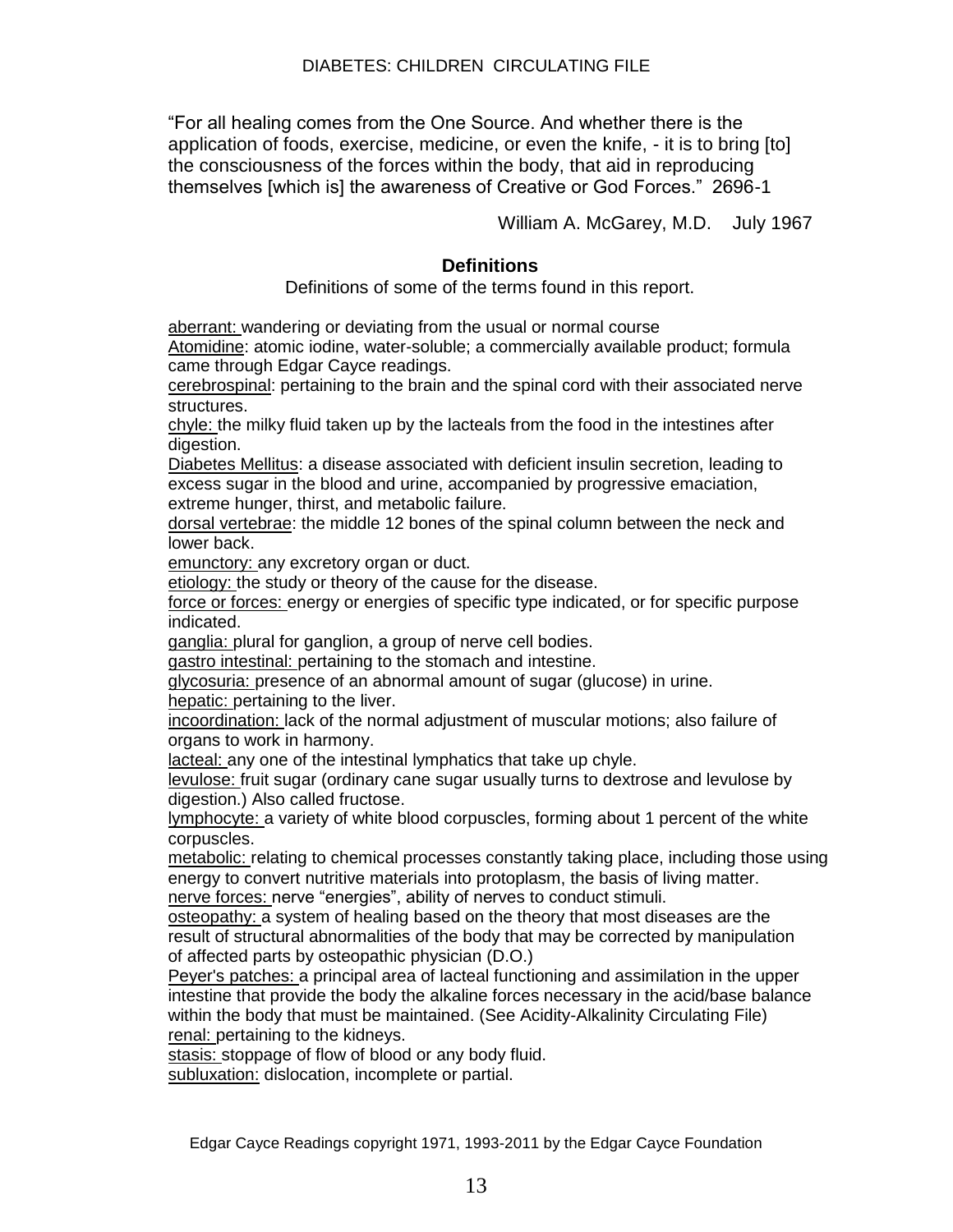# **DIET FOR DIABETES**

## **Recommended:**

Jerusalem Artichoke 3 to 6 times every week

Fruits:

Plenty of fruits, especially apples. These fruits may be either raw, fresh or stewed.

Citrus fruits (used in proper combinations, according to Normal Diet booklet.

Grains:

Corn (corn bread) or cereal, gruel, barley, oats, brown bread, whole grain cereal, (no white bread)

#### Vegetables:

Lots of leafy vegetables (above ground); spinach, endive, cabbage, celery, green vegetables, tomatoes, Jerusalem Artichoke, beets and tops, onions, carrots, oyster plant.

Not too many pod or tuberous variety.

## Protein:

Lots of fish and seafoods; moderate amount of fowl, meat stock. Nuts in moderation.

Egg yolk but not the white; occasionally a coddled egg.

Milk in moderation (Bulgarian type good)

## Sweets:

May use honey, honeycomb, or saccharin for sugar substitutes.

# **Avoid these foods:**

Foods creating sugar, such as: pastries, candies, ice cream sugar, spices. White breads, white potatoes, fried foods, fats - such as beef or hog fats. (Butter fats may be used in moderation.)

#### Important suggestions from the readings

Rather those of the vegetable forces that will create for the system those of the building to the nerve, to the blood, and to the general strength of the body. Calcium foods, phosphates, sodium...these will aid the system in correcting the conditions 911-1

# Calcium:

Spinach, steel cut oats, whole wheat, whole rye, halibut, cheese, onions, garlic, rhubarb, milk, raw cabbage.

Sodium:

Okra, celery, spinach, strawberries, carrots, salt, apples, gooseberries, prunes, raw turnips, peaches, lentils, cheese, oats, beets, cucumbers, string beans, asparagus, figs, lamb.

Drinks:

Little coffee or tea; no cream or sugar; cereal drinks all right; Postum, etc.; no carbonated drinks; no alcohol.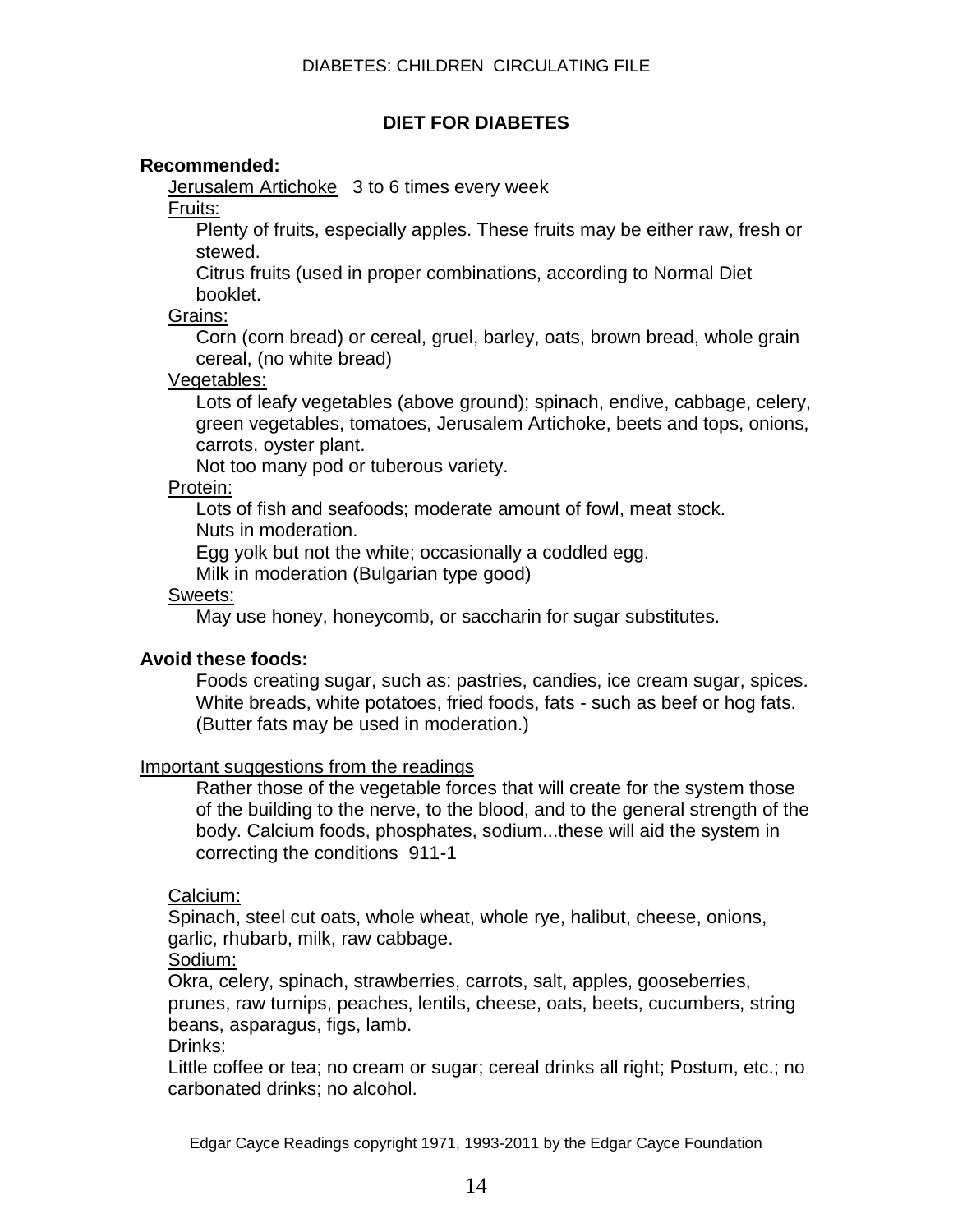# **INDEX OF READING 136-21 F 21**

| <b>Chiropractic: Pregnancy</b>                                                       | Par. 6-A                                     |
|--------------------------------------------------------------------------------------|----------------------------------------------|
| <b>Diabetes</b>                                                                      | Background, 6-A                              |
| Diet: Pregnancy                                                                      | Par. 6-A                                     |
| <b>DREAMS</b>                                                                        |                                              |
| Home & Marriage: Parenthood                                                          | Par. 3-A--6-A                                |
| Osteopathy: Pregnancy                                                                | Par. 6-A                                     |
| Pregnancy: Miscarriages                                                              | Par. 3-A--6-A                                |
| Prescriptions: Gin: Pregnancy<br>: Ragweed:<br>: Sugar, Beet:<br>: Water, Distilled: | Par. 6-A<br>Par. 6-A<br>Par. 6-A<br>Par. 6-A |
| <b>Prophecy: Confirmed</b>                                                           | Par. 3-A, 6-A, Reports                       |

# **BACKGROUND OF READING 136-21 F 21**

B1. 11/30/25 Husband [900]'s letter: "[136]'s father also has diabetes and her seeing an indication of the event of his death in the near future makes it doubly urgent."

# **TEXT OF READING 136-21 F 21 (Housewife)**

This psychic reading given by Edgar Cayce at his office, 115 West 35th Street, Virginia Beach, Va., this 2nd day of December, 1925, in accordance with request made by her husband, Mr. [900].

1. GC: You will have before you the body and the enquiring mind of [136] of New York City, and the dreams this body had on the dates which I will give you. You will give the interpretation and lesson of each of these, as I read same to you, and you will answer the questions which I will ask you regarding same.

2. EC: Yes, we have the body, the enquiring mind. This we have had here before. The dreams, as we see, come in the various forms and manners as have been given, and may be used in the way and manner as set for this entity, through the action of self in the various planes of cosmic forces, as are manifested through the phenomenized form in the material world at this time. Ready for dream.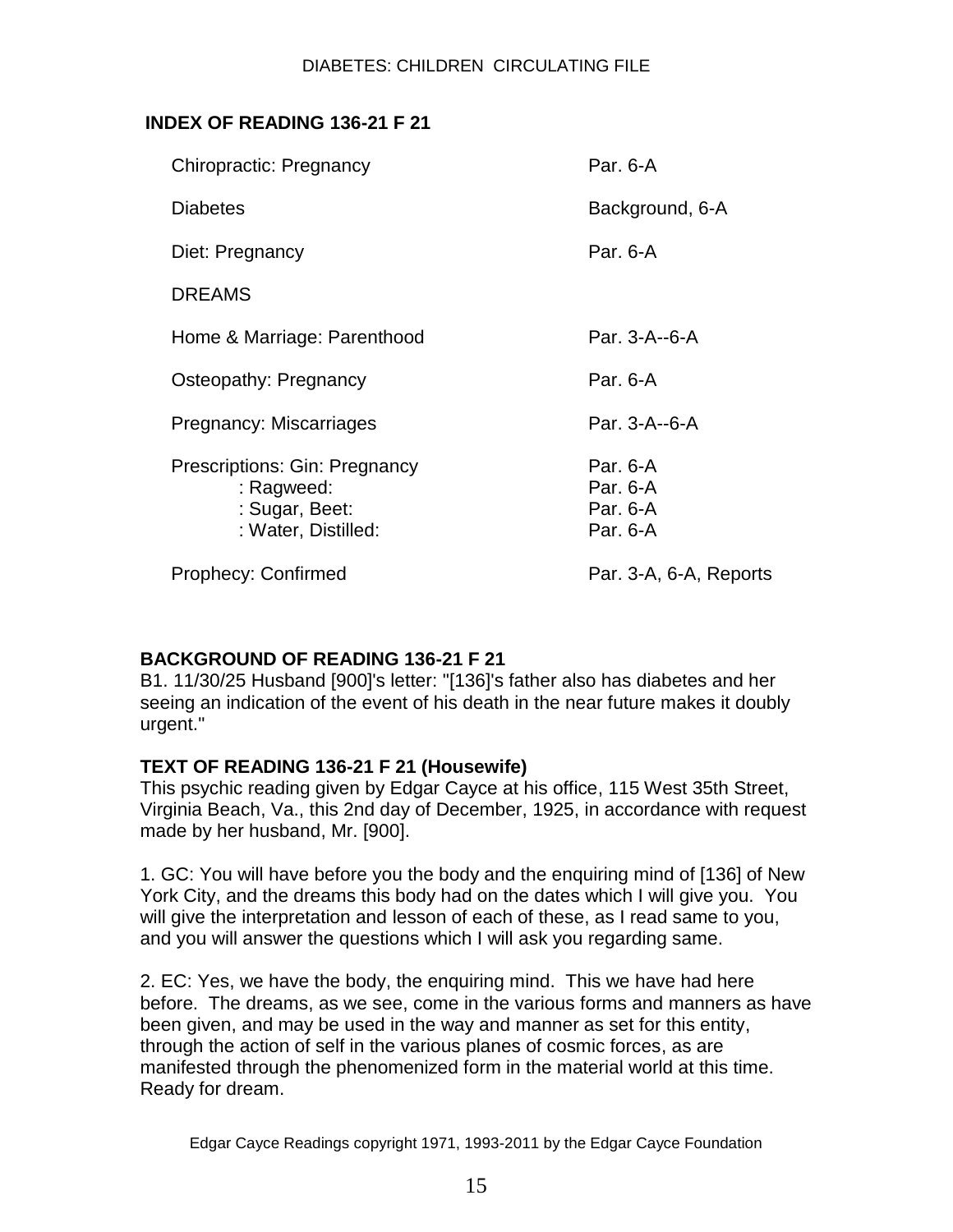3. (Q) Sunday morning, November 29. "I was going into swim from a rickety platform - very unsubstantial in its structure. As I jumped in or tried to dive in, I made a belly whopper - i.e. landed on my stomach - it hurt."

 (A) In this we find there is brought to the conscious mind in an emblematical manner and form, through physical conditions existent in the body, that which may be used as the lesson for the entity, see? for as the pain in the inmost portion of the torso gives rise to the emblematical condition presented, the entering the water, the desire to swim, to dive, the entering into those conditions as regard to motherhood - and as the body finds self in the attitude ready for that, the physical conditions or structure in which the body has kept self is not prepared in the manner as would bring the better conditions for the condition of that office at this time, see? and as this will soon occur, the body should take cognizance and be more sure of that position by and in self for this greatest of offices given to the sex - woman. [2/26 She had miscarriage.] [GD's note: Her son was born 16 months later on 4/4/27.]

4. (Q) "Was back at Newcome College and was going to room at the dormitory. I wanted 2 rooms to live with 2 other girls and I wanted my own private bath. I wanted good meals - decided not to stay because the food was poor."

 (A) In this again we see there pointed to the entity that the care of self, in physical and in mental, is to the best advantages of the body. And as is seen in the vision, it is best that the body take cognizance of those conditions necessary for the moral welfare, for the physical welfare, for the mental development of the body. The same should be taken to the body as befits same for that position held in the present time, see?

5. (Q) "I met E. C. in a department store and noticed how thin she had become. She asked me why I hadn't called her up to inform her of my intention of breaking the date I told her I had. She disputed me and quarrel ensued."

 (A) This again is a presentation through mental forces of conditions arising at times in the entity's mental forces. And as same is pictured to the entity, with that same relationship as held with the entity seen, and over those same conditions as seen that the dispute arises, it had to do with this same condition as has been presented to the entity: in doing, in acting, towards those things, those conditions as seem in keeping, and as uncomplimentary to self in these ways, see? Then, as the lesson should be, that entity should watch, should care, should be in that way that will keep the best for self, for in the mental forces of same there is that necessary element for the bringing into the forces of man those that are best in the gift of the gods. Them make self that channel through which same may manifest, and be unto Israel that as of old - see? or in the law and in the compliance of same, there is that peace, that joy, that understanding that passeth all of the earthly conditions as relate to either desire of flesh, of eye, or pride of the life.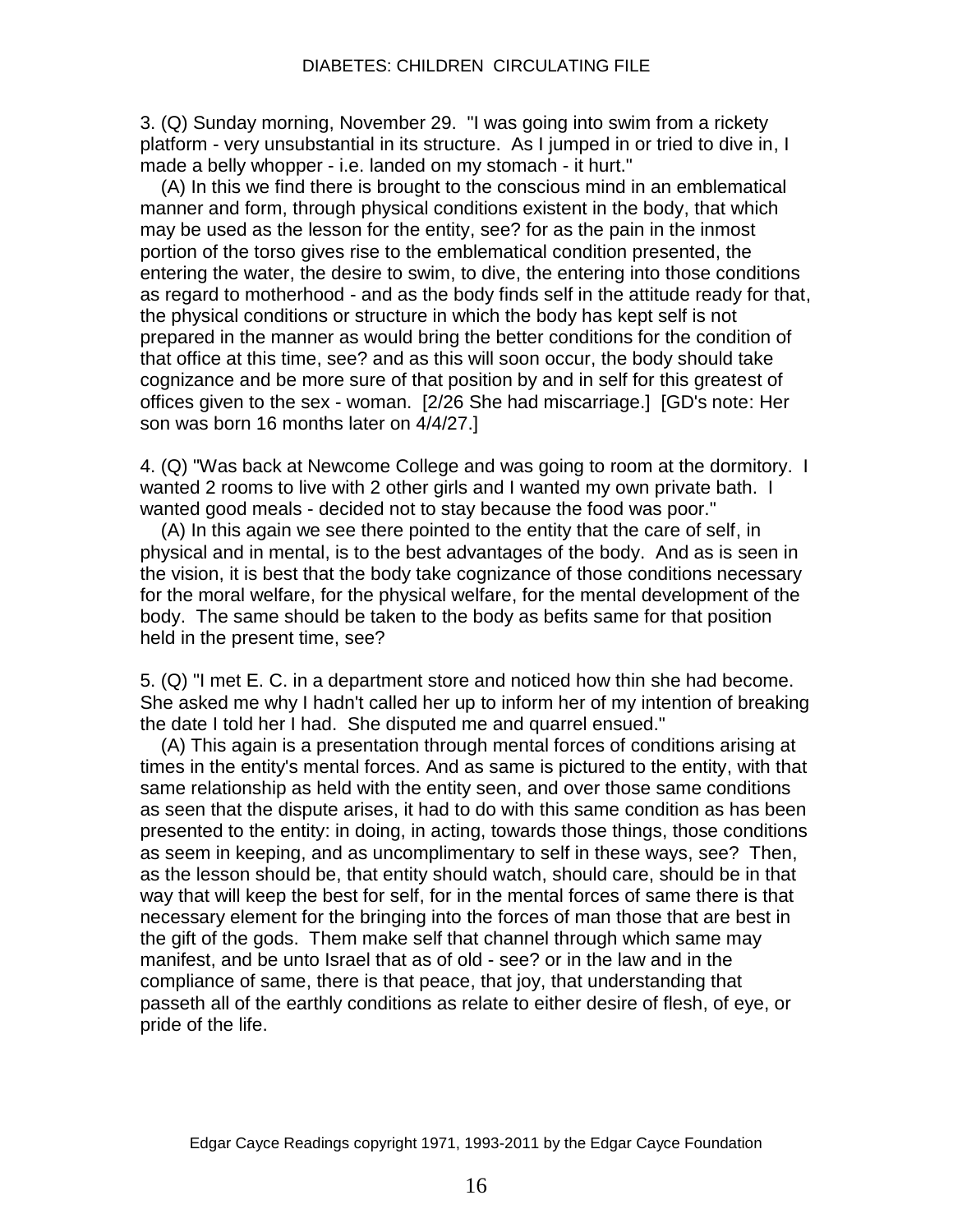6. (Q) Monday morning, November 30, at home. "Dreamed my father died. It must have been in the near future, because my mother [139] was still limping from a recent accident in which her foot was hurt."

 (A) In this we see there is the presentation to the entity of an illness, or of an unsatisfactory condition becoming existent in the relation between the father, mother or SELF, father and mother. And as the physical condition of the father is in that way in which there is already uneasiness in the mental mind, through this same is brought that projection of the condition as may become existent. Then the warning would be: more care in the health, especially the diet for the father, see? More care in the manner and way in which the communications are addressed to mother as regarding the relations existent in the home at present, see? Not the foreboding of any condition of this character to appear at present. Rather that as carried through mental condition and the warning as seen for each one - to the mother as crippled, see? that is, hurting the feelings of one, see?

 The other as to the health: Care through diet, for we would find, as to those conditions as existent in the father in the physical health, and condition as existent, these would add to the benefits to the physical body from that condition existent. The diet - no sugars, no starches. The adjustments of those conditions existent in the 8th, 9th and 10th dorsal, by chiropractic, or better by osteopathic adjustments chiropractically given, and by taking of a 20% solution of Ambrosia Weed, or 6 ounces of the Weed in 1 quart of distilled water, reduced to one-half quantity, and to same (after being strained) add 2 ounces beet sugar, with 4 drams of Gin, to preserve same. The dose of this would be teaspoonful 3 to 4 times each day. We are through with this reading.

#### **REPORTS OF READING 136-21 F 21**

R1. GD's note: [136]'s mother [139] died following an operation 2 1/2 months later, on 2/14/26. [136]'s father, a diabetic, committed suicide about 6 months later.

R2. 12/5/25 See 136-22, her physical reading which was her next reading following the above 136-21 dream reading.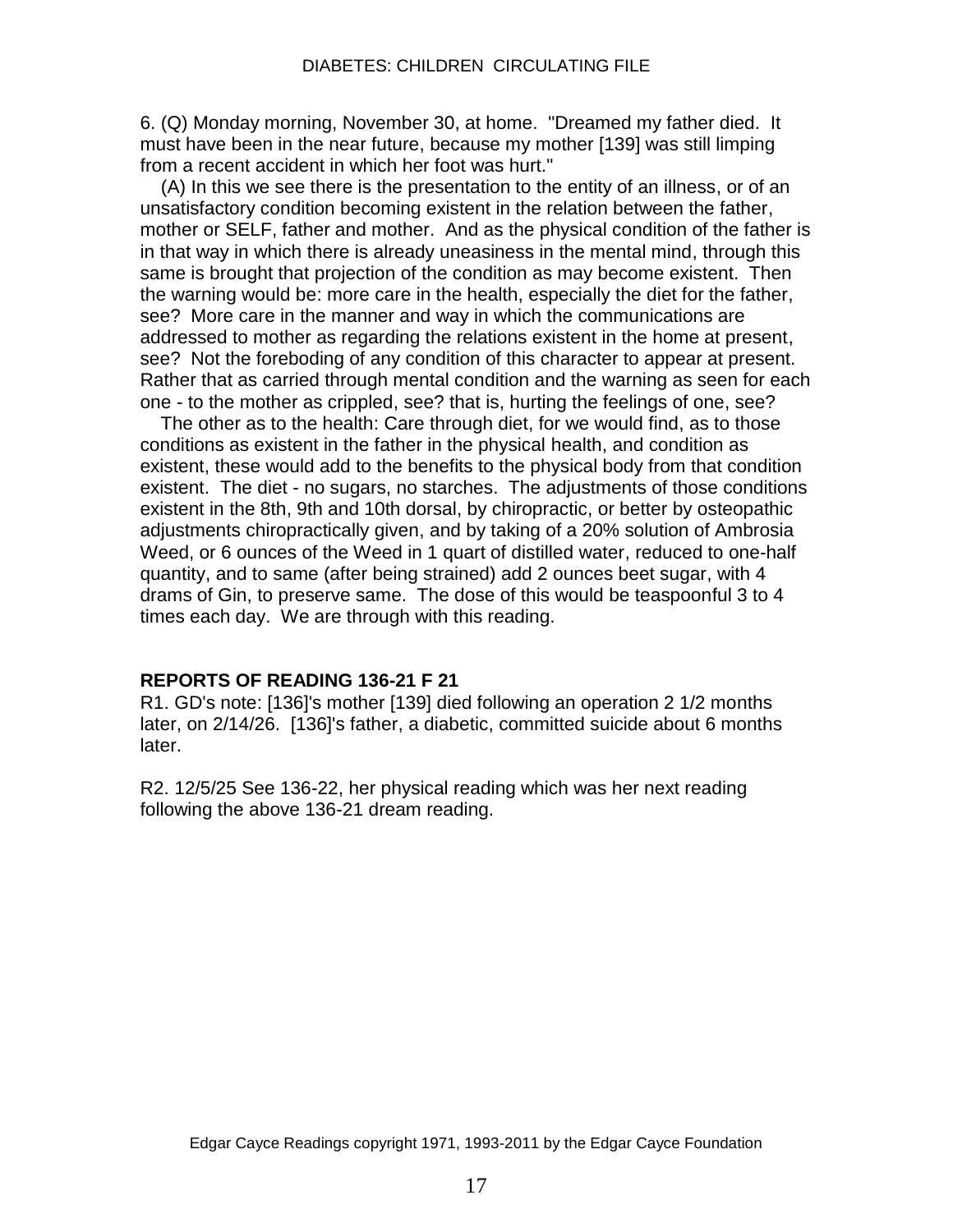# **INDEX OF READING 415-7 M 9**

| Clairvoyance of E.C.: Conditions Confirmed                                                                                      | Par. R1, R2                               |
|---------------------------------------------------------------------------------------------------------------------------------|-------------------------------------------|
| Diabetes: Tendencies                                                                                                            | Par. 16-A, 17-A                           |
| Diet: Artichoke: Jerusalem: Diabetes: Tendencies Par. 16-A<br>: Cooking Utensils: Patapar Paper<br>: Menu: Diabetes: Tendencies | Par. 16-A<br>Par. 6--13, 16-A, 17-A, 20-A |
| Osteopathy: Spine: Subluxations                                                                                                 | Par. 5, 15-A, 16-A, 20-A                  |
| <b>Scarlet Fever: After Effects</b>                                                                                             | Par. 18-A                                 |
| SPINE: SUBLUXATIONS                                                                                                             |                                           |

# **BACKGROUND OF READING 415-7 M 9**

B1. See 415-6 on 5/16/36.

## **TEXT OF READING 415-7 M 9**

This Psychic Reading given by Edgar Cayce at his home on Arctic Crescent, Virginia Beach, Va., this 21st day of March, 1939, in accordance with request made by his mother - Mrs. [263], Associate Member of the Ass'n for Research & Enlightenment, Inc.

1. GC: You will give the physical condition of this body at the present time, with suggestions for further corrective measures; answering the questions which have been submitted, as I ask them:

2. EC: Yes.

3. As we find, there are disturbing influences that arise with this body.

4. Some, or much of this condition arises from the manner of the diet of the body.

5. However, there are corrections needed to be made in the present osteopathically; especially through the lumbar, sacral and coccyx area; coordinating the rest of the body, - that is, especially the 9th dorsal and from the 2nd and 3rd and 4th dorsal to the base of the brain, - with corrections that are made through the lumbar, sacral and ileum plexus areas.

6. In the matter of the diet, this as we find would be very well as an outline, though it is not indicated to be ALL that would be taken, - only this would form the basis for the diet of the body.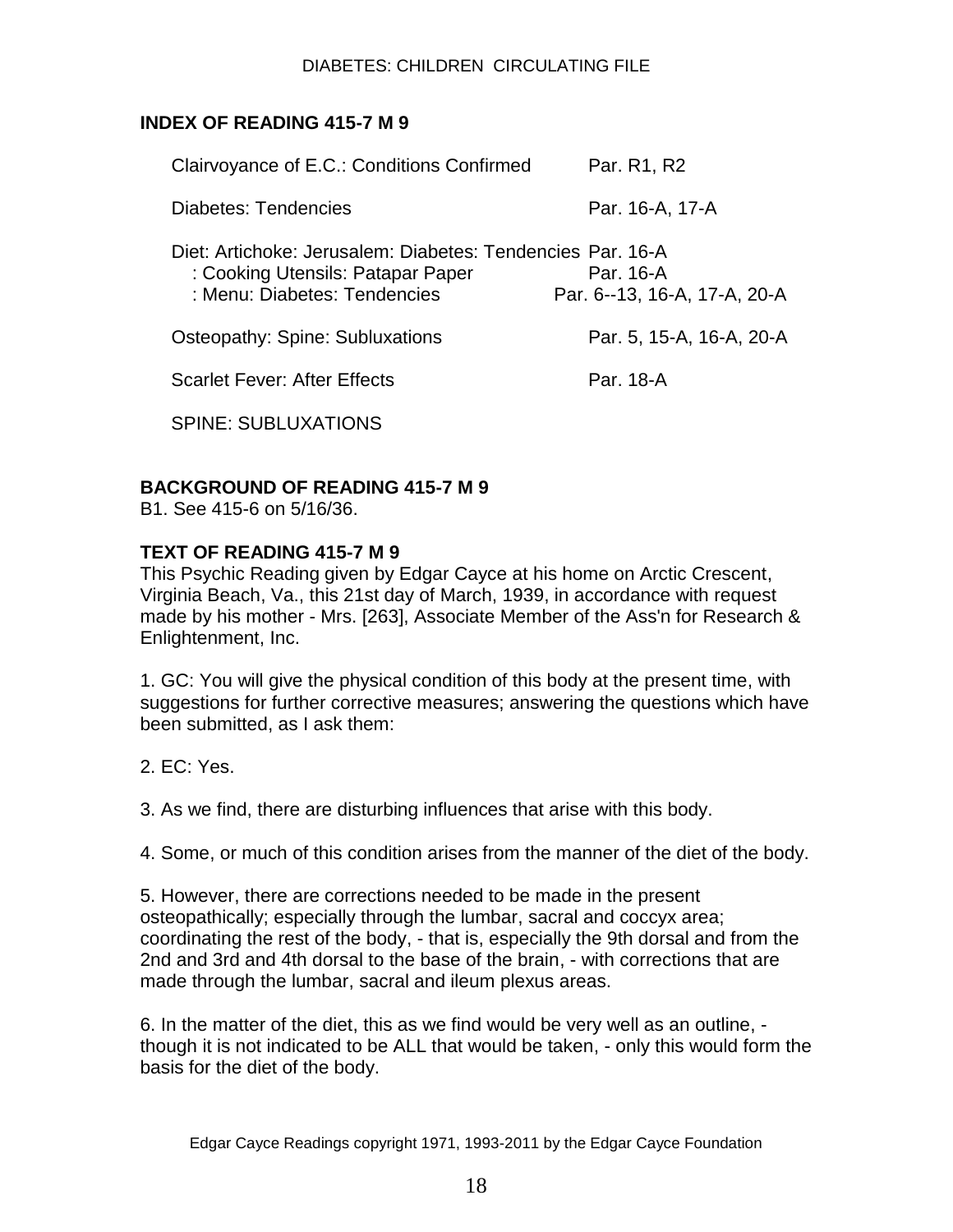7. DO NOT eat so much of sweets, - either pastries or candies! That's the DON'TS! Neither bananas nor raw apples!

8. Mornings - either cracked wheat as a cereal or steel cut oats, or wheat and malt (as in Maltex). Either of these as a cooked cereal, OR fruit juices or citrus fruit juices. Afterwards may be taken the yolk of an egg or cakes, - only honey taken with them, though, - not syrup; and toast or the like.

9. Noons - milk, - vegetable juices or broths or the like, - with fish, fowl or lamb.

10. Evenings - vegetables, - preferably those that grow above the ground, though carrots and salsify and such natures may be taken in moderation; but beans, lentils, peas, spinach, kale, cabbage, all of these should be a part of the diet.

11. No fried foods at any of the meals, save the cakes, - which should be not with syrup or the like, as indicated.

12. Milk may also be taken with the evening meal if so desired; also fowl, lamb or fish.

13. Any or all of these may be taken, and as we find would bring better conditions and a better balancing of the activities for this body.

14. Ready for questions.

15. (Q) What is the cause and relief for the knots and soreness in the right and left sides?

 (A) A strain in the muscular forces and the need for the adjustments to be made in the spinal column and sacral and ileum areas, that these strains may be removed.

16. (Q) What is cause and cure for overactivity of kidneys and bladder?

 (A) Too much sugar. The inclinations as indicated from the character of foods. This would indicate that it would be well, at least twice a week, that there be the artichoke, - either raw or cooked as would be a potato, but preferably cooked in Patapar Paper.

 Also this arises from some of those disturbances in the cerebrospinal system that should be corrected by the adjustments.

17. (Q) What is the cause of the body having an aversion to all foods except starches?

 (A) Because it has been unbalanced in such a way and manner as to cause the activities to become such that there is the desire or inclination in this direction. And these very things then tend to make for greater distresses. And unless there are corrections, it may bring on a greater disturbance in the diabetic tendency.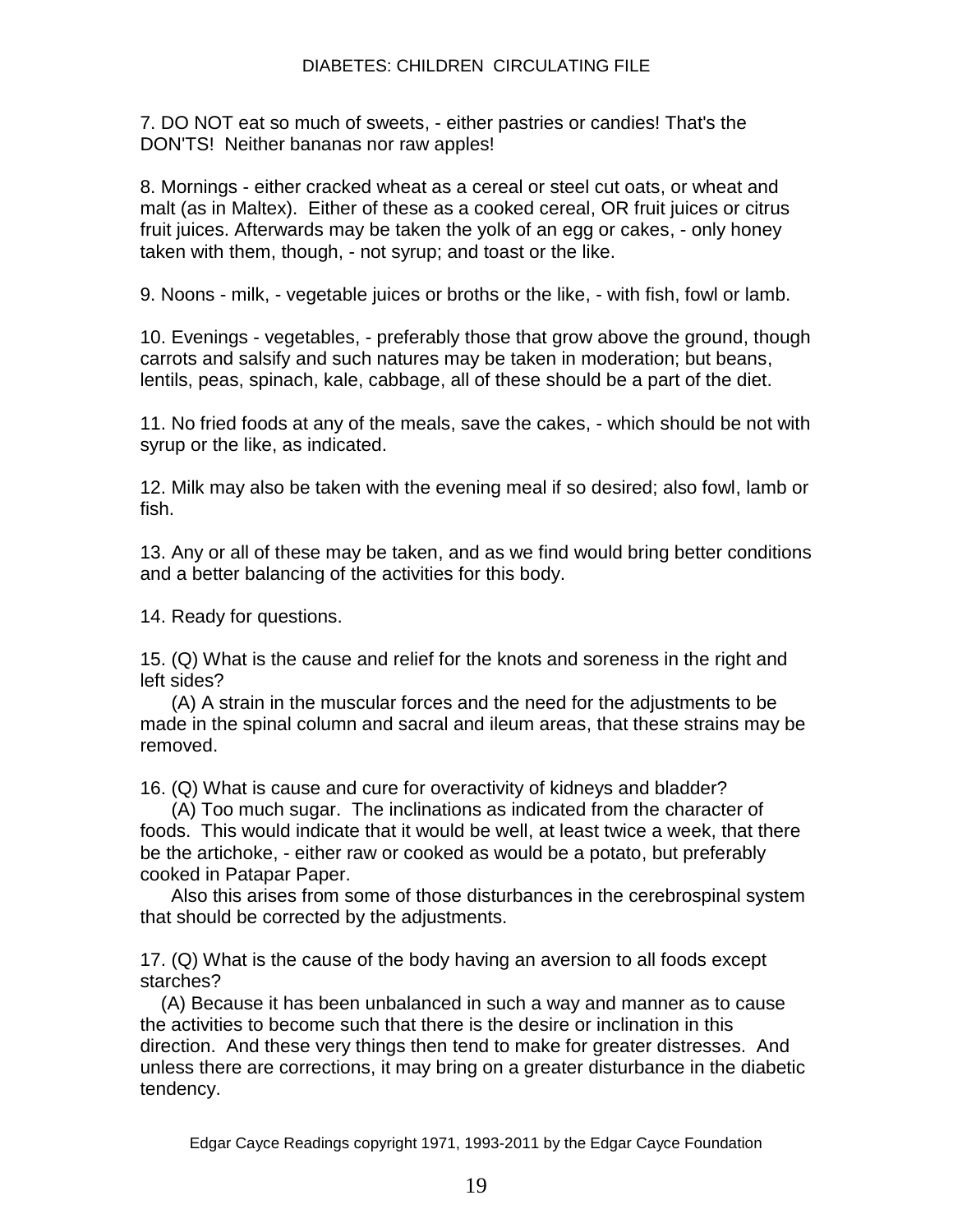18. (Q) Has the body entirely recovered from the effects of scarlet fever? [See 415-2 on 11/2/33.]

 (A) There are some indications of same, but the MORE needed are the corrections from those strains in the structural portions of body as indicated. We would follow these suggestions as given.

19. (Q) Are the tonsils in good condition?

(A) Sympathetically, no. Organically, very well.

20. (Q) Does the body have adenoids? If so, how may they be dissolved?

 (A) If the corrections will be made as indicated, all of these things are taken into consideration.

 Both of these (the adenoids and tonsils) cause some disturbance, but if the corrections are made in the sacral, the lumbar, the 9th dorsal, from below the brachial plexus to the base of the brain, we will find much of this disturbance will be eliminated, - if sugars and sweets (save honey) are kept away from the body. 21. We are through with this Reading.

# **REPORTS OF READING 415-7 M 9**

R1. 5/25/39 Dr. F. C. Hudgins' reply to questionnaire:

1. (A) Did the Reading presented to you describe the condition of the patient? (b) Explain any variation (c) Give technical diagnosis.

(A) Yes (b) (c) Spinal lesions

2. Were the suggestions for treatment in your opinion proper for this condition? Yes.

3. For what period of time has the patient followed direc- tions given in the Reading under your care? 2 weeks.

4. What results have you observed? Cured in short while. Date: 5/25/39 Signed: Hudgins, D.O.

R2. 9/16/40 Grandmother [303] reported on 415-2, Par. R5 also stating:

"We had Ck. Rdgs. for [415] covering a period of 6 yrs. All analyses of the Rdgs. were correct: Congestions in the weakened parts of the body, some temperature, upset conditions in throat and head, upset conditions in the stomach, extra drosses, poisons and upset stomach, overactivity of the kidney and bladder, diet wrong, etc."

R3. 1/10/42 See 415-8.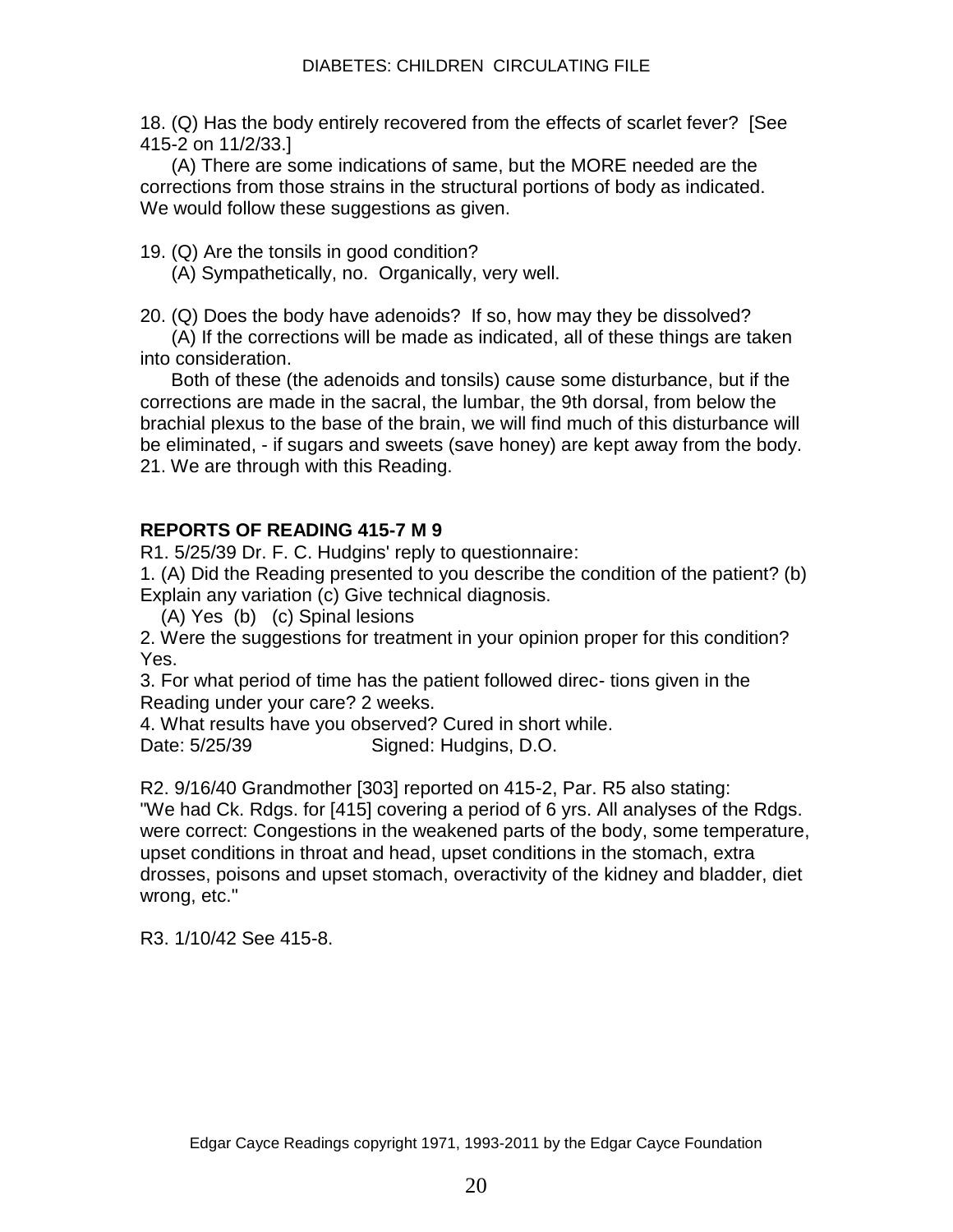# **INDEX OF READING 415-8 M 12**

| Diet: Citrus & Cereal<br>: Diabetes: Tendencies<br>: Food Preservatives: Sodium Benzoate:            | Par. 9<br>Par. 9--12                       |
|------------------------------------------------------------------------------------------------------|--------------------------------------------|
| Not Recommended                                                                                      | Par. 12                                    |
| Ears: Deafness: Spine: Subluxations                                                                  | Par. 4                                     |
| Injuries: Accidents: After Effects                                                                   | Par. 4                                     |
| Nails: Fingers: Chewing                                                                              | Par. 18-A                                  |
| <b>Osteopathy: Spine: Subluxations</b>                                                               | Par. 6--8, 15-A, 19-A                      |
| Physiotherapy: Baths: Feet: Hot Water: Circulation<br>: Massage: Glyco-Thymoline: Feet<br>: Lavoris: | Par. 20-A<br><b>Par. 20-A</b><br>Par. 20-A |
| <b>SPINE: SUBLUXATIONS</b>                                                                           |                                            |
| <b>Suggestive Therapeutics: Habits</b>                                                               | Par. 18-A                                  |

# **BACKGROUND OF READING 415-8 M 12**

B1. See 415-7 on 3/21/39.

B2. 1/10/42 Mother [263] phoned questions, saying that he was having trouble with his hearing: "Has the lick on his head when it hit the windshield in an auto accident last year left any injury?"

# **TEXT OF READING 415-8 M 12**

This psychic reading given by Edgar Cayce at the office of the Association, Arctic Crescent, Virginia Beach, Va., this 10th day of January, 1942, in accordance with request made by the mother - Mrs. [263], Associate Member of the Ass'n for Research & Enlightenment, Inc.

1. GC: You will give the physical condition of this body at the present time, with suggestions for further corrective measures; answering the questions, as I ask them:

2. EC: Yes, we have the body here, [415], this we have had before.

3. As we find, there are changes gradually coming about of a normal nature. But under the stresses that exist in the cerebrospinal system in the present, these often cause aggravating conditions; producing - in combination with the regular or normal developments - irritation easily to a well balanced mental body.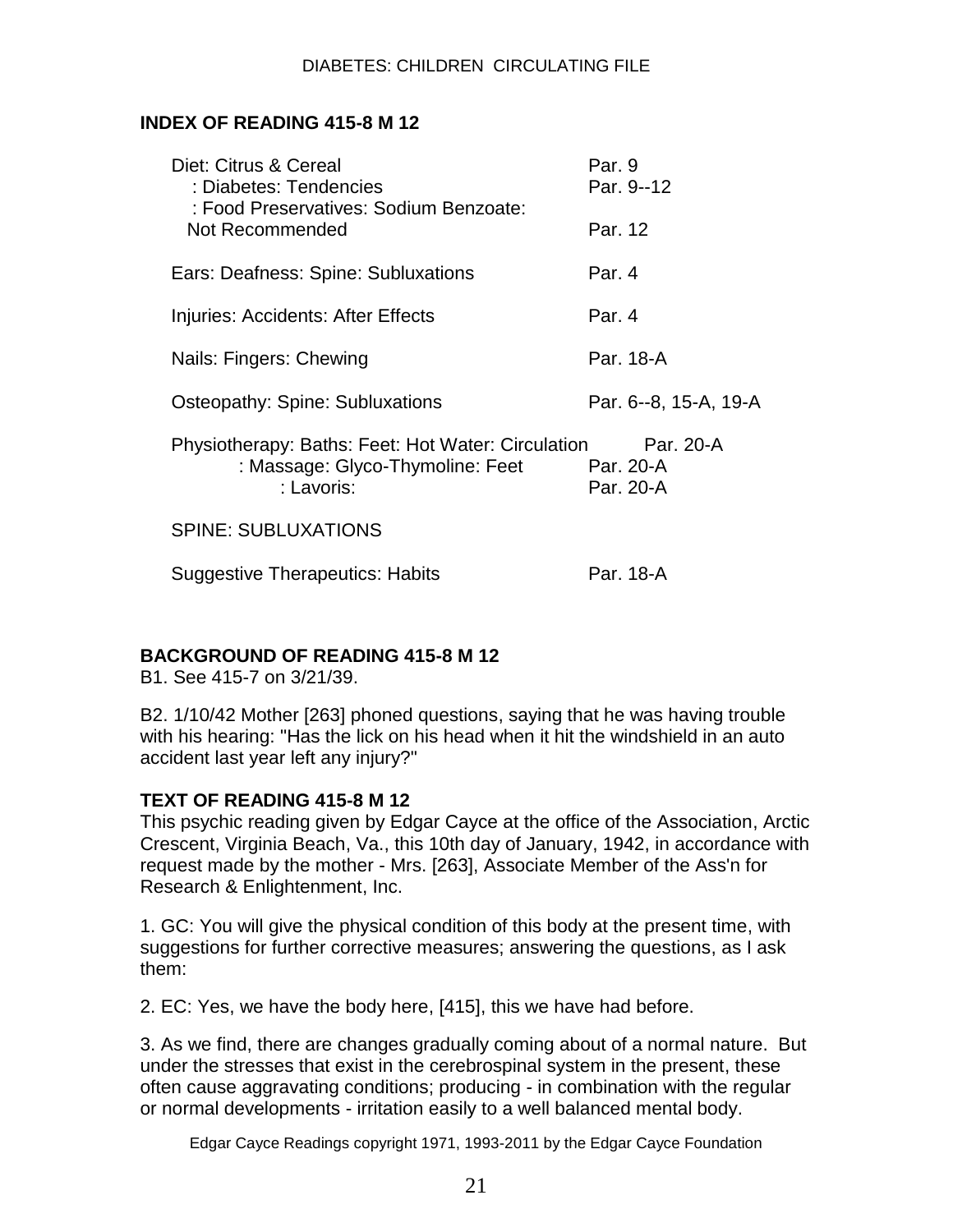4. From some exterior forces there has been a jamming of the vertebra in the upper cervical, and they reflex in the upper dorsal - until there are stresses being created by the deflection of impulse and of a little of nerve flow and blood flow with same - until the auditory forces and the ears are being hindered.

5. This causes those tendencies for forgetfulness, the complaining of ears and eyes, of the throat filling.

6. And these should be corrected osteopathically. We would give, for this especially, such as Richardson.

7. These should extend, then, particularly from the 5th or 6th dorsal to the first cervicals. We would have these at least twice a week until about twelve have been taken.

8. These as we find, with the general precautions for a well balanced diet, should bring about near to normal reactions with this body.

9. In the diet include plenty of citrus fruits, also plenty of the whole grain cooked cereals, - as the combinations of wheat and barley (as in Maltex), or the oats or the wheat, but these alternated so as not to cause the body to become disturbed by too oft one character of cereal. DO NOT have the cereal AND the citrus fruit at the same meal, but alternate these.

10. Use plenty of fish and fowl also.

11. Not too much of fried foods.

12. Have plenty of those foods that carry some calcium; as cabbage, turnips, beets and the like. The cabbage should be taken cooked and raw, but not cooked with grease. The turnips may be cooked with a little pork or plain, and then seasoned. The beets, as soon as possible, should be preferably the fresh but those that are preserved or canned are good, provided these are not preserved in benzoate of soda. This would be indicated on the labels.

13. Do these things and we should bring the bettered conditions for the body.

14. Ready for questions.

15. (Q) Are the glands under ears in good condition or what may be done to remove after effects of scarlet fever? [See 415-2 on 11/2/33.]

 (A) These as indicated are a combination of the after effects by the jamming in the cerebrospinal system. All of this correction should come with the alleviating of the pressures and the stimulating of better activity through the cervical and upper dorsal areas particularly.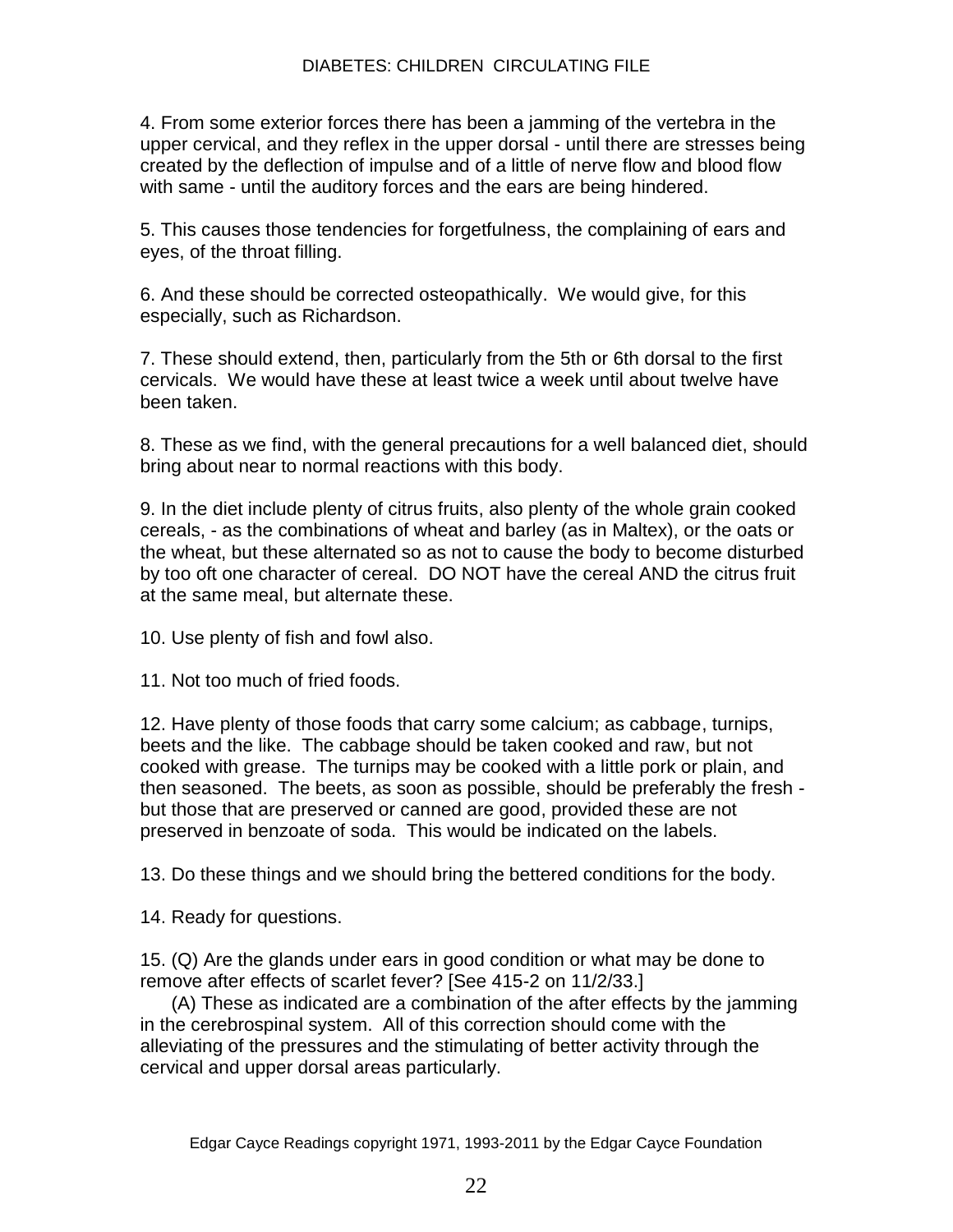#### DIABETES: CHILDREN CIRCULATING FILE

16. (Q) Does he have bad tonsils and adenoids?

 (A) These will be much improved with the correction of the flow of circulation through the area by these adjustments. They are disturbed, but not necessarily so that they would not clear if there are the proper precautions at this period.

17. (Q) Are teeth and eyes in good condition?

(A) As has been indicated.

18. (Q) What causes and what may be done to cure biting fingernails?

 (A) This is nervousness and is a natural expression of the body. But it should be overcome merely by suggestion and not by aggravating.

19. (Q) In what condition is the spleen, the liver and the kidneys?

 (A) These are fair, but will be materially aided by the corrections - if the corrections are given at least to the 6th, 7th and 8th dorsals, see?

20. (Q) What can be done for cold hurt feet?

 (A) This will be aided by the stimulating of the circulation through the adjustments.

After bathing the feet in warm water, massage the feet and limbs with Glyco-Thymoline - OR Lavoris. This will aid, but better the Glyco-Thymoline - for this particular body.

21. (Q) Is he having abnormal growth in height?

(A) Will not be abnormal if there are the corrections as indicated.

22. (Q) What will help him become more interested in his school work?

 (A) This will be done by suggestion and by the determination of the body itself.

23. (Q) Is he reading too much outside of his school studies?

 (A) This can be determined best by the body! If these are the better interests for the body, it is very well - so they are put to use and not to abuse.

24. (Q) What is the psychological effect of moving pictures upon this particular body?

 (A) Some are very good, some are not so well. These will be better if there is better retention in the activities of the whole cerebrospinal system.

 Do these things as suggested, if we would bring the better forces for the body. We are through for the present.

[Ques. answered without being asked: Has the lick on his head when it hit the windshield in an auto accident last year left any injury?]

# **REPORTS OF READING 415-8 M 12**

R1. 10/7/42 His mother, [263], obtained Aura Chart Rdg. 415-9 for him.

R2. 1/4/43 See 415-10, his next Ck. Physical Rdg.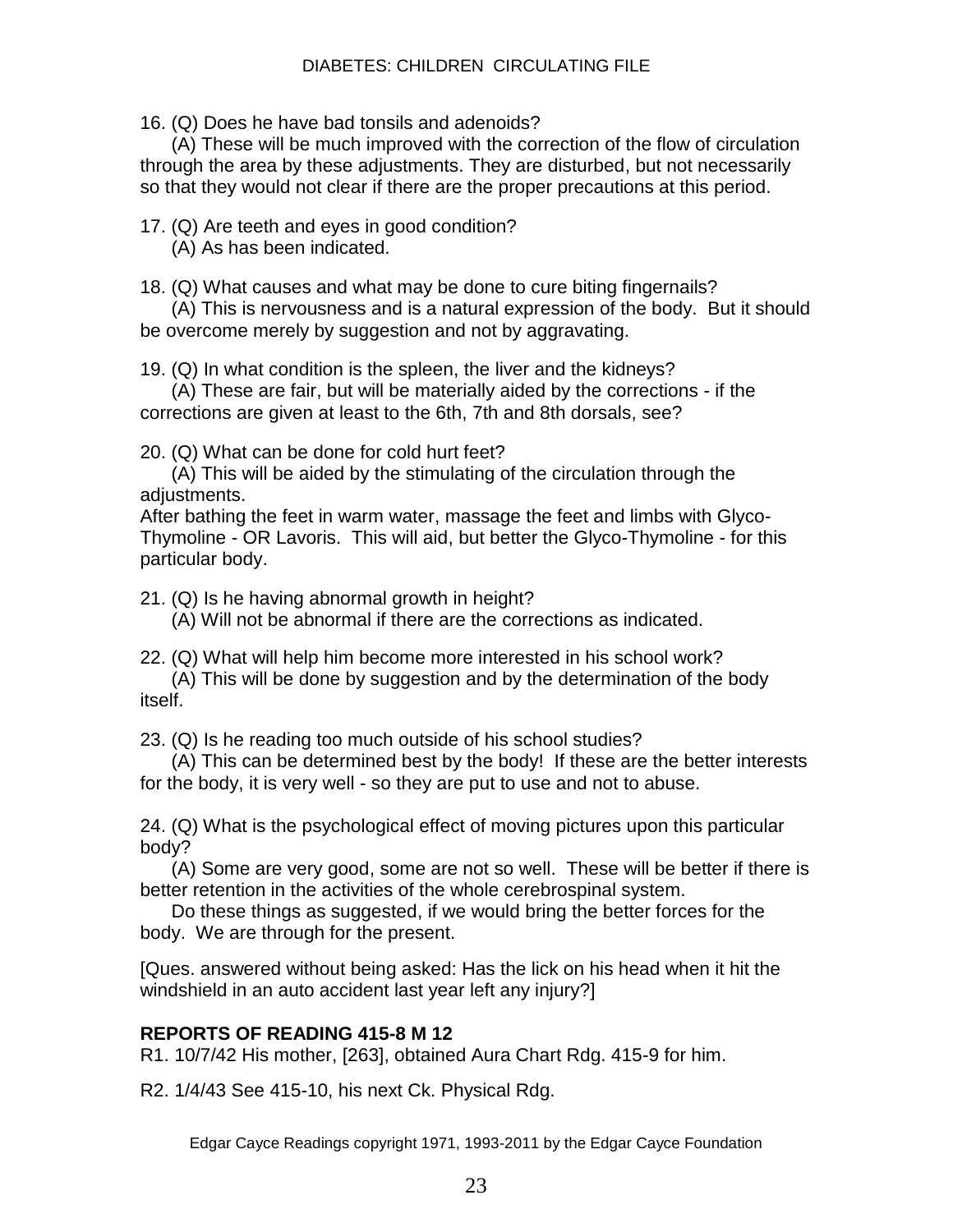# **INDEX OF READING 674-1 M 11**

| Asthma: Spine: Subluxations                                                                                                                                                                                                                                | Par. 22-A, R2                                                                                                                             |
|------------------------------------------------------------------------------------------------------------------------------------------------------------------------------------------------------------------------------------------------------------|-------------------------------------------------------------------------------------------------------------------------------------------|
| <b>Blood: Corpuscles: White: Deficient</b><br>Breathing: Asthma<br><b>Circulation: Cold</b>                                                                                                                                                                | Par. 5<br>Par. 22-A, 25-A<br>Par. 4                                                                                                       |
| <b>DIABETES</b>                                                                                                                                                                                                                                            |                                                                                                                                           |
| Diet: Diabetes<br>: Menu: Diabetes                                                                                                                                                                                                                         | Par. 15, 16<br>Par. 17-19                                                                                                                 |
| Exercise: Breathing: Asthma                                                                                                                                                                                                                                | Par. 25-A                                                                                                                                 |
| <b>Glands: Diabetes</b><br>Injuries: Spine: Subluxations<br>Kidneys: Urine: Incontinence: Diabetes                                                                                                                                                         | Par. 2, 5<br>Par. 4, 5, 26-A<br>Par. 5                                                                                                    |
| Nose: Obstruction: Lymph<br>Obesity<br>Osteopathy: Spine: Subluxations                                                                                                                                                                                     | Par. 24-A<br>Par. 5<br>Par. 13                                                                                                            |
| Physiology & Anatomy: Diabetes<br>Polycythemia: Spine: Subluxations                                                                                                                                                                                        | Par. 4, 5, 7, 12<br>Par. 5                                                                                                                |
| Prescriptions: Alcohol, Grain: Diabetes<br>: Ambergris:<br>: Burdock Root Essence:<br>: Cinnamon:<br>: Gin, Gordon's:<br>: Gin, Lachmer's:<br>: Honey:<br>: Juniper:<br>: Ragweed:<br>: Sage, Garden:<br>: Stillingia, Tincture of:<br>: Water, Distilled: | Par. 9, 11<br>Par. 9<br>Par. 11<br>Par. 9<br>Par. 9<br>Par. 9<br>Par. 9, 11<br>Par. 9<br>Par. 11, 23-A<br>Par. 9<br>Par. 11<br>Par. 9, 11 |
| Prophecy: Prognosis: Diabetes<br><b>Psychosomatics: Diabetes</b>                                                                                                                                                                                           | Par. 14, 20<br>Par. 7                                                                                                                     |
| Sensations & Symptoms: Lethargy: Diabetes                                                                                                                                                                                                                  | Par. 13                                                                                                                                   |
| <b>Spine: Subluxations</b>                                                                                                                                                                                                                                 | Par. 4                                                                                                                                    |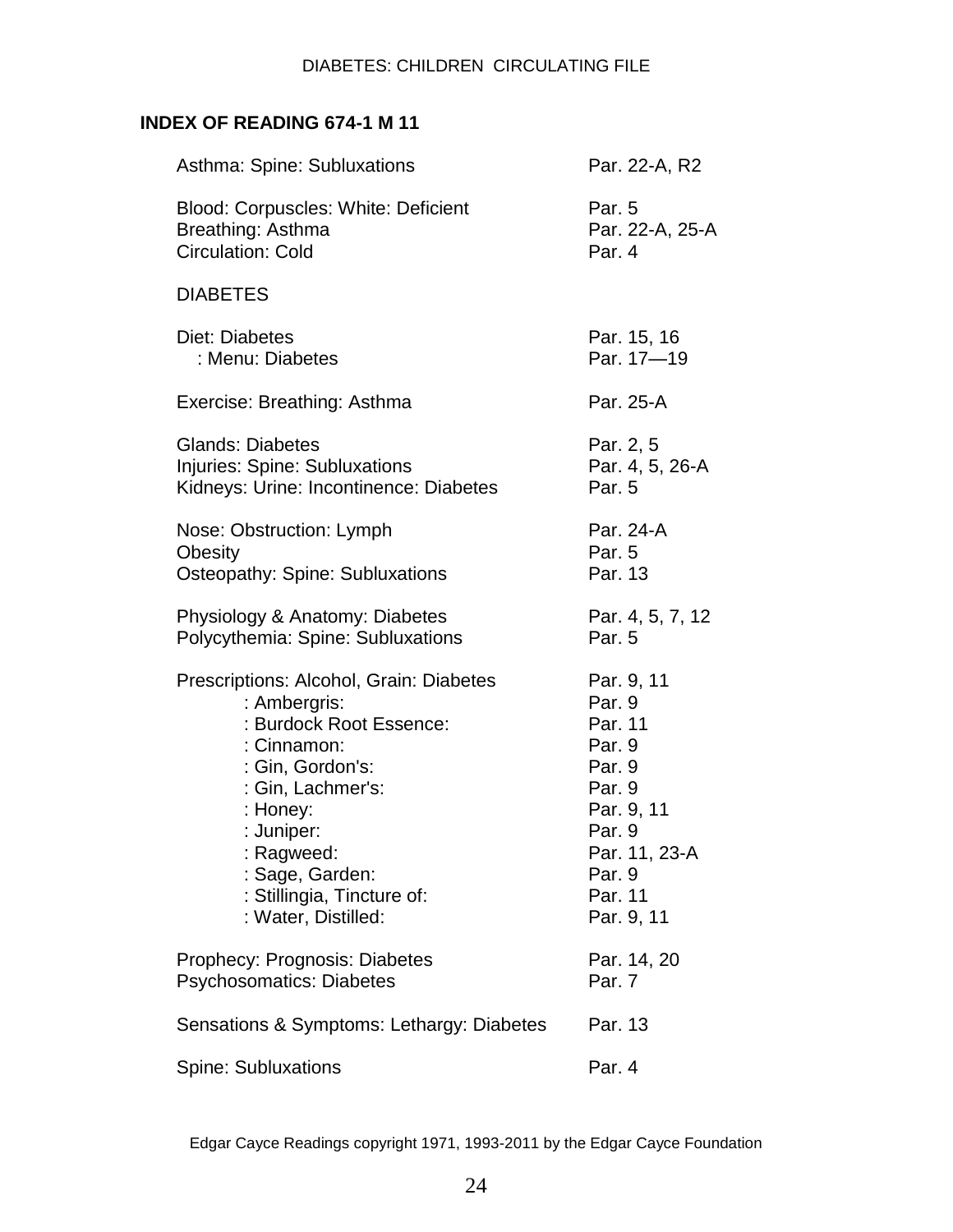## **BACKGROUND OF READING 674-1 M 11**

B1. Comments subsequent to the reading indicated he had asthma and diabetes.

## **TEXT OF READING 674-1 M 11**

This psychic reading given by Edgar Cayce at his home on Arctic Crescent, Virginia Beach, Virginia, this 29th day of September, 1934, in accordance with request by the aunt, Mrs. [540], through Study Group #2 of the Association for Research & Enlightenment, Inc.

(Physical Suggestion)

1. EC: Yes, we have the body, [674], present in this room.

2. Now, as we find, there are disturbing conditions in the better physical functioning of this body. These, as we find, are of the specific nature, and the effects from these disturb the functioning of glands; and through same there is a disorder in the organic functioning of organs.

3. These, then, are the conditions as we find them with this body, [674].

4. As we find, in times back there was a subluxation produced in the 7th and 8th dorsal center, which has made for a pressure in the amount of the impulses that are carried through the nerve system to the functioning of the liver and the spleen, and has made for a COLD circulation.

5. These, impulses have produced an excess activity in the pancreas; hence there has been created through the glands the tendency for turning much into sugar that should not be, so that starches and sugars add to the avoirdupois of the body excessively and prevent the functioning in the liver, and an excess functioning in the kidneys and THEIR activity upon the body; producing in the blood supply a heaviness and an excess in the number of red blood cells, a deficiency in the white as to the formation of that plasm necessary for keeping the astringent activity in the coagulations through the system. And this will, unless altered or changed, gradually grow excessive, affecting all portions of the system. This we see has been a growth, NOW, for at least twenty-eight months, and the injury and the effect has been for almost a like period.

6. Then, in meeting the needs of the conditions for this body, we find these combinations will be as the necessary precautions AND corrections to be made in this body:

7. First, the very nature of the disorders is such that the effects and that condition already produced in the functioning of organs must be taken into consideration, as well as the correction of the conditions that cause the trouble primarily. For to prevent the activity of the pancreas or the kidneys or the bladder or a portion of the spleen in its activity (as has been done), through astringents, will only relieve temporarily.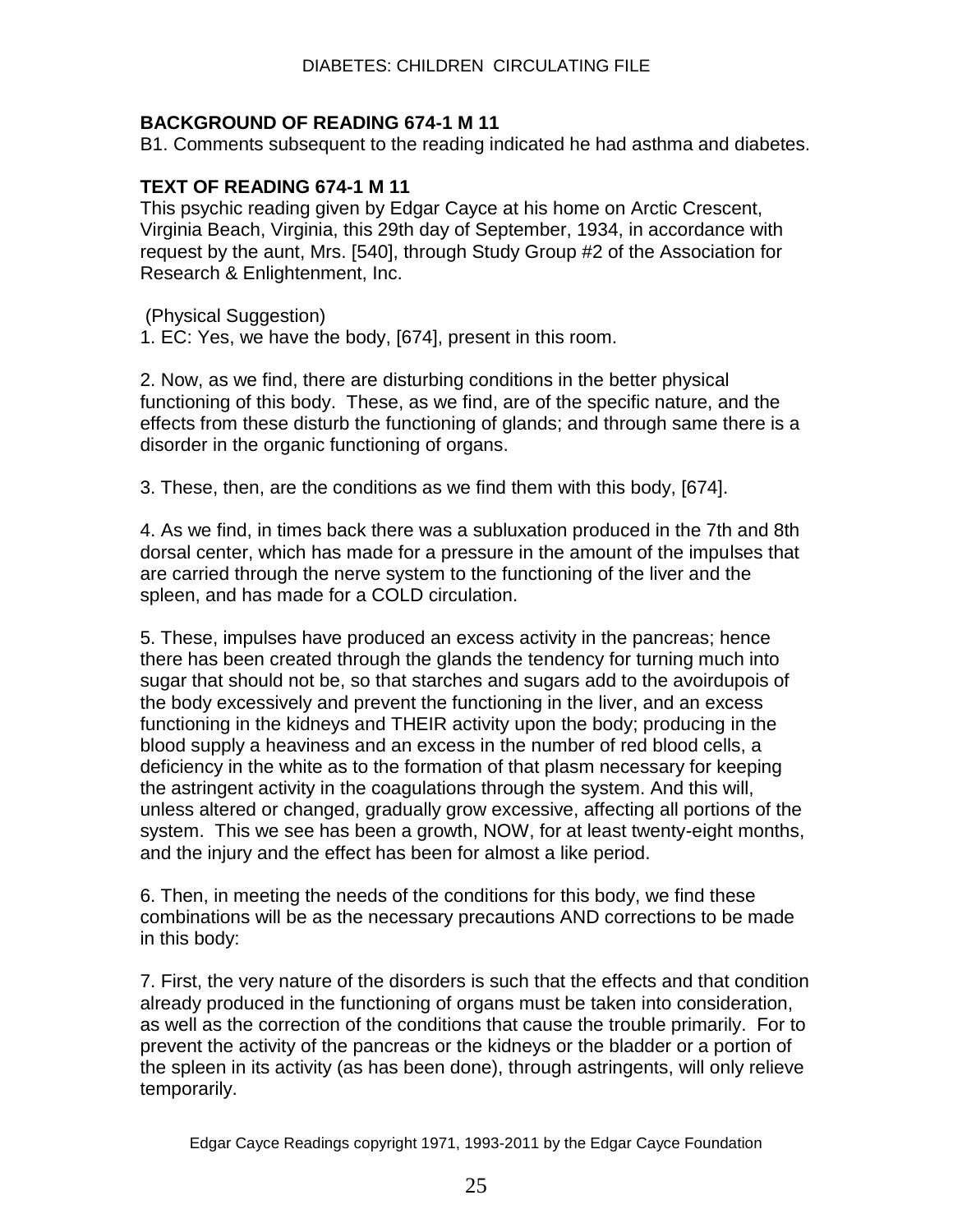#### DIABETES: CHILDREN CIRCULATING FILE

 While the cause still remains the condition will continue to be produced in the system, and whenever there is a reversal to a normal desire created - as physical desire in appetite appeased - the conditions return and are more violent oft than before; hence there has been created or produced in the pancreas, in the liver, the lacteal ducts, the kidney and this hepatic circulation, such conditions that the system - attempting to adjust itself - has brought about specific disorders. This is manifested in the languidness of the body at times, the inability to discern the conditions that should be separated in their activity, the tendency to have things and ideas and plans to run together, and at other times the inability to separate things entirely as to their associations and their activities; a dullness, a lack of alert activity - that arises from depreciation of activities in a normal hepatic circulation.

8. First we would begin, then, with making two characters of preparations; the first as follows:

9. To 32 ounces of distilled water we would add 6 ounces of Dried Garden Sage. Reduce by slow boiling (preferably in an enamel container with an enamel top; not a tin) to 16 ounces. Strain, and while warm add:

 Ambergris (cut in 1 ounce grain alcohol).......15 grains, Strained Honey (in 2 ounces distilled water)....1 ounce.

Let the Strained Honey in the distilled water come to a boil; not BOIL, but just come to a boil, before adding to the solution. Also add:

 Gin (active principle of same being Juniper; such as Gordon's Gin or Lachmer's [?]).......4 ounces,

Cinnamon, preferably in the stick...............3 drams.

Shake the solution together before the dose is taken, which should be half a teaspoonful before the meals and at bedtime.

10. The second solution would be prepared in this manner:

11. To 16 ounces distilled water we would add 6 ounces of green or dry Ambrosia Weed. Reduce by slow boiling to 8 ounces. Strain and add:

 Shake this together before the dose is taken, which would be teaspoonful at bedtime for periods of two or three days; then leave off for the same period and begin again.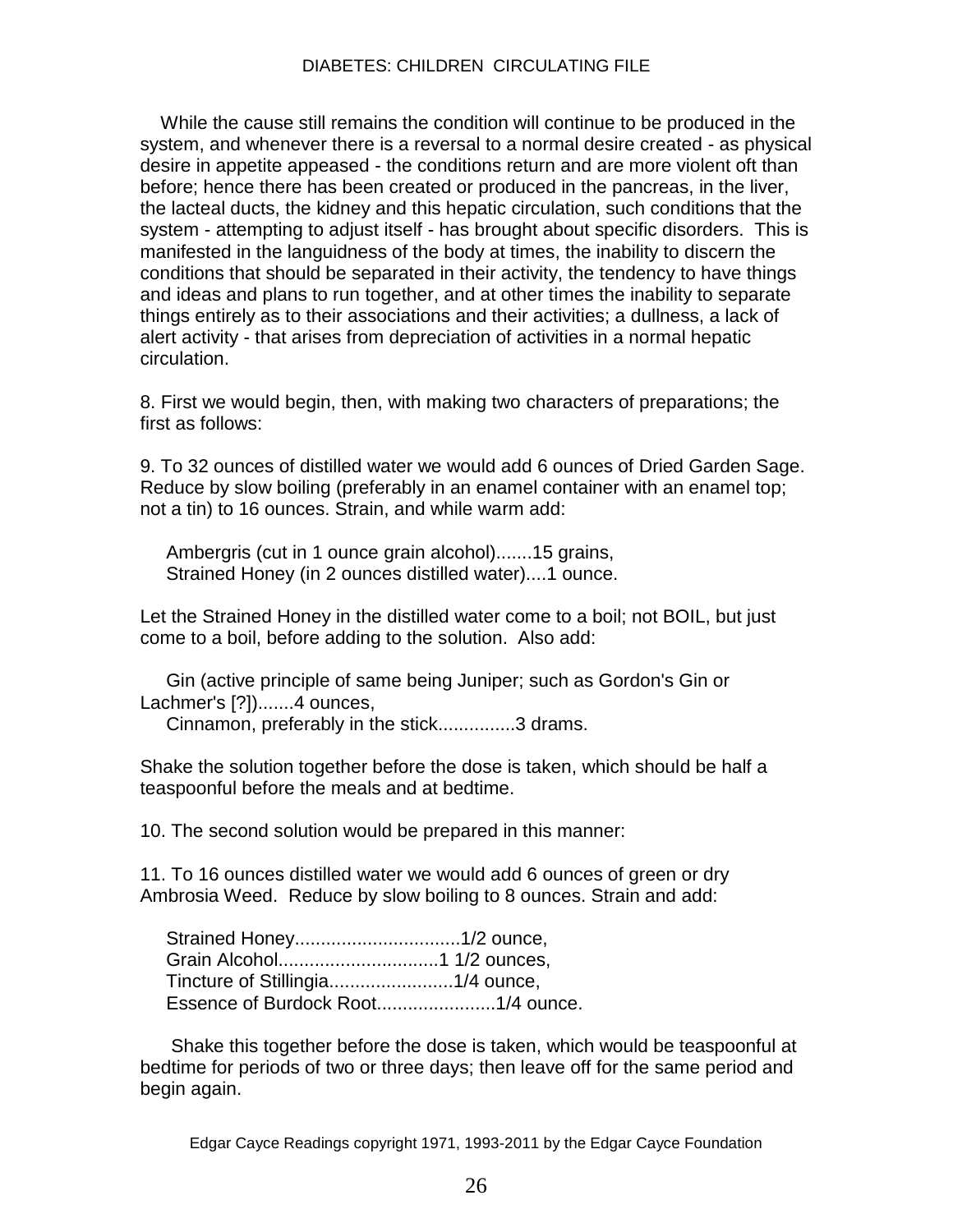12. This is to keep the eliminations, and is as an active force producing with the liver and the hepatic circulation an increasing of the lymph without disturbing the activities of the spleen and pancreas secretions.

13. OSTEOPATHICALLY have those adjustments made in the dorsal area as indicated, that show subluxations. We would also at such treatments COORDINATE the rest of the system. As we find, preferably, these would be applied - the applications for the adjustments - about twice each week for three or four weeks. Then rest a period of a week. Then have the treatments two or three weeks. Then rest a period of a week; then treat AGAIN for a couple of weeks.

14. And by then, with the other properties, the corrections should be made for the body.

15. Be mindful that the diet is kept without those things that carry quantities of sugar or starches, that make for an excess activity; or a diet of this kind during the period of these adjustments:

16. No candies of any kind. No pastries of any kind.

17. Mornings - cereals with fruit, raw or fresh fruit or with stewed fruit. Citrus fruits, but do not take these at the same meal. Coddled egg; the whole egg may be taken - this, while carrying an acid in same, if CODDLED - that is, put on with the water boiling and take it off and let it set for four and a half minutes - it will be alright. Only whole wheat browned bread.

18. One meal each day should be, at least, of leafy or raw fresh vegetables. Any of these may be included; such as spinach, celery, lettuce, turnips, mustard, peppers, tomatoes, with an oil dressing.

19. Evenings - well-cooked vegetables, with not too large a quantity of meats. Fish, lamb, fowl may be taken; not beef nor hog meat nor of that nature.

20. Do these and, as we find, we will bring the better and normal conditions for this body.

21. Ready for questions.

22. (Q) What causes the difficult breathing and smothering spells at night?

 (A) The heavy circulation. Asthmatic condition, produced by the pressures in the dorsal areas as we have indicated.

23. (Q) Where may Ambrosia Weed be found? (A) In most any place where weeds are allowed to grow! It's Ragweed!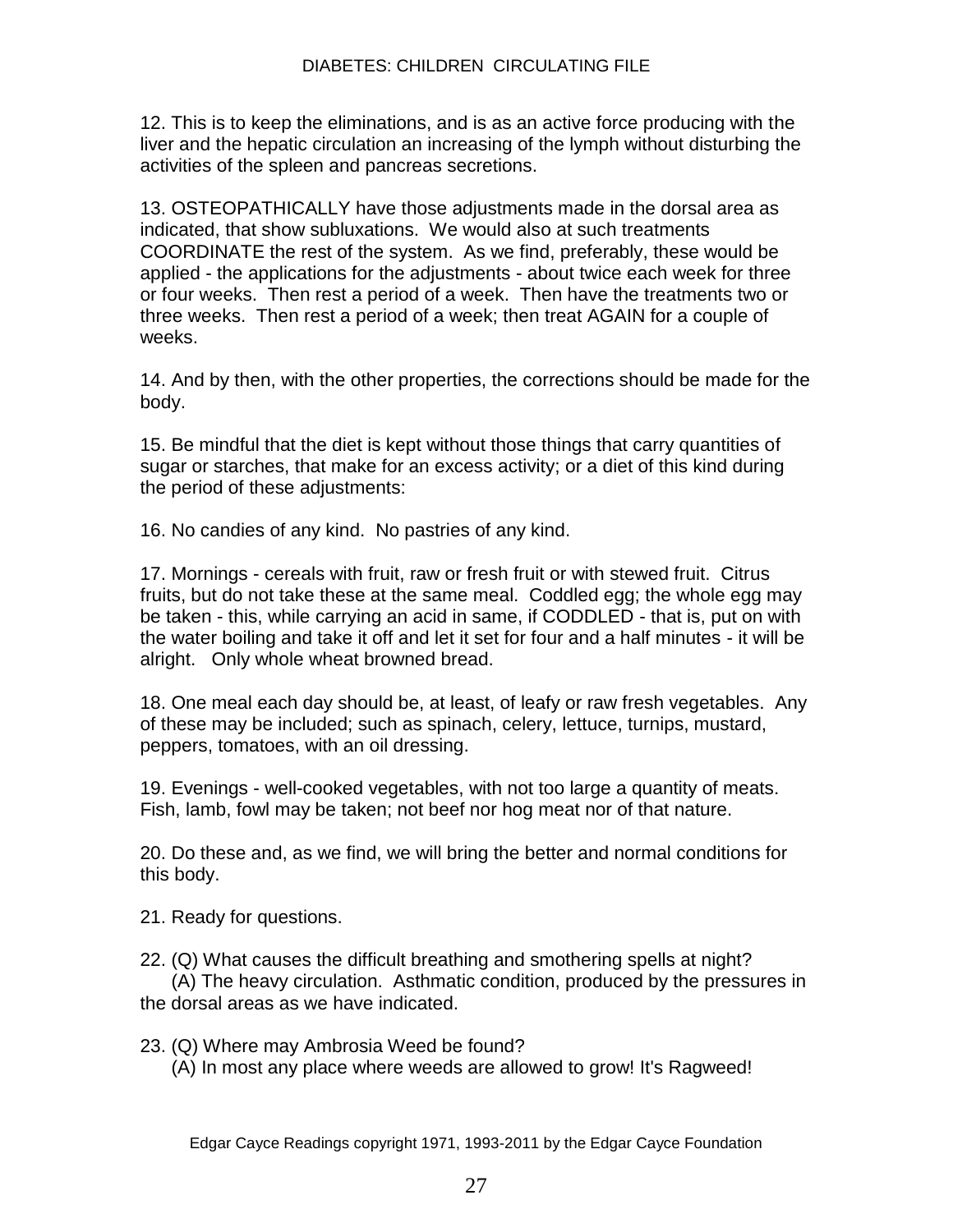24. (Q) Is there an obstruction in the nose?

 (A) With the change in the circulation, the absorption through the head should relieve this. This is a growth more in the nature of the lymphoid, and not bony.

25. (Q) Is riding bicycle harmful, as this causes shortness of breath? (A) In moderation, no.

26. (Q) Was the fall on face some years ago the injury referred to?

 (A) It aided. The first was in the spinal system; fall on the face only increased that in the upper dorsal area as indicated.

 Do these, and we will bring normal conditions for this body. We are through for the present. [See 674-1, Par. R1, R2.]

## **REPORTS OF READING 674-1 M 11**

R1. 9/29/34 GD's note: Letters were enclosed to Snyder Pharmacy and Dr. M. L. Richardson.

R2. 9/29/34 Mrs. [540]'s comments at end of reading indicated that they were all very impressed with the reading, and that the doctor had diagnosed the case as asthma.

R3. 10/26/34 Aunt's letter: "I would like to say that my nephew, [674], is showing a marked improvement. While it was some time before we could get the medicine mixed, as Mr. Snyder had to send to N.Y. for part of it, we finally did and the results have been very gratifying. They (the family) are very happy and are trying to the best of their ability to carry out the reading."

R4. 1/10/35 A second physical was obtained. See 674-2.

R5. 10/52 Dr. D. H. Fogel told GD he would index this under DIABETES also.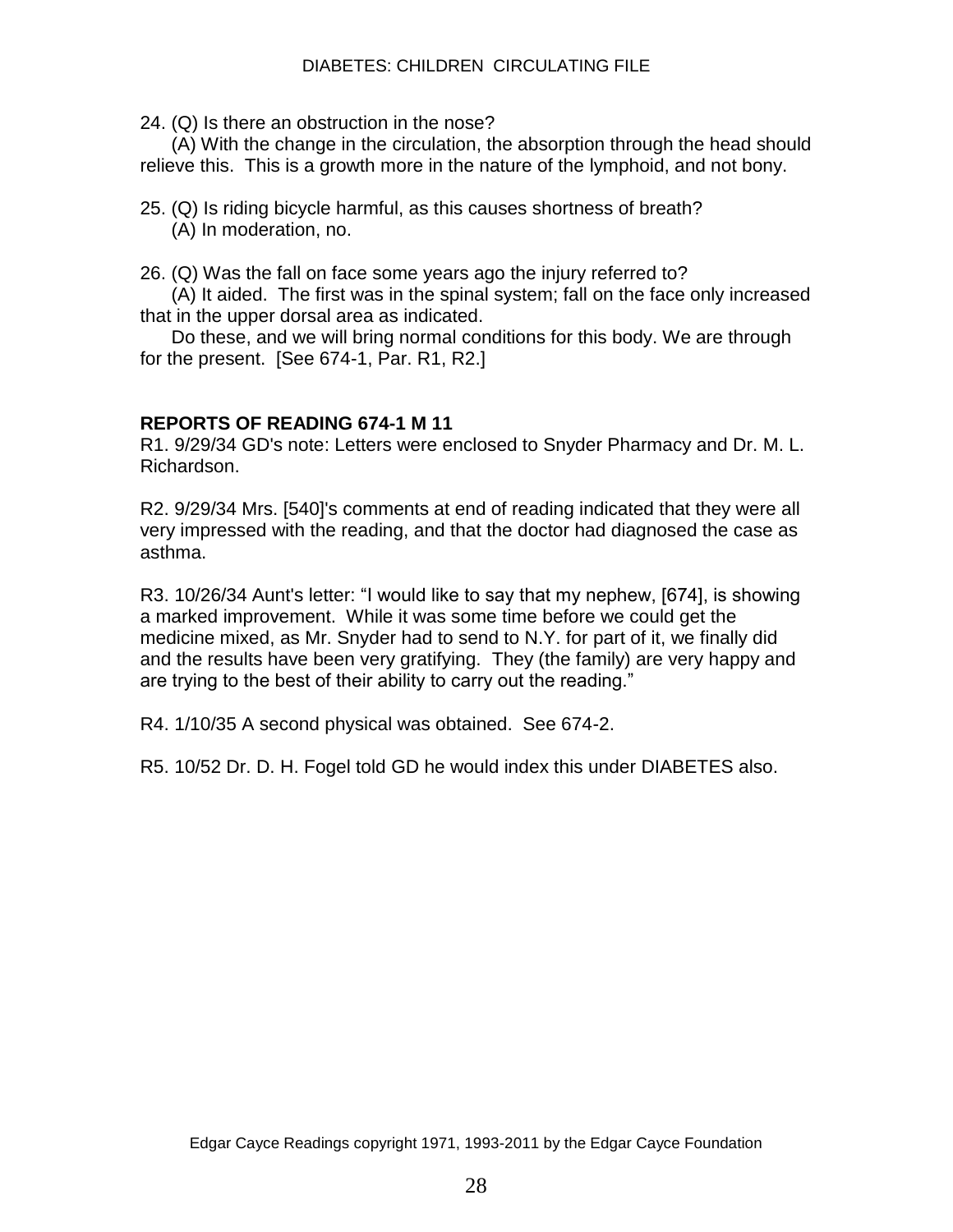#### DIABETES: CHILDREN CIRCULATING FILE

## **INDEX OF READING 674-2 M 12**

| Apparel: Hats                                               | Par. 7-A             |
|-------------------------------------------------------------|----------------------|
| <b>ASTHMA: BRONCHIAL: CURED</b>                             |                      |
| <b>CLAIRVOYANCE Of E.C.: CONDITIONS CONFIRMED</b>           |                      |
| <b>DIABETES: CURED</b>                                      |                      |
| Diet: Diabetes                                              | Par. 8-A, 13-A       |
| Doctors: Richardson, M.L.: D.O.                             | Par. R <sub>3</sub>  |
| <b>Exercise: Gymnastics</b>                                 | Par. 10-A, 12-A      |
| Healing: Consistency & Persistency                          | Par. 2               |
| Humor                                                       | Par. 7-A             |
| Kidneys: Urine: Incontinence: Spine: Subluxations:<br>Cured | Par. 3, 6-A, Reports |
| <b>Obesity: Diabetes</b>                                    | Par. 8-A             |
| Osteopathy: Diabetes                                        | Par. 9-A, 11-A, 12-A |
| <b>Spine: Subluxations: Diabetes</b>                        | Par. 3, 9-A, 11-A    |

#### **BACKGROUND OF READING 674-2 M 12**

B1. See 674-1 on 9/29/34.

#### **TEXT OF READING 674-2 M 12**

This psychic reading given by Edgar Cayce at his home on Arctic Crescent, Virginia Beach, Va., this 10th day of January, 1935, in accordance with request made by the aunt - Mrs. [540], and sponsored by Study Group #2 of the Ass'n for Research & Enlightenment, Inc.

(Physical Suggestion) 1. EC: Yes, we have the body here.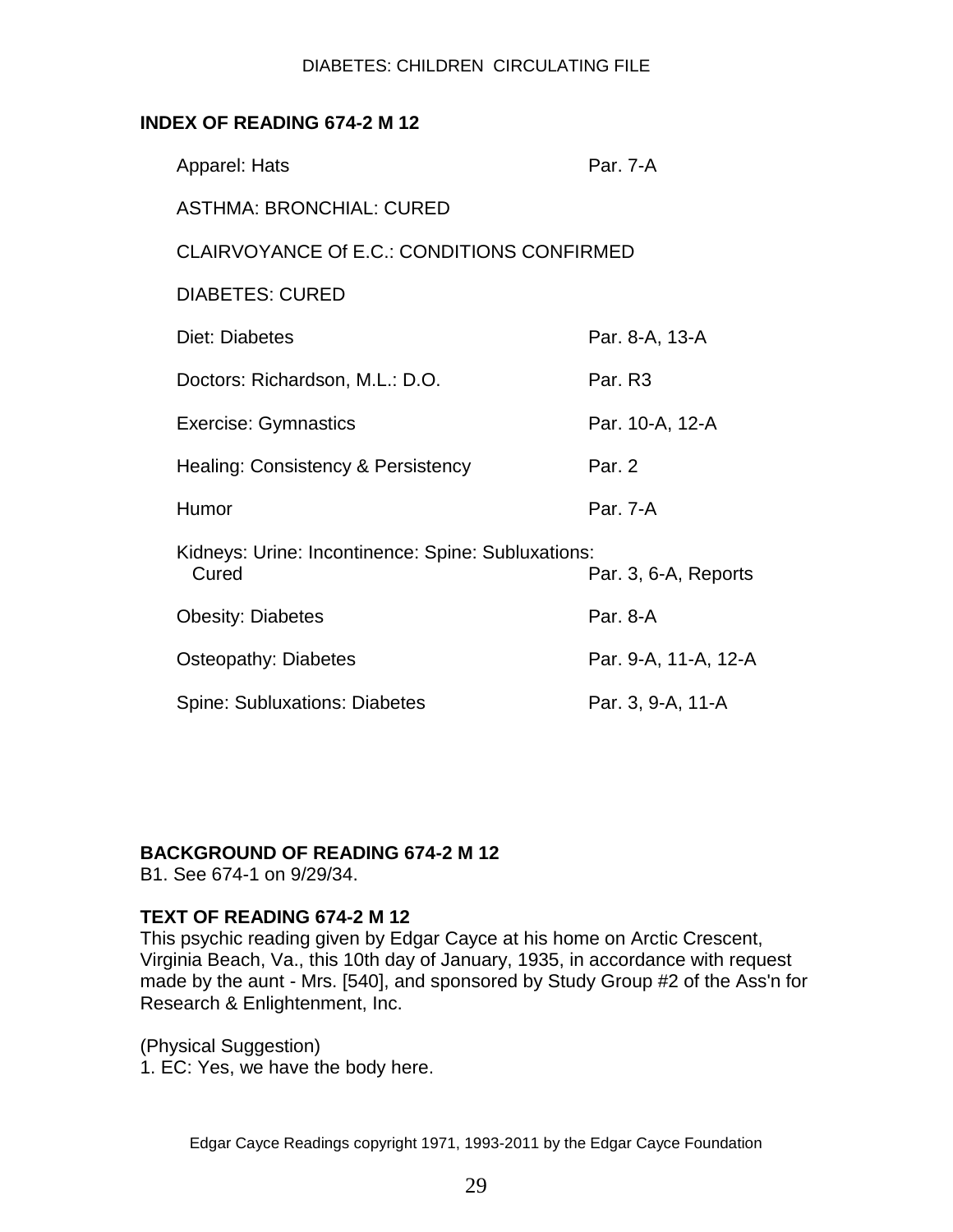2. Now, as we find, while in some respects the conditions have made some improvements, in others there is not a great deal of change. There has not been as much consistence in the diet or in the activities of the body, in relation to the general conditions, as has been indicated. If these would be adhered to, in a manner more in keeping with that which is to be met, we would find bettered conditions.

3. To be sure, we will find that the corrections in the 9th and 10th dorsal area would relieve a great deal of the pressure from the kidney - or the activity to the pancrean reaction; as well as the general conditions in the relationships between the sympathetic and cerebrospinal responses in the body. These we would do.

4. And follow those that have been given.

5. Ready for questions.

- 6. (Q) What causes bed wetting?
	- (A) This pressure, that makes for the overactivity of the kidneys.
- 7. (Q) Is it harmful for him to go out in cold bareheaded?

 (A) Of course, the body can be trained in this respect. And it is the way everyone should train self to be! It isn't natural for people to wear hats!

8. (Q) What can he have in his diet?

 (A) Those things that will make for the correct body- building without making for an increase in the avoirdupois. Keep away from sweets and too much starch.

9. (Q) Should he continue osteopathic treatments?

 (A) We would continue to have the osteopath, but we would have the osteopath to make those corrections - and not just give treatments!

10. (Q) Is it good for him to take gym at school?

(A) Very good.

11. (Q) How should the osteopathic treatments be given?

 (A) Make those corrections that are necessary here in the area indicated, and not just a general treatment without respect to the balance of the body on both the axes of the body. Make the proper balance between the pelvis axis and the atlas axis.

12. (Q) How often should they be given?

 (A) Once or twice a week would be sufficient, if properly given; especially if there are the activities in the gym.

13. (Q) Should the medicine he has been taking be continued?

 (A) This should not be necessary if there is the correct diet adhered to, and the proper adjustments in the present. These elements are not necessary in the system in the present.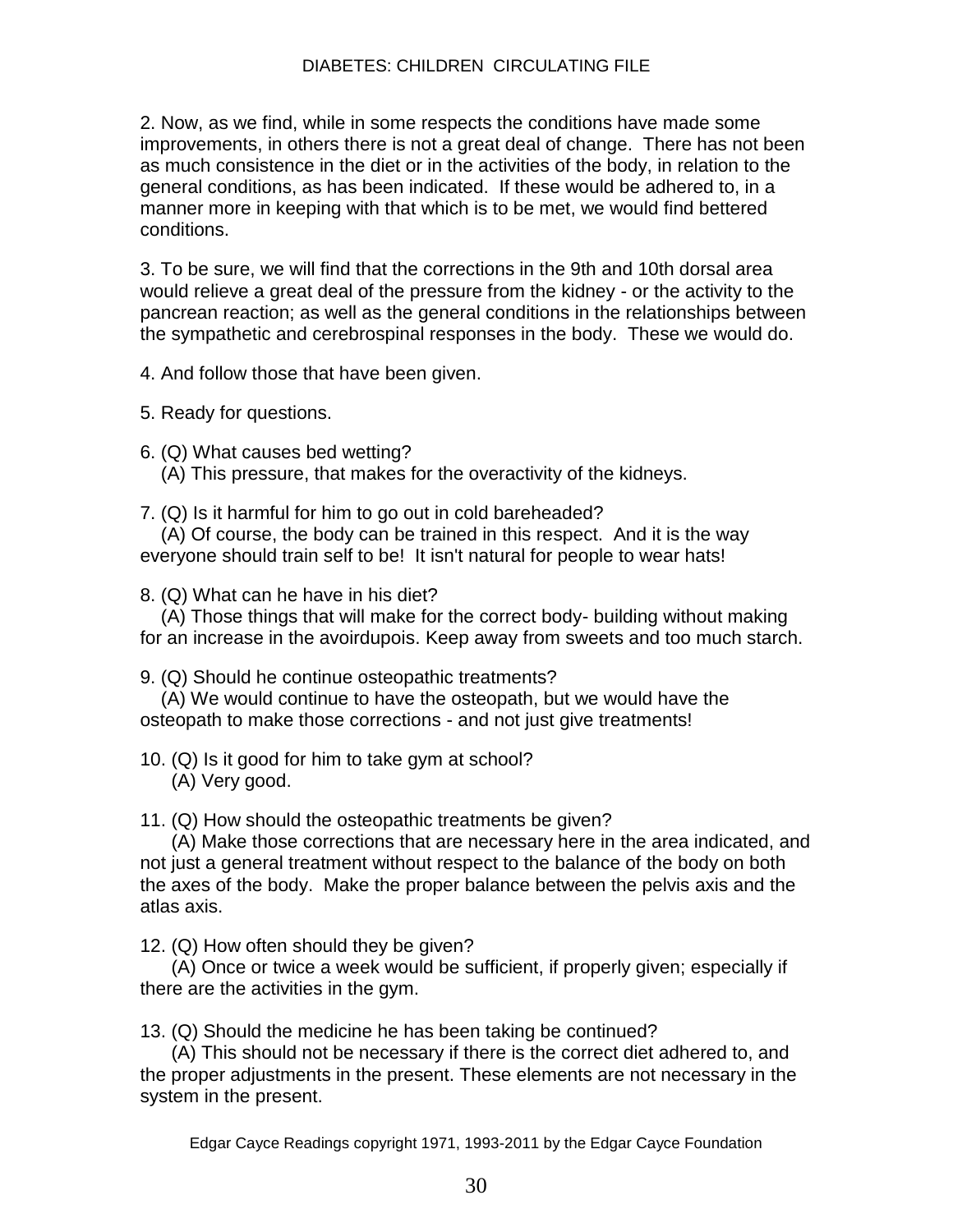- 14. (Q) Any further advice for this body?
	- (A) These we would follow for the better physical conditions of this body.
- 15. We are through with this reading.

#### **REPORTS OF READING 674-2 M 12**

R1. 9/9/39 [674] obtained his Life Rdg. See 674-3.

R2. 9/1/40 [674]'s answer to questionnaire: "Excess functioning of the kidneys and difficult breathing were some of the symptoms described correctly by the reading. I had no physician after the reading was given, except the osteopath. I carried out the treatments as near as possible for four months. There has been much improvement, but there are still some reoccurrences of the condition in the nose. I think these readings are very worthwhile and helpful."

R3. 9/1/40 Dr. M. L. Richardson's answer to questionnaire: "The reading did describe the condition of the patient. My technical diagnosis would be bronchial asthma and eneuresis. The suggestions for treatment in my opinion were good. The patient followed directions in the reading under my care from 10/24/34 to 6/27/35. I observed some genuine relief. Environment and circumstances (domestic) counter best results.

R4. 10/52 Dr. D. H. Fogel told GD that he would index this case under diabetes as well as asthma.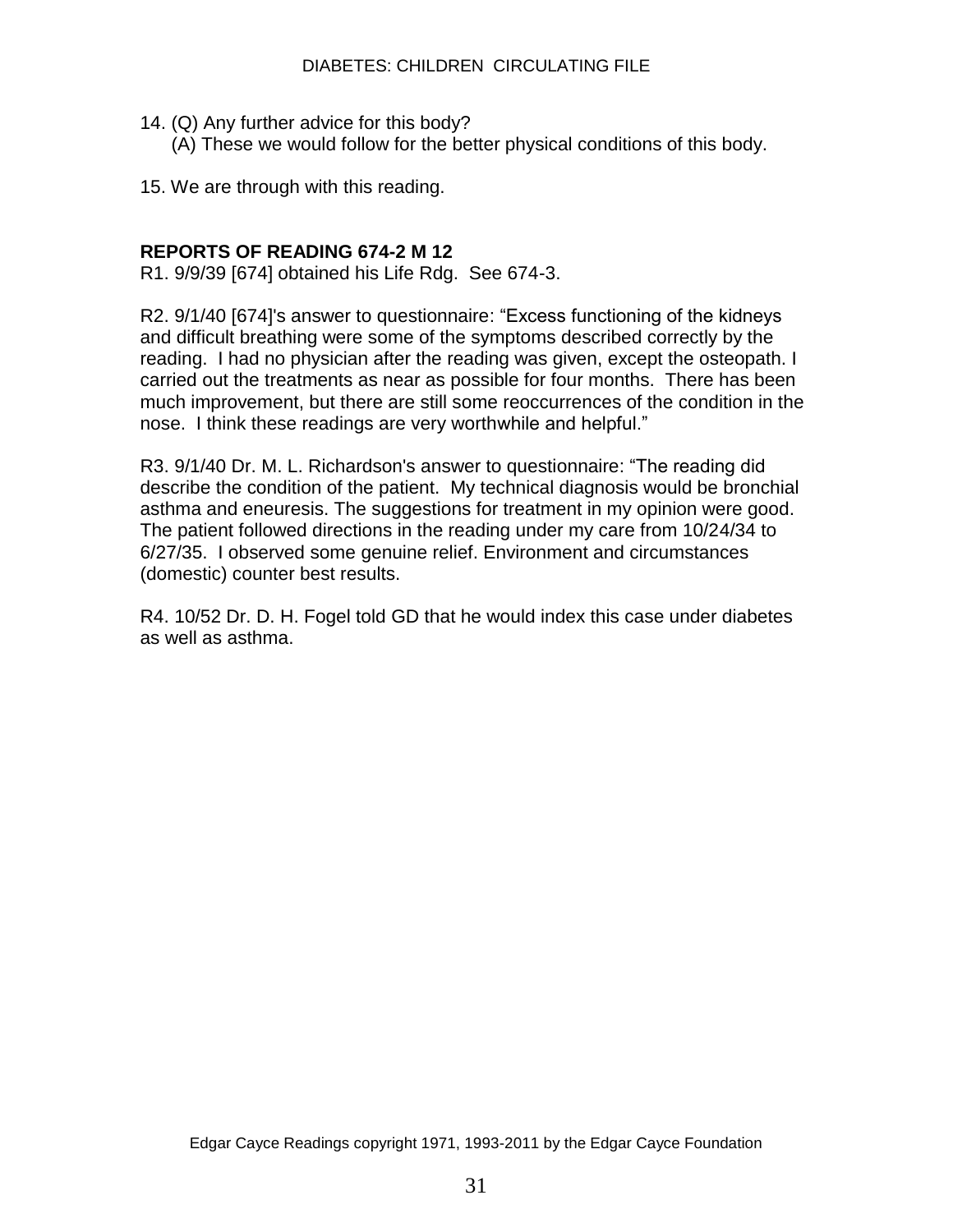# **INDEX OF READING 1490-1 F 5**

| Appliances: Wet Cell: Vitiligo<br>Assimilations: Eliminations: Vitiligo<br>Baby Care: Cold: Common<br>Cause: Effect: Vitiligo<br>Cold: Common | Par. 23--25, 30, 36-A<br>Par. 17<br>Par. 26<br>Par. 6, 7, 9, 34-A<br>Par. 26                               |
|-----------------------------------------------------------------------------------------------------------------------------------------------|------------------------------------------------------------------------------------------------------------|
| Diabetes: Insulin Substitute                                                                                                                  | Par. 29                                                                                                    |
| Diet: Artichoke: Jerusalem: Diabetes<br>: Minerals: Salts<br>: Vitamins: Deficient: Vitiligo<br>: Vitiligo                                    | Par. 29<br>Par. 34-A<br>Par. 34-A<br>Par. 34-A, 36-A                                                       |
| Glands: Adrenals: Vitiligo<br>: Appliances: Wet Cell<br>: Pineal: Vitiligo<br>: Thymus:<br>: Thyroid: Hypothyroidism: Vitiligo                | Par. 6, 7, 18, 21, 34-A, 36-A<br>Par. 24<br>Par. 21<br>Par. 7, 21, 34-A, 36-A<br>Par. 6, 7, 21, 34-A, 36-A |
| Hair: Glands: Thyroid<br>Heredity: Influences: Prenatal<br>Kidneys: Urine: Incontinence                                                       | Par. 21, 32-A<br>Par. 3, 34-A<br>Par. 18, 21                                                               |
| Liver: Artichoke: Jerusalem<br>Lymph: Thyroid: Vitiligo<br>Nails: Glands: Thyroid                                                             | Par. 29<br>Par. 21<br>Par. 21                                                                              |
| Nervous Systems: Sensory: Five Senses<br>Osteopathy: Speech: Stammering<br>: Vitiligo                                                         | Par. 8, 15, 33-A<br>Par. 33-A<br>Par. 19, 22, 25                                                           |
| Pancreas: Artichoke: Jerusalem<br>Physiology & Anatomy: Glands: Thyroid<br>Physiotherapy: Massage: Oils, Olive: Vitiligo                      | Par. 29<br>Par. 21<br>Par. 32-A                                                                            |
| Prescriptions: Atomidine: Glands: Vitiligo<br>: Codliver Oil, White's:                                                                        | Par. 21, 22, 36-A<br>Par. 26                                                                               |
| Skin: Glands: Thyroid<br>Speech: Stammering<br>Spine: Subluxations: Vitiligo<br>Spleen: Artichoke: Jerusalem<br><b>VITILIGO</b>               | Par. 21<br>Par. 8--15, 33-A<br>Par. 8, 10, 34-A, 35-A<br>Par. 29                                           |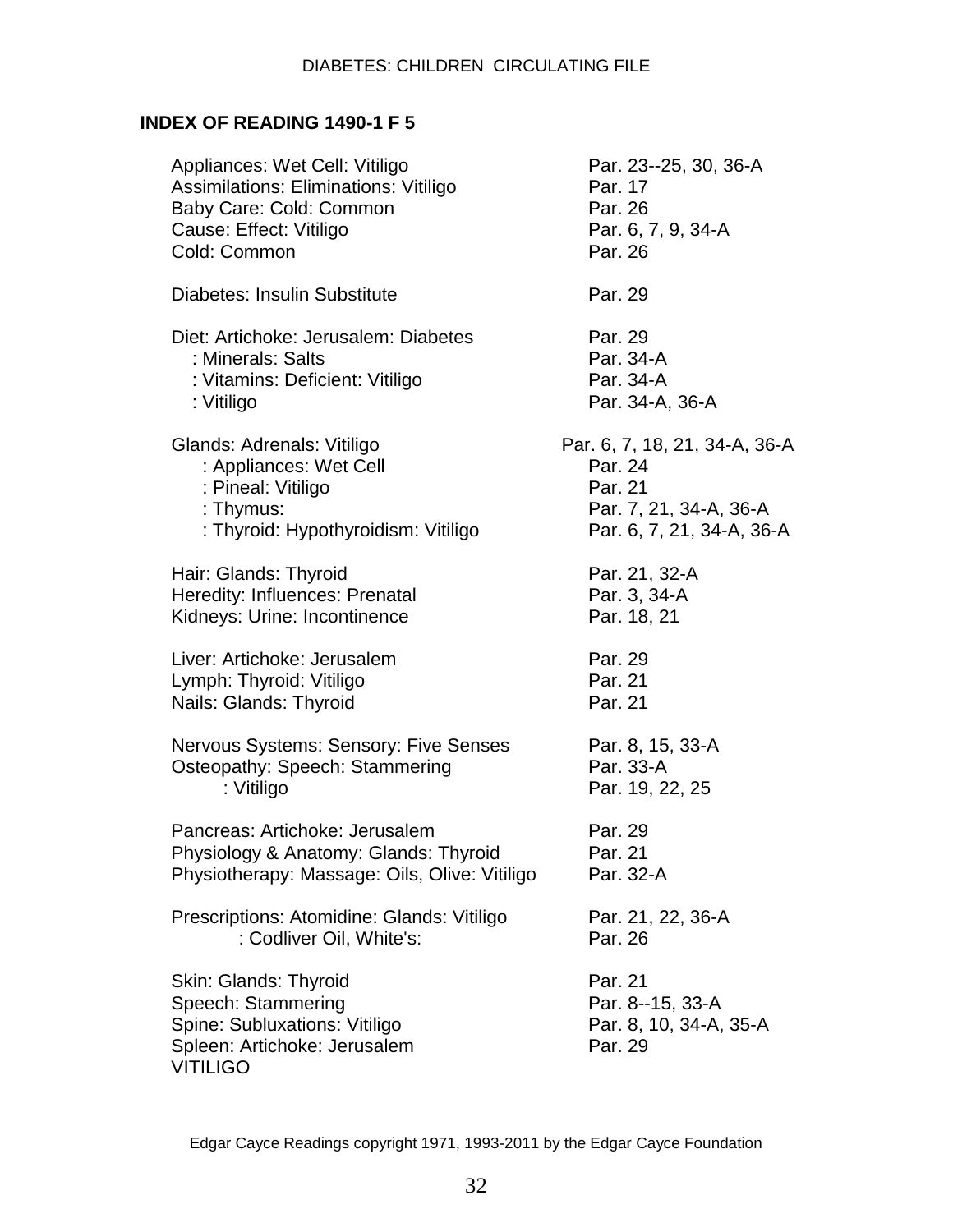## **BACKGROUND OF READING 1490-1 F 5**

B1. Called Vitiligo - doctors have indicated neither treatment nor cure. White spots on body, perfectly white spot of hair on top of head.

## **TEXT OF READING 1490-1 F 5**

This Psychic Reading given by Edgar Cayce at the David E. Kahn home, 20 Woods Lane, Scarsdale, N.Y., this 2nd day of December, 1937, in accordance with request made by the mother - Mrs. [1498], new Associate Member of the Ass'n for Research & Enlightenment, Inc., recommended by her sister-in-law, Mrs. [1158].

(Physical Suggestion)

1. EC: Yes, we have the body here, [1490], present in this room.

2. Now as we find, while the disturbing conditions are insidious, or somewhat hidden, and produce in the system disturbing conditions that may prove not only aggravating but even at times terrifying and disfiguring somewhat the physical reactions - if allowed to remain, these may be brought to a near or a PERFECT normal condition for the body; if the conditions are taken in hand so as to bring about a removal of the causes.

3. The glandular system is that disturbed, and is the effect as we find in conditions indicated in the pigmentation of the body in various portions of the body, and under different circumstances. Yet these arise from not those of prenatal conditions nor those that may not be corrected.

4. While this will take a little time, precautions and persistence, these conditions may be eradicated from the system.

5. These then are the conditions as we find them with this body, [1490] we are speaking of, present in this room; first:

6. IN THE BLOOD SUPPLY, here we find, owing to conditions that have first caused the disturbance, there is the appearance of a split or an incoordinant activity of the superficial and the deep circulation, or through the very activities organs are overactive and glands - especially the INNER activity of the thyroid - UNDERACTIVE.

7. Hence the effect, owing to the very nature of the pressure, is activative upon the glands above and about the kidneys as not coordinant with the glands in the throat or the thyroid and thymus glands.

8. FROM THE NERVE CONDITION, we find there exists a pressure in the 6th and 7th dorsal, also in the END of the spine - or the coccyx. These pressures first produced an unbalanced condition in the nerve system and especially in those periods at eighteen months to two and a half to three years, an irritation.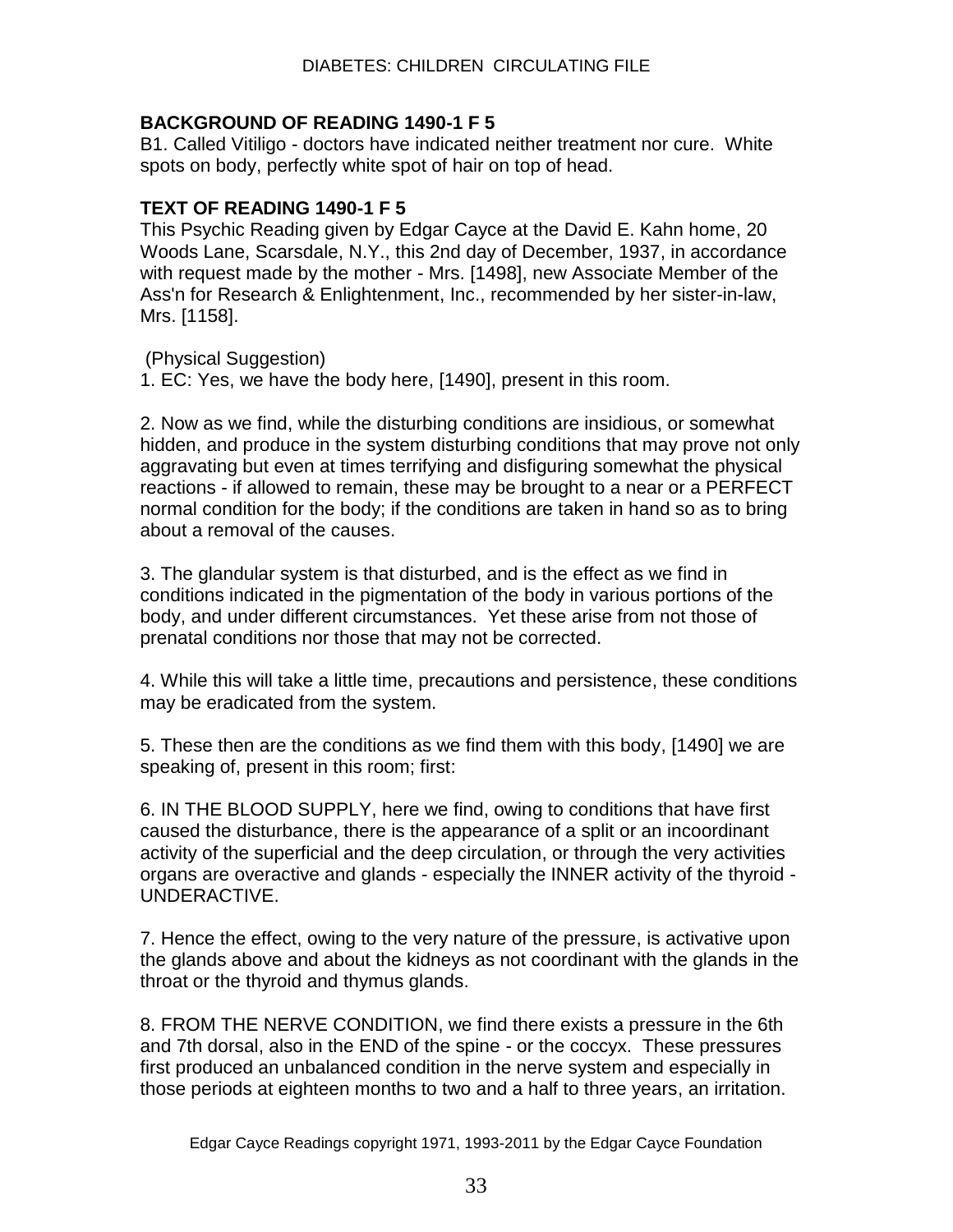9. Now: the reactions from this, with the quieting of the body, through applications made of various natures, have brought - in the last six to eight to nine months - a GREATER activity in the superficial circulation.

10. AS TO THE ACTIVITY PRODUCED UPON THE ORGANS THEMSELVES OF THE BODY, the subluxation in the dorsal center, and a circular lesion in the lower end of the spine or the coccyx, make for nerve pressures that have deflected the activity of the organs.

11. The mental reactions, or the brain forces, are very good.

12. There has been produced a slowing of reaction through the throat, bronchi, lungs, larynx - yes, and to the organs of the sensory system; especially in the sensory system.

13. While the vision is good, there is a slow reaction as to WHAT is the perception. Also in the hearing, while it is acute, sufficient - that is, efficient; there are periods when there are lapses - not to a great extent but just so as to be noticeable, by tests - if they were made in these directions - as to just what is meant.

14. There is the slow reaction in the sense of touch, in the sense of feeling, as to just what IS the reaction.

15. These are purely SYMPATHETIC conditions, and with the removal of the pressures and with the activities to the body as will produce the NORMAL activity of the organs disturbed, or the nerve system disturbed, we will restore normalcy for the body.

16. The heart's activity is near to normal.

17. Digestive system we find at times upset. Naturally, from glandular reaction there are periods when there are disagreements as to combinations in foods; there is the lack of that assimilation in the lacteal ducts as of a sympathetic nature.

18. The rest of the system we find very good, save as has been indicated from the pressures upon the glands above the kidneys that produce disturbances here at times. UNCONTROLLED at times they become, at others there is the proper reaction. But this produces then a strain upon the system.

19. NOW, IN MAKING APPLICATIONS AS WE FIND FOR THE REMOVAL OF THESE DISTURBANCES, first we would have a series of manipulations Osteopathically given, correcting - specifically - the centers indicated; in the dorsal and in the coccyx end. Not too severe in the beginning with these, but make them sufficiently often, and for sufficient length of periods that the adjustments ARE made removing the pressures in the system.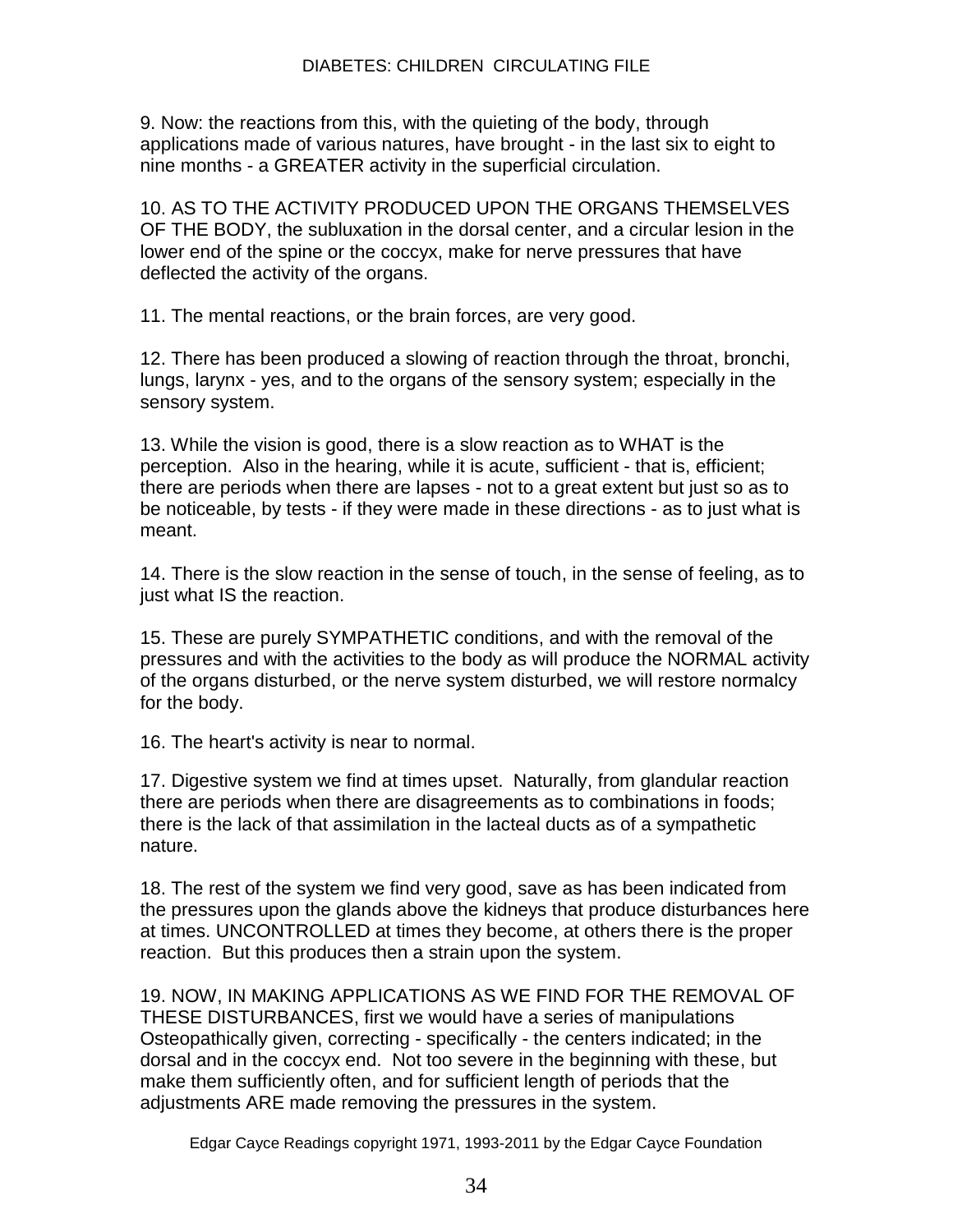20. Hence the first series as we find would be twice a week, or the first two weeks we would say three times a week, and then for the next three weeks twice a week. Then leave off the Osteopathic adjustments until we specify them again.

21. At the same time the adjustments are begun, begin with taking each morning (not only the days when the adjustments are made but EACH morning), before the morning meal, ONE MINIM of Atomidine in half a glass of water. Just ONE DROP; this given preferably from a medicine dropper - a full drop, but just ONE drop! This activity is to be upon the glandular system, especially upon the thyroids - which, of course, supply the growth of the nails, the hair, the cuticle, all portions of the superficial activity of the lymph circulation being affected by the activity of this particular functioning of the gland. Just as the activity of same to the growth, to the kidneys, to the other forces is through the adrenals and the thymus and pineal. Now these properties will act upon ALL of these, and will with the proper adjustments osteopathically as given - have the desired reaction.

22. When the series of the adjustments has been finished, as given, then leave these off - also leave off the Atomidine.

23. THEN begin with the application of the low vibratory forces of the Wet Cell Appliance carrying Chloride of Gold into the system. The attachments would be made as follows:

24. The small or copper plate would be attached first, to the 8th and 9th dorsal plexus; while the larger or nickel plate - through which the Gold Solution passes (in the proportions of two grains Chloride of Gold to each ounce of Distilled Water) would be attached last, to the umbilicus and lacteal duct center. THIS acts also upon the glandular force, but PURIFIES the system as well as acting with the general assimilating system. Make the attachments in this manner each day for about twenty minutes, for a period of two weeks. Keep the plates very clean.

25. Then when this series is finished - that is, when the two weeks have passed we would give the further instructions for the CHARACTER of adjustments, for medicinal things that would be necessary, or for the activities of the system.

26. In the matter of the diets, keep these well balanced in the body, blood and nerve building. Here especially would we find that the cod liver oil would be a beneficial condition in keeping away cold. This preferably as WE find for this body would be taken in the White's Cod Liver Oil tablets. This would be easy for the body to take and not hard to take. These tablets would be taken twice each day, one after the morning meal and one after the evening meal, during the WHOLE PERIOD of these applications as have been indicated.

27. Dry Milk is preferable to cow's milk for the body. Whole wheat cereals or whole wheat and rye combined in cereals are better for the body.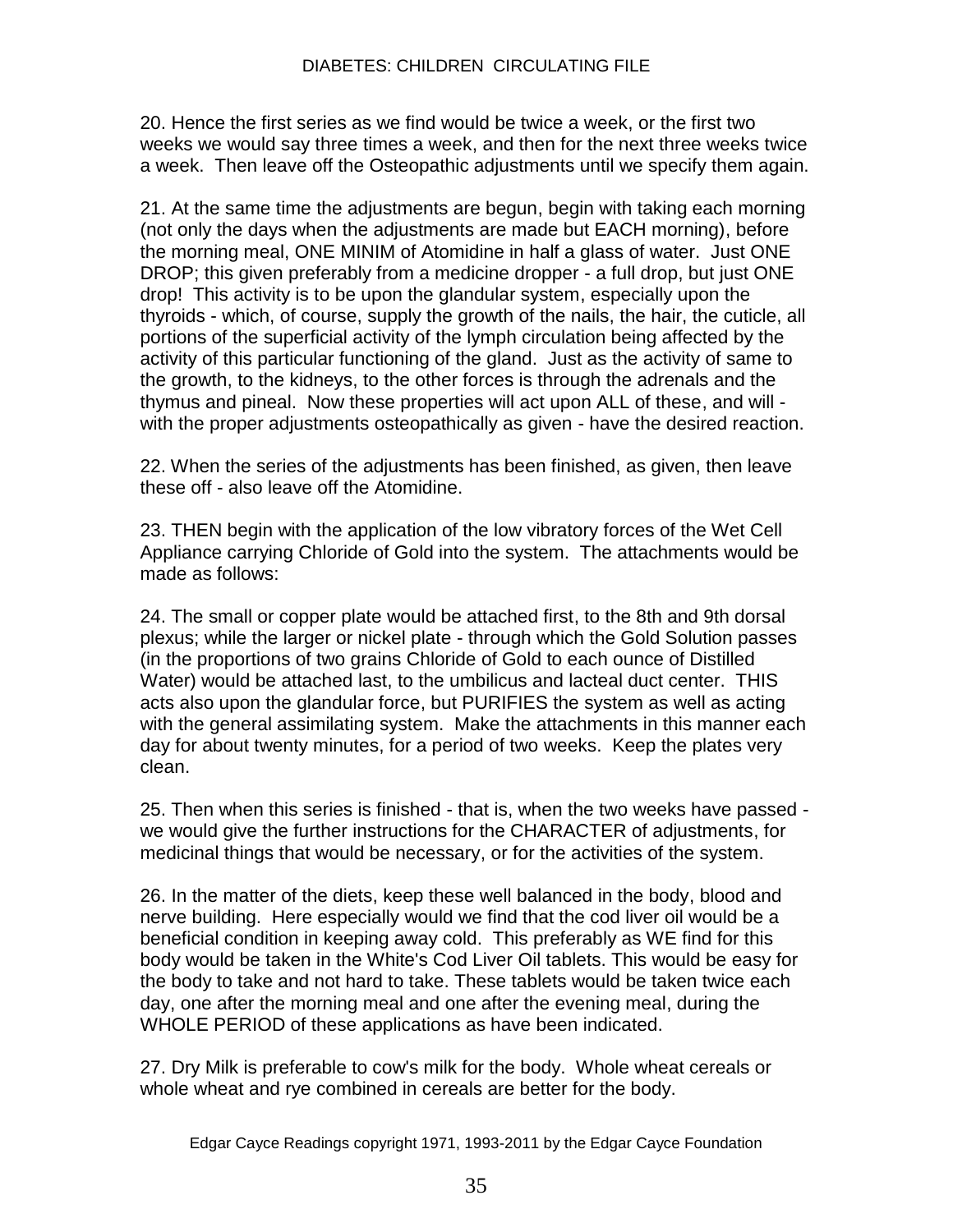28. Fish, fowl and lamb are the better meats; NOT fried. Especially vegetables of the bulbous nature; as peas, carrots, beans, lentils and the like. NOT spinach, for this body!

29. The oyster plant, the Jerusalem artichoke occasionally - once a week sufficient for this; this adds adrenalin and is that which will keep down accumulations and prepare the activity of the glands - especially the spleen, the liver, the pancreas - and work well with the balancing of the sugar content for the system.

30. These do, and after the periods of the Wet Cell Appliance, we would give further instructions for this body.

31. Ready for questions.

32. (Q) Will her hair regain its natural color?

 (A) It will, as will the spots disappear; not only from the body and the exposed places on body but on other portions as well. The general development, the general mien will come to near normal.

 Occasionally a thorough massage with Olive Oil is good for the body. This only as skin food, gently massaged - not just along portions but all over the body. This once a week, once in ten days - but at least that often - through this whole period.

33. (Q) Is her stammering related to this condition?

 (A) Secondary, for as has been given this is an indication of that slowing activity of the sensory forces. And when the corrections are made in the dorsal, as given, to be SURE give a coordination of same through the upper dorsals and throughout the cervical areas; adjustments in the specific centers, the general adjustments throughout, which relieve the pressures and make a coordination of the activities for the principles to act upon those forces that are deficient or overactive in the body.

34. (Q) Was she born with this condition?

 (A) As just given; during that period of eighteen months, when there was the disturbance that caused the pressures in the areas. These began a deflection, and then this is the development of the unbalanced condition in the salts of the body and the deficiency of the activity of the glands.

35. (Q) What produced these pressures?

(A) As just indicated.

 Do as we have given, and at the end of the period outlined we would give further instructions.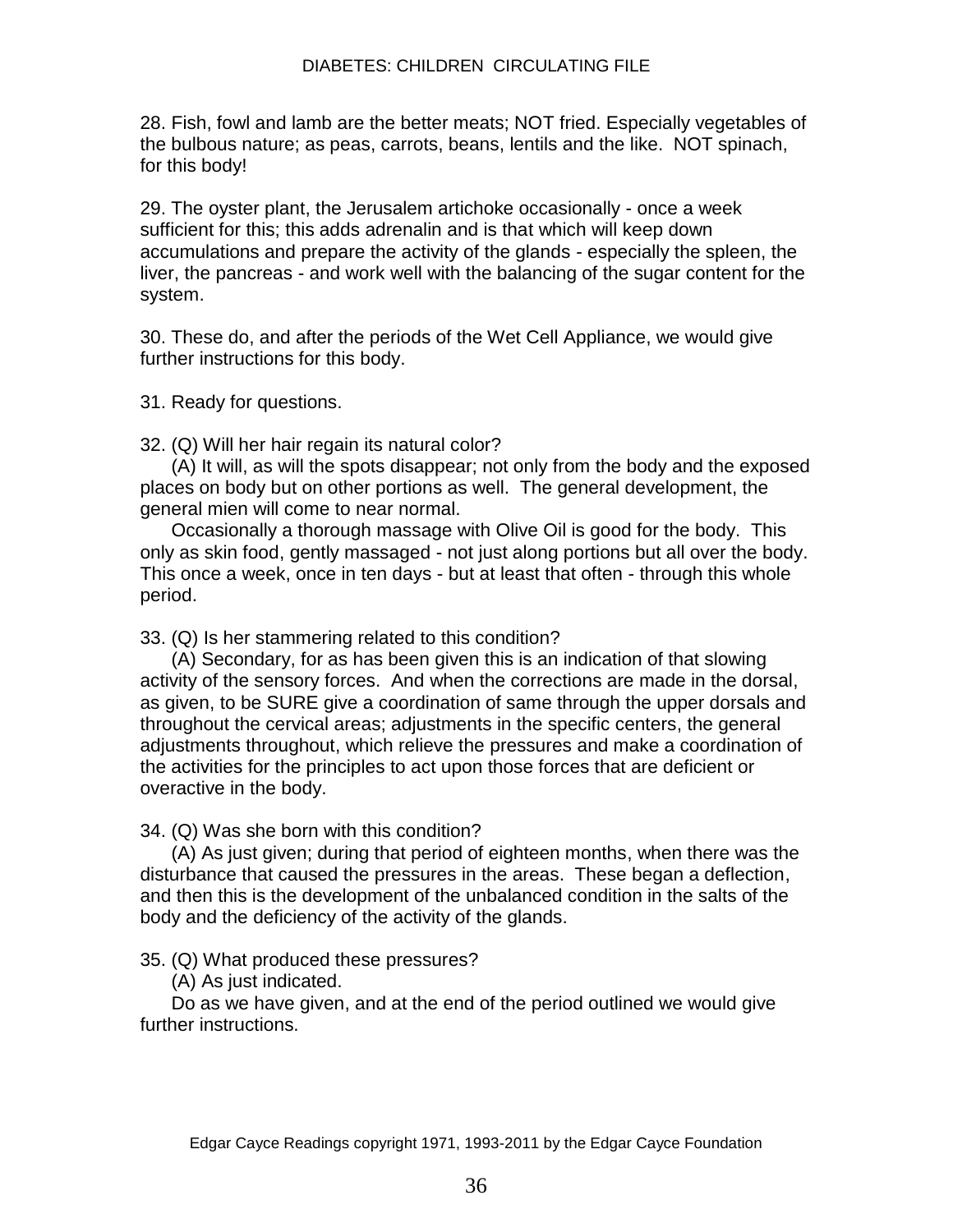36. (Q) Will I have to have a doctor's prescription?

 (A) No doctor is necessary for prescriptions. Buy a bottle of commercial size, commercial strength Atomidine.

 The adjustments, to be sure, must be made by a doctor. WE would give Schoelles.

 When these have been carried this far, as indicated, we would give further instructions. For this is a SUBTLE condition, and we will meet the conditions as they arise by the changes that are necessary. For any deflection of the glandular system, especially where the thyroid is concerned, will need watching and the applications changed to meet the needs. But DO NOT give this body any GLANDULAR extracts while these treatments are being given! Glandular cleansings, glandular strengthening may be necessary later, but the cleansing is necessary first.

 The strengthening forces now are to be in the diets, and the deficiency in the forces to cleanse the glands will be supplied in the Atomidine, and the purifying of the system will be by the corrections and by the applications of the Gold that will work with not only the rebuilding of nerve tissue destroyed but in building that necessary for the strengthening of the glandular system. We are through for the present.

## **REPORTS OF READING 1490-1 F 5**

R1. 12/24/37 Dr. Schoelles' ltr.: "[1490] is progressing nicely."

R2. 1/18/38 Dr. Schoelles' ltr.: "[1490] has finished with her first series of treatments and is now using the battery. The corrections seem to remain in better condition the last two or three treatments and I was well satisfied that the work was well done. Mrs. [1498] reports that [1490] seems to thoroughly enjoy the battery and relaxes so well under it that she will not speak above a whisper. The skin condition seemed to be some better. Whether or not this is due to the lack of exposure to the sun is difficult to say at this time. She ought to have another reading as soon as she finishes with the battery so as to determine how she has progressed."

R3. 2/7/38 See 1940-2.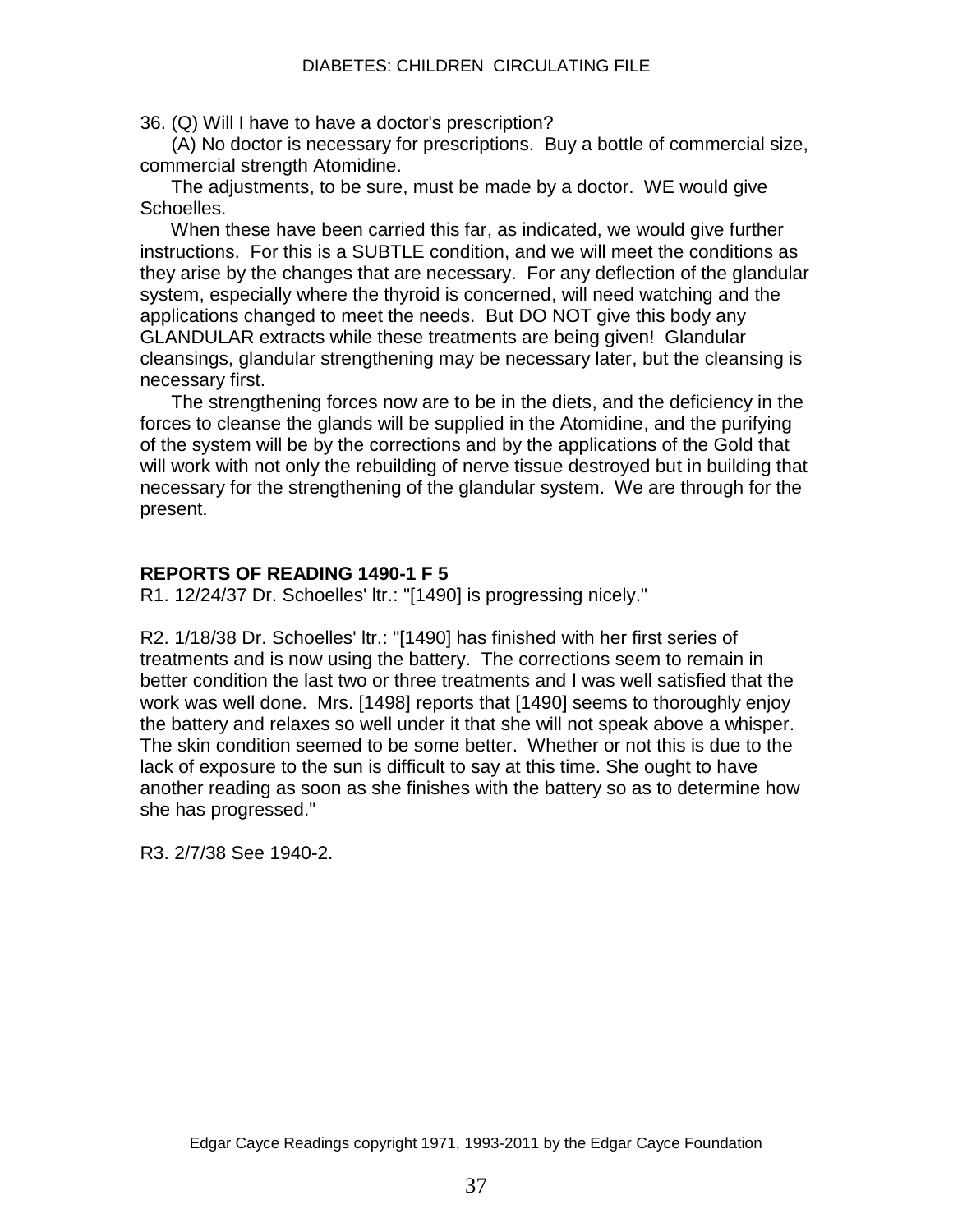## **INDEX OF READING 2294-1 M 1 MONTH [edited]**

| Astrology: Gemini<br>: Mercury<br>: Uranus                   | Par. 12<br>Par. 15<br>Par. 15      |
|--------------------------------------------------------------|------------------------------------|
| <b>Birth: Physical</b><br>: Soul                             | Par. 51-A<br>Par. 51-A             |
| <b>CHILD TRAINING</b>                                        |                                    |
| Diabetes: Tendencies                                         | Par. 6, 7, 19                      |
| Home & Marriage: Parenthood<br>: Preparation                 | Par. 3, 5, 41--44<br>Par. B1       |
| Names: E.C. Named                                            | Par. 2                             |
| REINCARNATION: PEOPLE FAMOUS: HENRY, PATRICK<br>: Tacitus    | Par. 28                            |
| Vocational Guidance: Law: World Affairs<br>: Speech: Oratory | Par. 24, 42, 43<br>Par. 14, 42, 43 |
| Work: E.C.: Quotations & Similes:<br>"Channel Of Blessings"  | Par. 44                            |

# **BACKGROUND OF READING 2294-1 M 1 MONTH**

B1. GD's note: See mother's readings 1628-1 and 1628-2, on 7/4/38 and 5/26/39, in re preparation for [2294]'s birth.

#### **TEXT OF READING 2294-1 M 1 MONTH (Protestant Background)**

This Psychic Reading given by Edgar Cayce at his home on Arctic Crescent, Virginia Beach, Va., this 30th day of June, 1940, in accordance with request made by the father - Mr. [...].

Born: May 27, 1940, 6: 07 A.M. Leigh Memorial Hospital, Norfolk, Va.

1. GC: You will give the relation of this entity and the universe, and the universal forces; giving the conditions which are as personalities, latent and exhibited in the present life; also the former appearances in the earth plane, giving time, place and the name, and that in each life which built or retarded the development for the entity; giving the abilities of the present entity, and that to which it may attain, and how. You will answer the questions, as I ask them: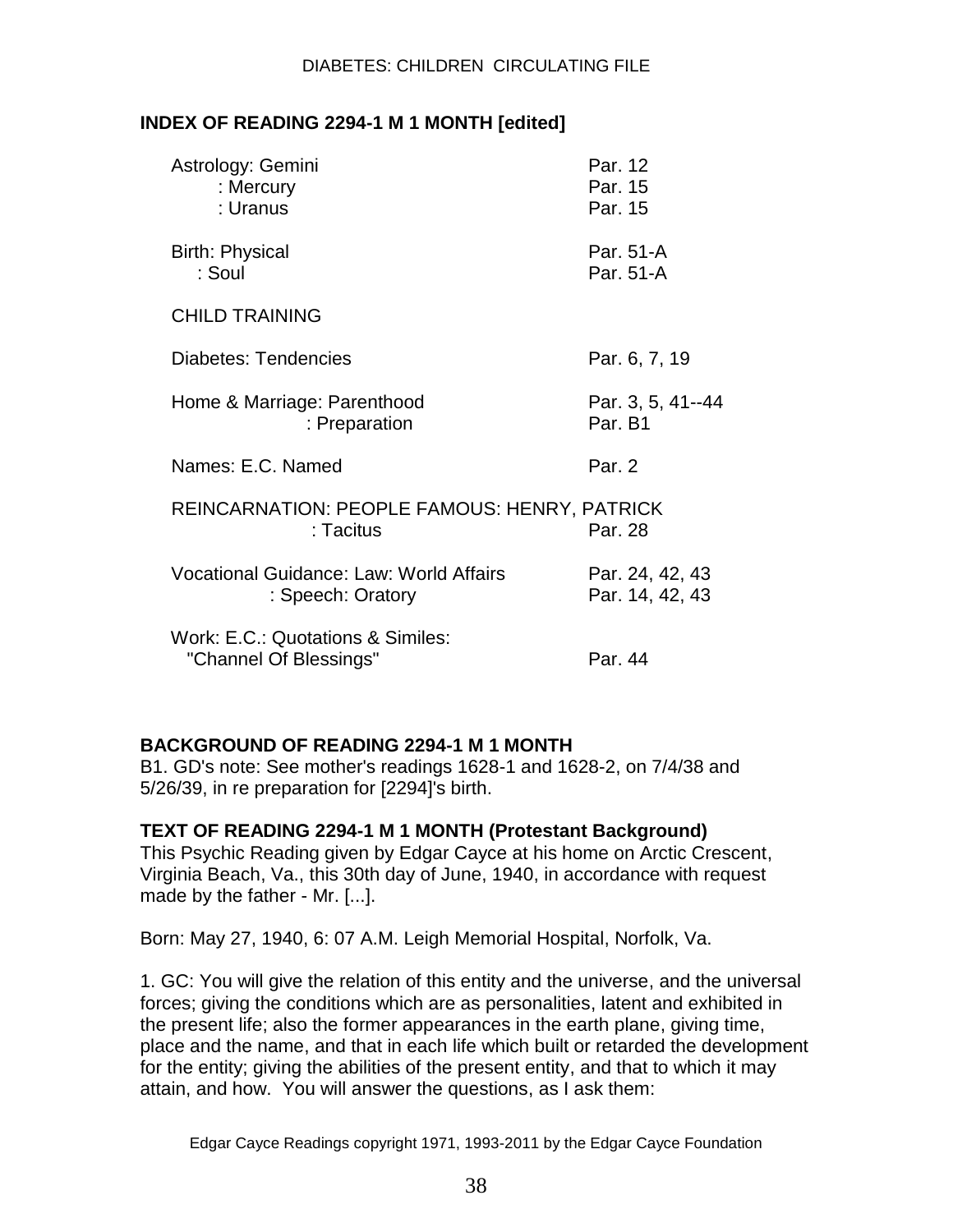2. EC: Yes, we have the records of that entity now known as or called [2294]. Should have named him Patrick!

3. In giving the interpretations of the records as we find them here, these are chosen with the intent and purpose that this be a helpful experience to those who have the opportunities and the privilege of entertaining and preparing this entity for its activities in this material experience.

4. As to the manner of the ENTITY'S application of self, - when it is twelve, this should be given again; for, as is indicated, there are some warnings as to the care of the individual entity's health in the present, and as to the material experiences because of the entity's position in the affairs of the land of which he is a native in the present.

5. Consequently, in the present we would not give other than the warnings as to the responsibilities attendant upon such an entity in this experience. For, the needs are and will be for such leaders during the reconstruction and the attending activities in this land. Hence in the developing stages there will be needed that care and that opportunity for its development, so that it may again take its place among the peers of the land for its activity during these periods, as it did through those activities in the formation of this land, in and under the present form or manner of its government.

6. As to the warnings, - these as related to the health will deal primarily with the diet and the activities. There should be as little sugar as practical in the entity's diet until it has passed at least its sixth or seventh year; for the inclinations and tendencies will be towards a disturbance with the liver and the pancrean activity.

7. Hence we would guard greatly against such in the system, if there would be the normal development of this body towards the strong, strengthened body that will be needed for the entity's activities through the material sojourn at this particular period.

8. From the astrological aspects we find the influences indicating the energetic activity of the mind as well as of the body.

9. Also there are the tendencies for extravagance, which should be curbed or kept in a more normal manner through the early periods of its activity; for these will be a part of the inclinations, not only because of the Gemini influence but also the Saturn, Mercury, Jupiter, Mars and Venus influences.

10. As these planets were strong influences in the earth through the developing periods of this entity in gestation, they will in the early portion of the life manifest the greater influence.

11. Hence we find one that will indicate or show a general energetic activity.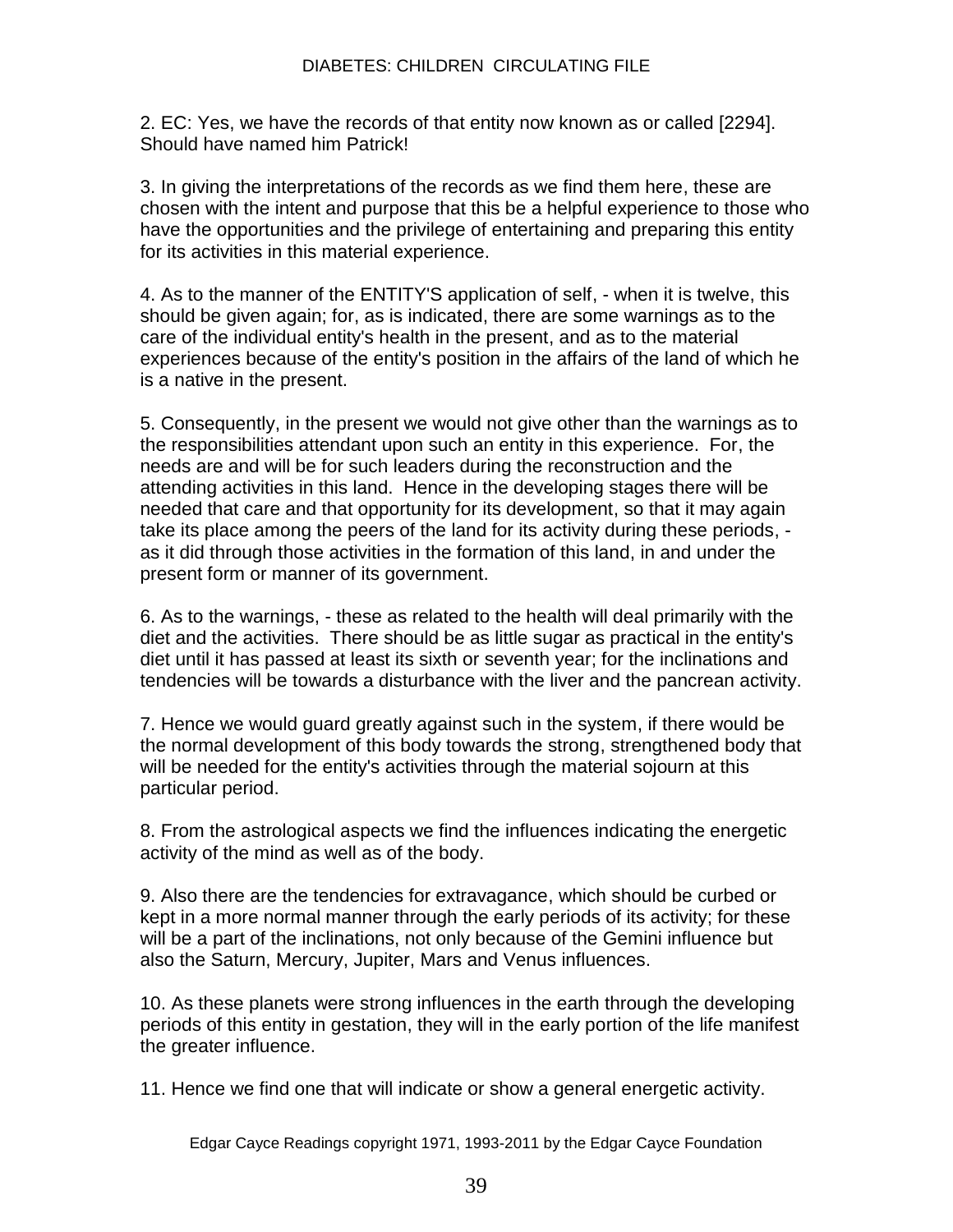12. One that will be considered or termed by some about the entity as indifferent to many things that a developing entity SHOULD pay a great deal of attention to. Not that there will not be affection, not that there will not be the inclinations for those experiences of preferences; but the very nature of the Gemini influence makes for the sudden changes of preferences, and the demonstrations in which there will be seen the influences of these upon the activities of the entity.

13. And these will gradually develop into the abilities to always want to "argue out" everything. Consequently, there should ever be given a reason as to WHY such and such may be as a suggestion, command, or advice, in the training or the attempt to guide the entity.

14. As an orator the entity may be found to excel, as in its former experience; but this as we find will necessitate the tendencies for the developing years especially through the age from five to six to seven to ten years - towards training in those directions. For, as the awareness arises in the experience, and the argumentation as to various influences gives the opportunity for expression, we will find the entity inclined to shut self away at times, and at others to be OVERACTIVE in giving expressions.

15. Hence it will require the developments in the OUTSTANDING influences that arise as a part of the entity's experience, not only because of that part the entity is to play in the affairs of the nation, (as it did in that expression which has illumined the minds of most Americans, - that which was first proclaimed by this entity of "Give me liberty or give me death!") but because of the need for discipline. For, in the developing years, there will be the tendency to seek liberty for its own self at any cost; and there should be given the whys, the causes, and the expression of the abilities that are reached through the Mercurian high mental experience, as well as the benevolent influences through the Uranian sojourn, so as to bring more and more the abilities to express for the universality of the activities, and not with the nature or intent of using the influences for selfish motives.

16. It will be easy for the entity to make money! It will be just as easy for him to get rid of it! For, these extravagances will be a part of that curbing needed in the early development, even before its twelfth year, - as well as the hoarding. These tendencies will need to be guided into purposeful directions during the early stages of its development.

17. Most of the warnings, then, would be given to those to whom the entity has been and is entrusted.

18. Know who the entity is and the activities that are expected of him.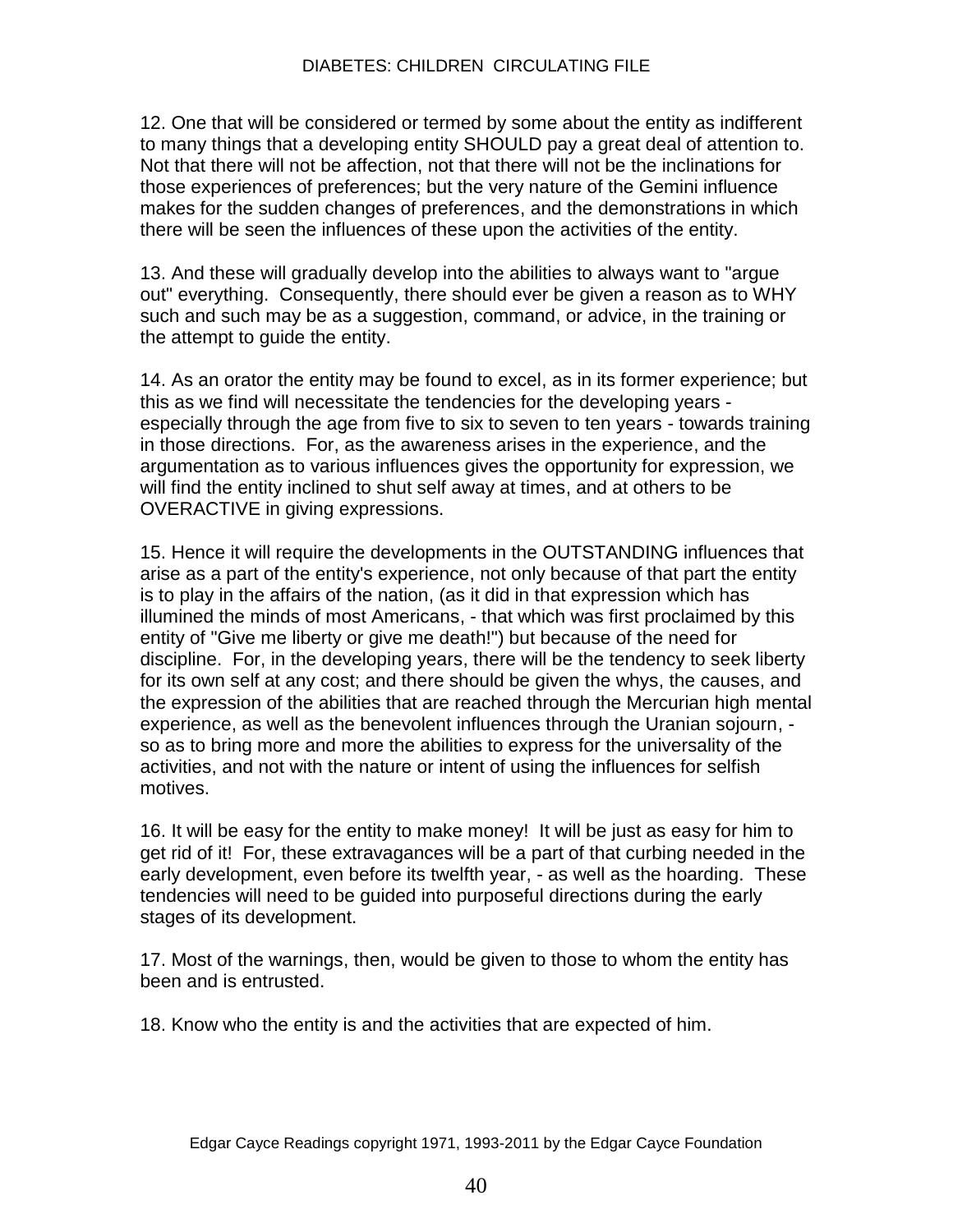19. Then, there should be first taken those precautions as respecting the physical welfare, - especially in those inclinations that will be a part of the early experience of the entity; that it may grow into a body equal to the needs of the position it may occupy, in carrying on the activities that are to be a part of the entity's experience in this sojourn.

20. Also in the mental, as well as in the material, there should be the counseling with the activities of the entity - as to that concept of the inclination for developing towards those opportunities which are to be a part of the entity's experience, provided, to be sure, that it is prepared for that activity to which it may attain here, in this experience.

21. As to the appearances of the entity in the earth, then:

22. Before this the entity was in the land of the present nativity, as we have indicated, and one whose general activities are well known, - in the name then Patrick Henry.

23. The influence wielded by the entity is too well known to attempt to even comment upon same here. Yet the frailties of the body through that experience find expressions in those tendencies which have been indicated, for the entity to be a recluse in the early portions of its life. Hence it will be necessary that there be the "drawing out" of the entity, as it were, and the preparation for those activities not only in law but as to national and international relationships.

24. Hence the entity should be trained in INTERNATIONAL LAW, rather than local; for the opportunities and the needs for such are to be a part of the entity's experience.

25. Before that the entity was in the Roman land, when there were the needs for those who were capable and able to give expressions to the desires of the peoples, as well as of those in authority, - that is, as to that chosen to be expressed by the common people.

26. Thus in the present we will find the entity inclined to seek out those of various positions or conditions in life. These tendencies also should be guided, - not curbed so much, but the whys and wherefores of these given or reasoned with the entity concerning, in the early developing period; else we may find those tendencies to associate with those who are questionable characters, - for the entity may easily be turned into those directions of using its abilities that would not be the constructive force.

27. Hence the needs for the spiritual welfare of the entity to be considered during its early periods of development.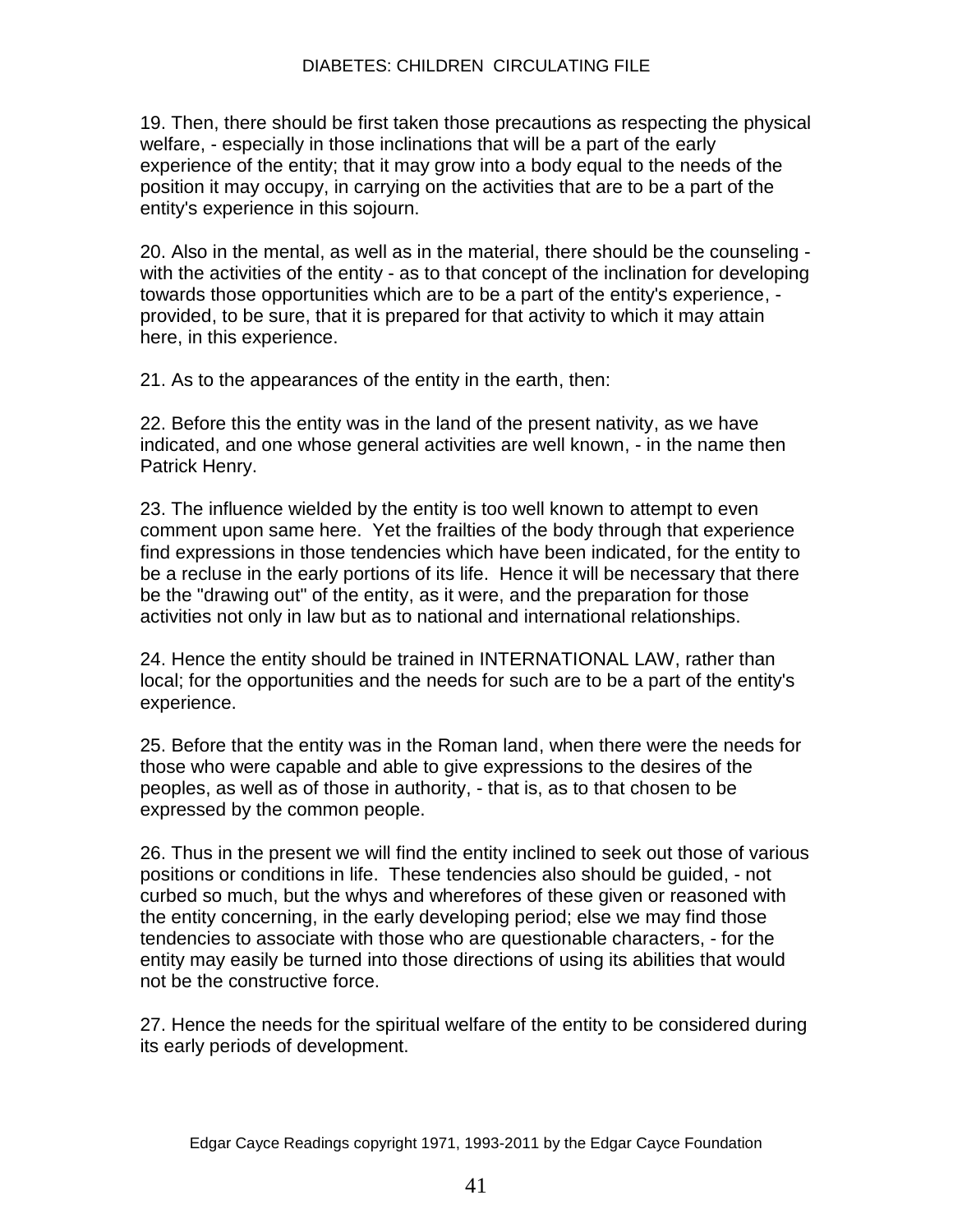28. For, the entity then was not only the historian but the speaker, as well as the poet. All of these will find their expressions in the present activities of the entity, for the entity then was in the name Tacitus.

29. In the present we will find those tendencies at times to choose those to and through whom he may lord those activities over others, if there is not kept the better physical forces throughout the experience for the physical, mental and spiritual balance - which should be stressed in the training of the entity during its early life.

30. Before that the entity was in the Persian and Arabian land, during those activities in the 'city in the hills and the plains.'

31. The entity acted in the capacity first of aiding in heading the caravans of the day.

32. Hence in the present we will find the inclinations and tendencies for the entity to travel fast, either in cars or in airplanes. Be mindful of these in the early years, and let them be used in a way as to be of benefit of the whole, or of the masses, rather than for the individual.

33. There the entity excelled as the tradesman between the eastern and the western lands during those experiences, making many trips to what is now Indo-China, India, Egypt, and also to the Mongoloid or Gobi land.

34. Hence those tendencies will arise in the present for the entity to be associated with people in all walks of life. This tendency in the early years may be used as a means for giving the training in those activities necessary for the abilities of the entity in and through the experiences in which he will play an important part, - in the affairs of his own land, - when so much needed….

40. As to the abilities of the entity in the present, then:

41. Much in this experience, as indicated, will depend upon the manner of the training as to activities in the early portion of the entity's sojourn here. Hence the responsibilities lie mostly with and upon those to whom the entity has been entrusted.

42. Then, as has been given, during its twelfth to thirteenth year we would give further information as to the possibilities, the means and manners of training as to the fields of activity through which the entity may find the greater expression. But the entity's greater expression MUST be in the representing, or presenting, of the needs - as well as the benefits - of its own land.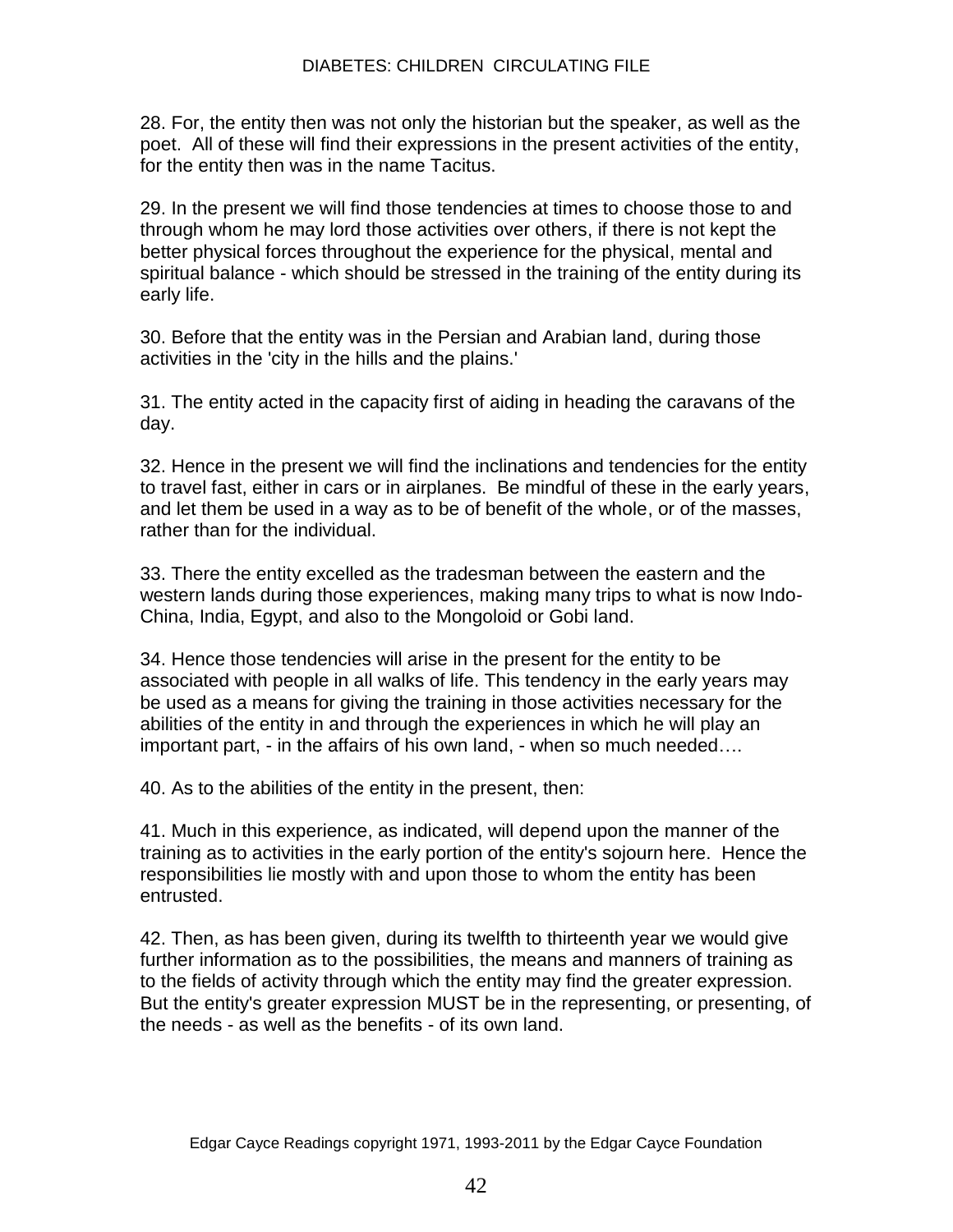43. The counsel in the present, then, as indicated, is rather to those who are entrusted with this responsibility. For, blessed indeed are those to whom it is given the care of those who are to direct the destiny of a nation!

44. Accept same in that humbleness, yet in that glory as befits one who would be a channel through which many peoples, many individuals, may be indeed blessed….

51. (Q) What was the exact local time of his birth, and what does it indicate?

 (A) As we find, this was in the early hours - that is, the physical birth, and the spiritual birth very soon thereafter; 6: 07 in the morning. We are through for the present.

# **REPORTS OF READING 2294-1 M 1 MONTH**

10/26/43 Letter from Mrs. L. A. N.: "...I am very anxious to have children and have spent a lot of money going from one doctor to another... My husband was talking with a former client of yours...who took his wife [1428] to you after having tried everything else and they had very satisfactory results [[2294]!!], and has suggested that I get a reading from you..."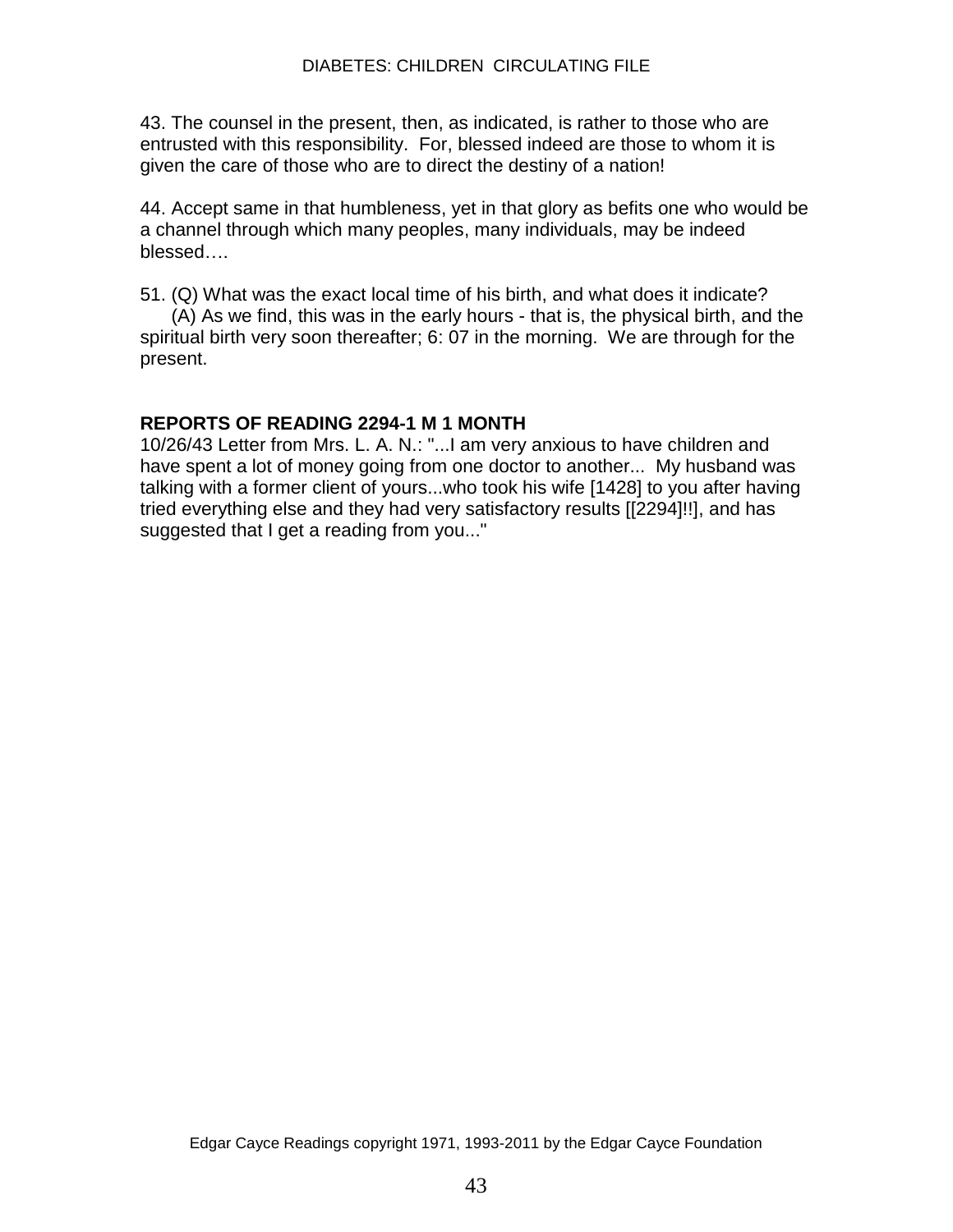# **INDEX OF READING 3901-1 F 20**

| <b>Bursitis: Tendencies: Eliminations:</b><br>Incoordination                                                       | Par. 18-A                               |
|--------------------------------------------------------------------------------------------------------------------|-----------------------------------------|
| <b>CHOLECYSTITIS</b>                                                                                               |                                         |
| <b>CIRCULATION: IMPAIRED</b>                                                                                       |                                         |
| Clairvoyance of E.C.: Action & Places<br>: Conditions Confirmed                                                    | Par. 2<br>Reports                       |
| Cycles: Body                                                                                                       | Par. 4                                  |
| <b>Diabetes: Tendencies</b>                                                                                        | Par. 17-A                               |
| Diet: Artichoke: Jerusalem: Diabetes: Tendencies Par. 17-A<br>: Cholecystitis<br>: Cooking Utensils: Patapar Paper | Par. 14<br>Par. 17-A                    |
| Electrotherapy: Sinusoidal: Circulation                                                                            | Par. 11, 12                             |
| <b>ELIMINATIONS: INCOORDINATION</b>                                                                                |                                         |
| Humor                                                                                                              | Par. 2                                  |
| <b>Osteopathy: Cholecystitis</b><br>: Spine: Subluxations<br>Perspiration: Eliminations: Incoordination            | Par. 13<br>Par. 7<br>Par. 6, Background |
| Physiotherapy: Packs: Glyco-Thymoline:<br>Cholecystitis                                                            | Par. 8, 9                               |
| Prescriptions: Glyco-Thymoline: Eliminations:<br>Incoordination                                                    | Par. 10                                 |
| <b>SPINE: SUBLUXATIONS</b>                                                                                         |                                         |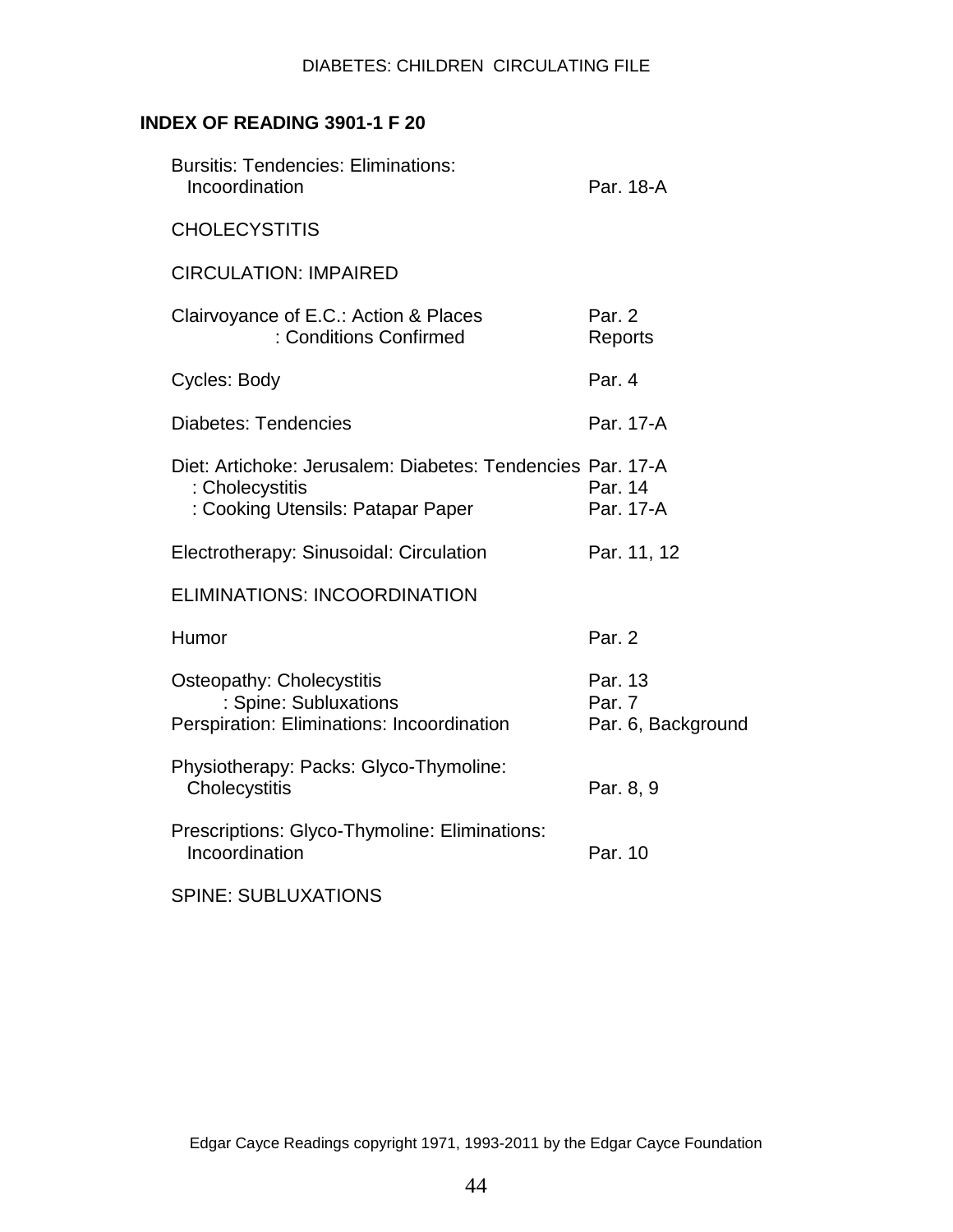## **BACKGROUND OF READING 3901-1 F 20**

B1. 11/27/43 Letter: "We are so pleased over my mother [3349]'s diagnosis that I wish to obtain one also."

#### B2. 1/17/44 Questions submitted:

1. Please explain to me the cause of excess clammy perspiration of my hands and feet and how to stop it. This condition has been with me since early childhood. 2. A urinalysis taken last year revealed a mild diabetic condition. Do I still have it? 3. How may I be rid of the pain in my right shoulder which did not seem improved after 6 mo. of chiropractic adjustments? 4. What will prevent my lips from chapping? They are daily growing worse with the loss of much skin. 5. Have I any vitamin and mineral deficiencies or food allergies? My vitality is often low.

## **TEXT OF READING 3901-1 F 20**

This Psychic Reading given by Edgar Cayce at the office of the Association, Arctic Crescent, Virginia Beach, Va., this 26th day of March, 1944, in accordance with request made by the self - Mrs. [3901].

1. GC: You will go over this body carefully, examine it thoroughly, and tell me the conditions you find at the present time; giving the cause of the existing conditions, also suggestions for help and relief of this body; answering questions, as I ask them:

2. EC: Yes, it will be better if you will keep quiet.

3. We have the body here, [3901].

4. As we find, there are disturbances that have been aggravating to the body for some time past. Unless there are measures taken to correct same these will, with the next cycle, gradually grow much worse; possibly causing the necessity for operative measures.

5. We find that there has been for some time past a suppression that has deflected the circulation through the liver and gall duct area. There has gradually grown disturbances, which with the inactivity of these organs in their proper relationship to the others, has caused an altered circulation - that attempts to eliminate poisons through the respiratory and perspiratory system which should be eliminated through the alimentary canal. Thus the functioning of these portions of the circulation towards the eliminations has been altered.

6. Hence the poor circulation through the extremities, causing undue amount of perspiration under the arms, in groins, hands, feet and the like that becomes very disturbing to the body. Thus toxic forces are necessarily caused that are beginning to produce at times improper digestion, headaches, and general disturbances through the functioning of eliminating organs. Kidneys are gradually becoming involved.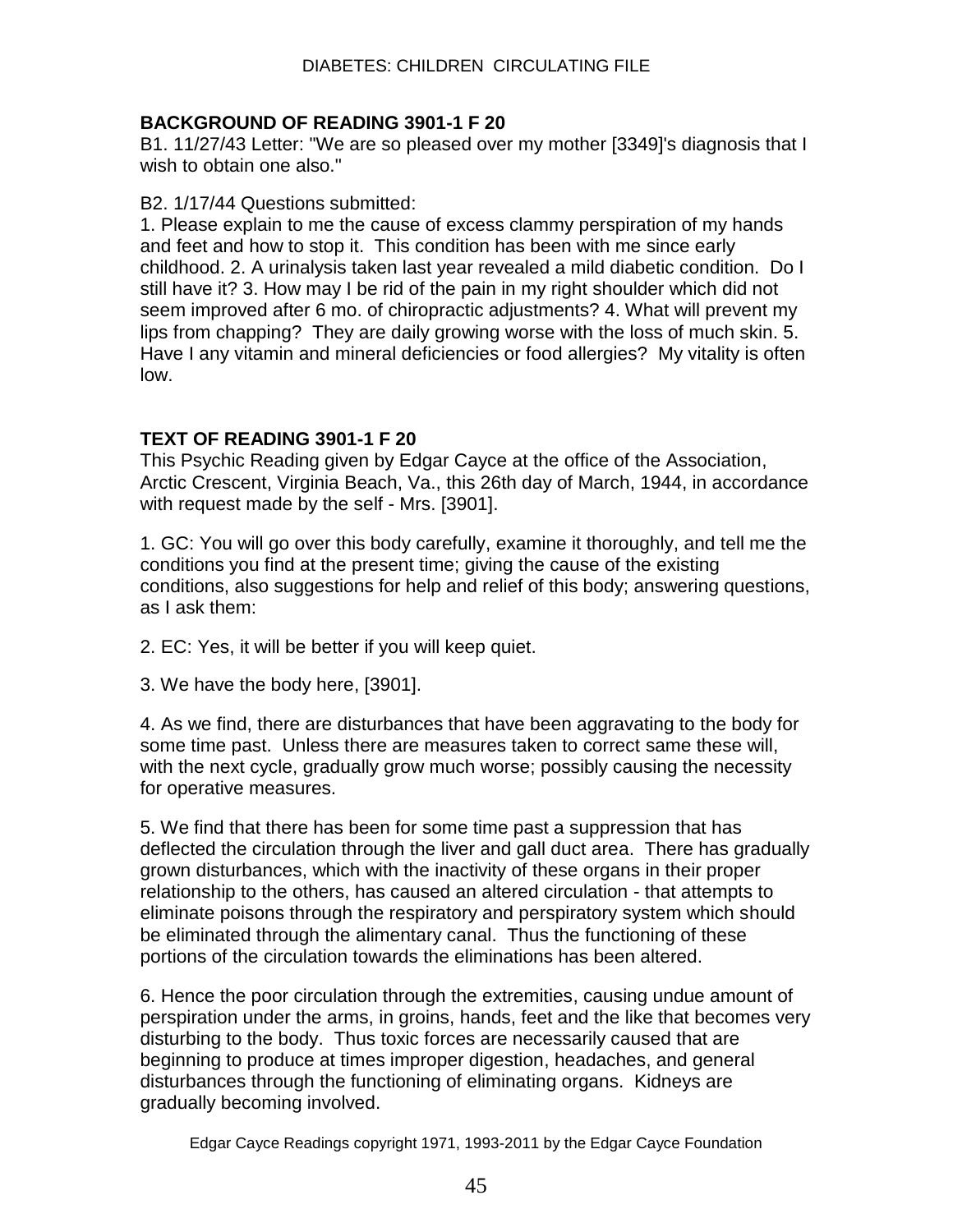7. To correct these disturbances we find that corrections osteopathically should be made especially in the dorsal and cervical areas, to the 6th and 7th dorsal, then, on upward.

8. To aid the disturbances in the liver and gall duct area, there should be applied heavy Glyco-Thymoline Packs with an electric pad over same, at least two hours each day for five to six days in succession.

9. When these packs are removed each day massage gently, not severely, especially through the liver and gall duct area; not attempting to knead that portion of the body too much, but a brisk massage.

10. Also each day take internally two to three to five drops of Glyco-Thymoline in water.

11. At least twice a week use the sinusoidal machine that will in its application tend to stimulate flow of circulation through the liver and gall duct area.

12. This should be given about seven or eight times.

13. Then the body may through the osteopathic adjustments have the gall bladder and gall duct drained osteopathically.

14. Through these periods do not have heavy foods. Little of any character of pastry or pies of any kind. Not too much meats and no greases.

15. These we would do and we will bring better conditions for the body.

16. Ready for questions.

17. (Q) Is there a diabetic condition?

 (A) With this correction in the manner indicated, we find that the diabetic condition would be clarified though we will find with these tendencies that it would be well to take the Jerusalem artichoke once each week. Prepare one about the size of a hen egg, cooked in Patapar paper. Mix the juices with it and season to taste, eating of it - once each week with the regular meal. Do this for six to eight weeks and we will clarify and clear these conditions.

 But as indicated, this is more a strain on the activity of the kidneys and the ducts of digestive forces, reflexly, and if these conditions are cleared generally we would save the body from much disturbance later.

- 18. (Q) Pain in right shoulder?
	- (A) This is only reflex from the poisons.
	- Do these things indicated.

19. We are through with this reading.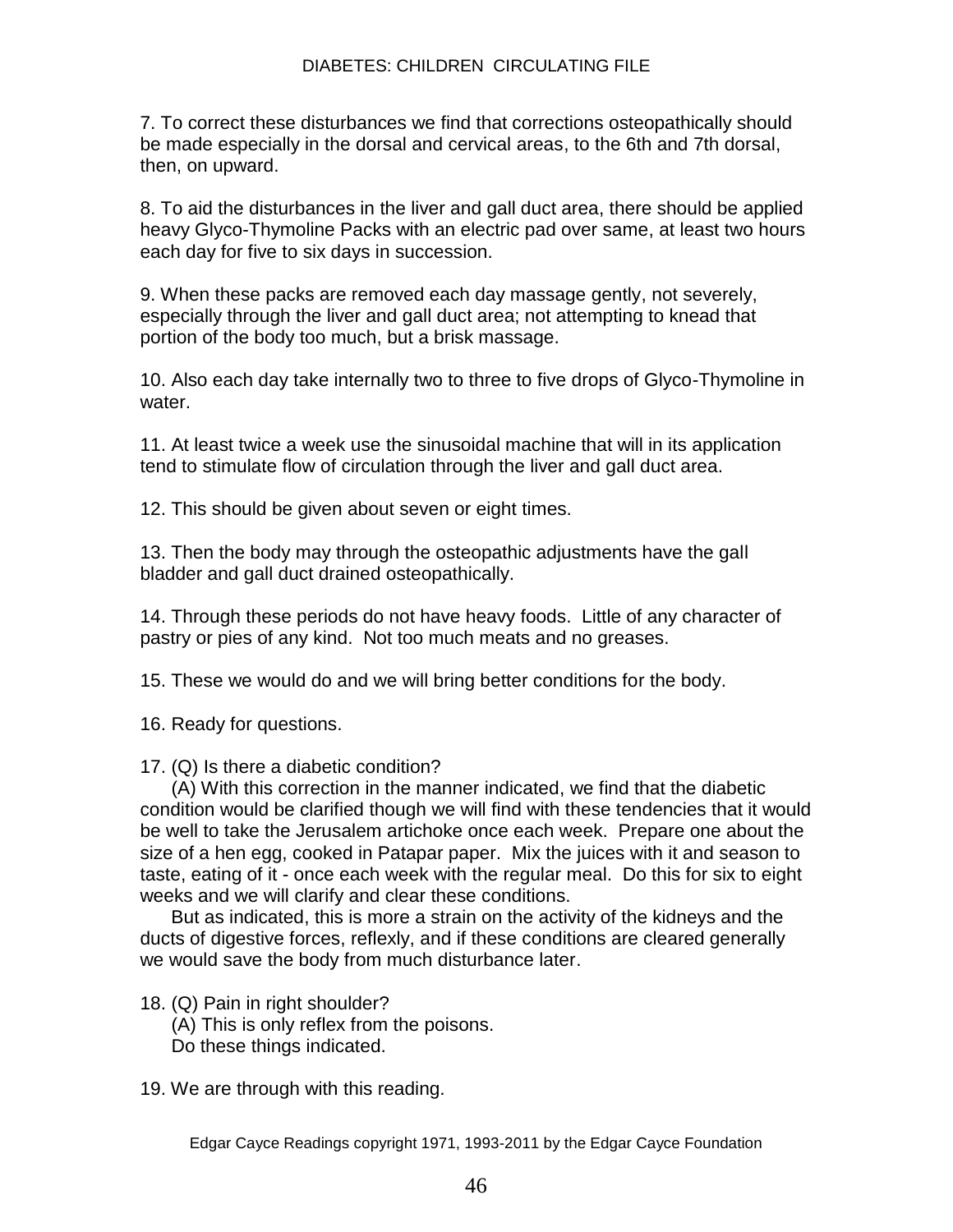#### **REPORTS OF READING 3901-1 F 20**

4/18/44 [3901]'s letter to EC:

Dear Mr. Cayce,

 Herewith follows a report of my activities and condition after following the treatment outlined in my psychic reading given March 26, 1944.

I feel that the analysis of my condition is excellent.

 I found an osteopath, Dr. Bernice Harker, 1246 N. Hayworth, Los Angeles, who is interested in your work, and who has read "There is a River". She is giving me treatments twice a week. I have been to her five times.

 Dr. Harker has no sinusoidal machine, but a doctor friend of her's has one, and I go to him for this. I have taken three treatments on the sinusoidal machine.

The reading states, as to diet, "No greases". How about butter, cream, avocadoes, in moderation?

 Last week I applied the Glyco-Thymoline packs for six days in succession - two hours each day. After removing the packs I massaged gently for several minutes. I hope these packs were correctly applied. I used old bed linens - 3 thicknesses and over this I put a piece of rubber sheeting and then I placed the electric pad on top. I also took four drops of Glyco-Thymoline in a glass of water for each of these same six days.

 I have not taken the Jerusalem artichoke, I thought I could get them here but have not located any. However, I shall write to the John A. Salzer Seed Co. as you suggested.

 During and after the week of Glyco-Thymoline packs a rash broke out on my body. I imagine there were about a dozen small bumps similar to insect bites.

If in any way I have mis-interpreted my reading, I would appreciate your suggestions. Thanking you sincerely, [3901]

P.S. Symptoms as described in last paragraph on first page of reading are still prevalent.

4/25/44 EC's letter to [3901]:

Mrs. [3901] ..., California

Dear Mrs. [3901]

 Thanks very much for yours of the 18th. I appreciate very much your report on your activities and conditions.

Thanks very much for the address of Dr. Bernice Harker.

I feel, from the experiences we have had, if Dr. Harker follows the suggestions, while it may require a little while, a few weeks or months, the osteopathic treatments you know are only supposed to make proper adjustments in your body, and the body itself does the healing. It takes a little longer, but that is why osteopathy is so much better than medicines that often leave sediments that the system has to in some way take care of. Osteopathy closely administered, is close to nature's way of taking care of it.

 I suppose, and am very sure, why the application of the Glyco without the other properties that were to go through the system and have an effect on the activities of digestion, caused a rash. All of these are supposed to go together; not one taken one time, and one another time. I would take the artichoke, for these will change the digestive system and the activity of sugar in the system.

 Thanks very much and hoping that you will continue on the improve, I remain Sincerely, Edgar Cayce

5/4/44 [3901]'s letter to EC:

Dear Mr. Cayce,

Here is the second report on my condition following my reading of 3/26/44.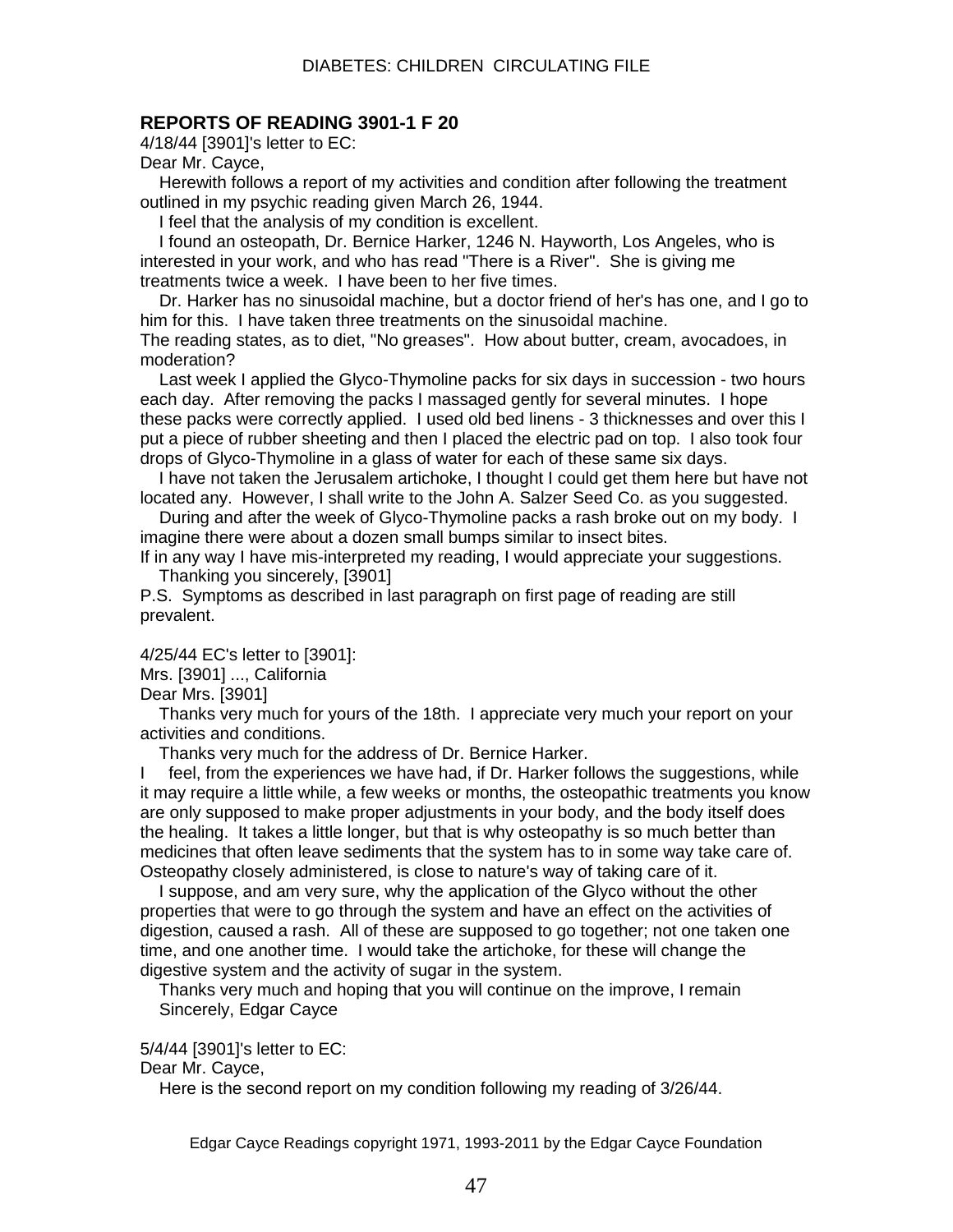The rash which accompanied the Glyco-Thymoline packs disappeared a few days after I finished the Glyco treatment.

 I have completed the required number of sinusoidal treatments - 8 - two each week. I had the last one yesterday.

 Two weeks ago I was troubled by constipation for about three days. I believe this was due to my mis-interpretation of the reading by which I eliminated all fats and oils from my diet. This condition is much improved although I occasionally miss a day of bowel evacuation.

 There was no mention of how long I was to continue the osteopathic corrections so I will continue these twice a week until told to do otherwise.

 My general condition seems improved; I have more energy and vitality. The headaches are farther apart but my complexion hasn't cleared, my shoulder hurts after heavy work like floor scrubbing or polishing, and my hands and feet perspire profusely.

 I am sorry that I was not able to partake of the Jerusalem artichoke when I started the other treatments. I have eaten two - one last week and one this week. That means I have four more weeks before I finish them.

 I should like to have a check reading as soon as it is convenient for you. If it is not too much trouble, could I please have two duplicates of the check reading? One for the osteopath and for the doctor whose sinusoidal machine I used.

Thanking you kindly for your sincere efforts to help me, [3901]

#### 5/24/44 [3901]'s letter to EC:

Dear Mr. Cayce,

 Here is another report on my condition. My vitality has improved; I have more pep. My shoulder still pains me whenever I do polishing, scrubbing, sweeping. I still have excess perspiration in the extremities.

 I have been troubled with constipation, but I believe I have fewer headaches. My complexion was much improved for about two weeks but is getting bad again - I suppose this ties in with the constipation.

 I have three more Jerusalem artichokes to eat and will have finished the required number by my check reading. I will be at the above address during my reading…. Please ask these questions at the reading:

 1. There does not seem to be a great change in my body. Have I followed the instructions correctly? 2. Has the osteopath, Dr. Harker, made the proper corrections? 3. I am troubled with a strained feeling in my lower back around the pelvis. This formerly occurred only during menstruation. What is the cause? 4. Are you sure there are no psychological factors hindering my progress?

Thank you so much for trying to help me. May God Bless you, [3901]

#### 5/30/44 EC's letter to [3901]:

Dear Mrs. [3901]:

 Thank you very, very much for yours of the 23rd. We appreciate your contribution to our work more than we know just how to tell you.

We hope we are adding a bit to a more perfect understanding of man's relationship with the Creator.

 We appreciate, too, your prayers and blessings. Without these we would not get very far.

 Thank you again and with every good wish. Sincerely, Edgar Cayce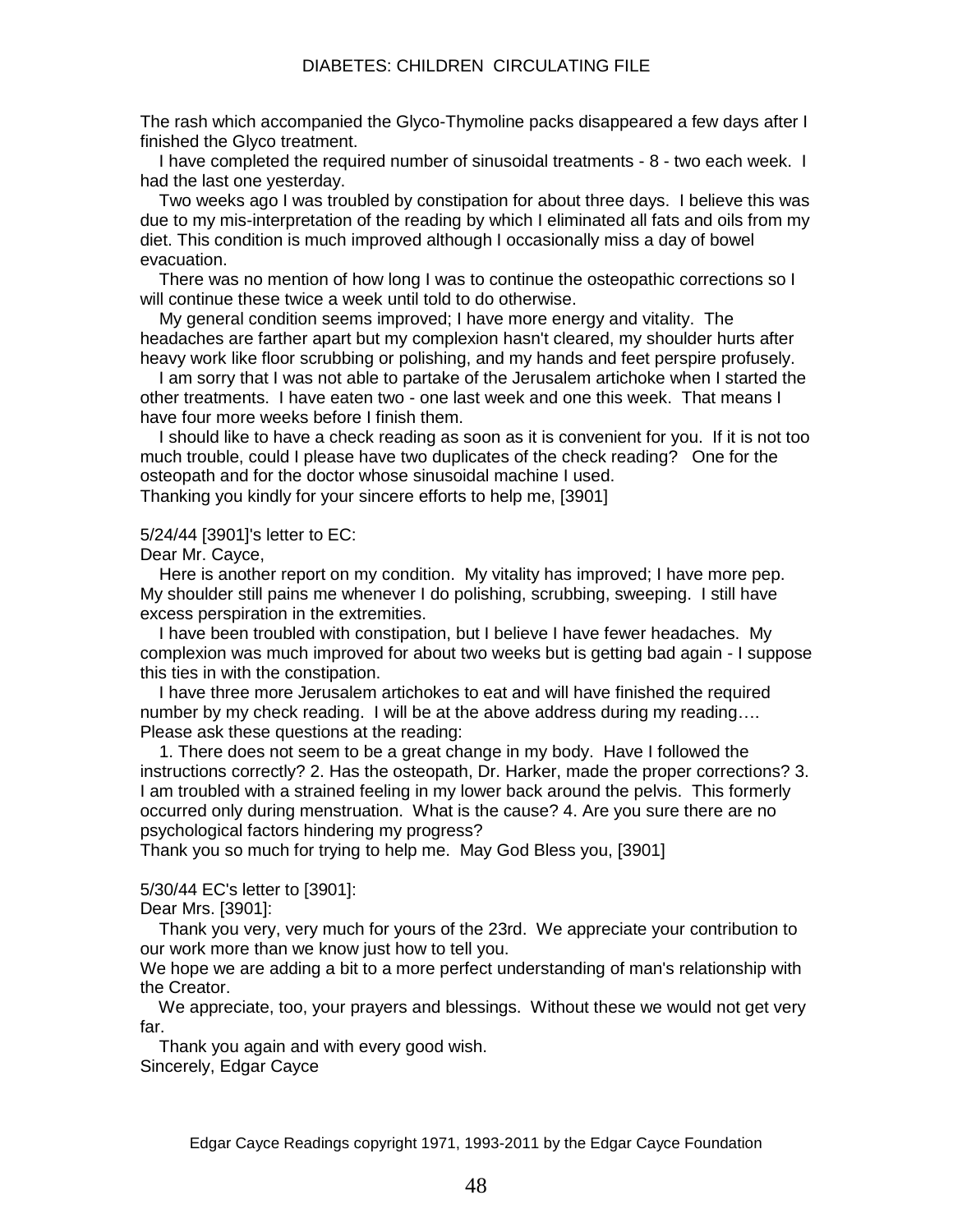#### DIABETES: CHILDREN CIRCULATING FILE

## **INDEX OF READING 4956-1 M 5**

DIABETES: CURED

Doctors: Woodall, Percy: D.O. Par. R3

OSTEOPATHY: DIABETES

WORK: E.C.: READINGS: MISSING

# **BACKGROUND OF READING 4956-1 M 5**

None.

## **TEXT OF READING 4956-1 M 5**

This Psychic Reading given by Edgar Cayce in Birmingham, Alabama, this 19th day of October, 1920.

**PRESENT** 

Edgar Cayce; (?), Conductor; Wm. K. Schanz, Steno.

# R E A D I N G

Time of Reading Unknown.

Reading is not on file with Edgar Cayce Foundation or elsewhere according to available records.

# **REPORTS OF READING 4956-1 M 5**

R1. 1/22/21 Reporter, Miss [4958]'s brother's letter: "In a reading given Dr. [...], a Birmingham optometrist, Mr. Cayce diagnosed and prescribed a remedy for his five year old child who had been given up by physicians. Under this treatment the child is now in flourishing health."

R2. 1/24/21 Father's letter: "Our little boy [4956], who the doctors (specialists for children) had declared had diabetes and would gradually grow worse until death claimed him, is improving wonderfully under the treatment outlined by Mr. Cayce." [GD's note: On 1/22/21 Mr. [4959] also spoke of witnessing the above results re. this case.]

R3. 6/11/24 EC's letter to Mrs. Fannie G. Cayce: "I would certainly be very glad to do what I can for your little friend [who has diabetes]. About two years ago or better, I met a gentleman there [in Birmingham], Dr. [...] [optometrist], who had a grandson who was suffering from diabetes, and had been for two years. The doctors had about given him up; in fact, they said he couldn't live more than six months. He is now perfectly sound and well, thanks to Him, the giver of all good and perfect gifts, through the assistance of Dr. Percy Woodall [osteopath], who was able to assist in carrying out the suggestions in the reading."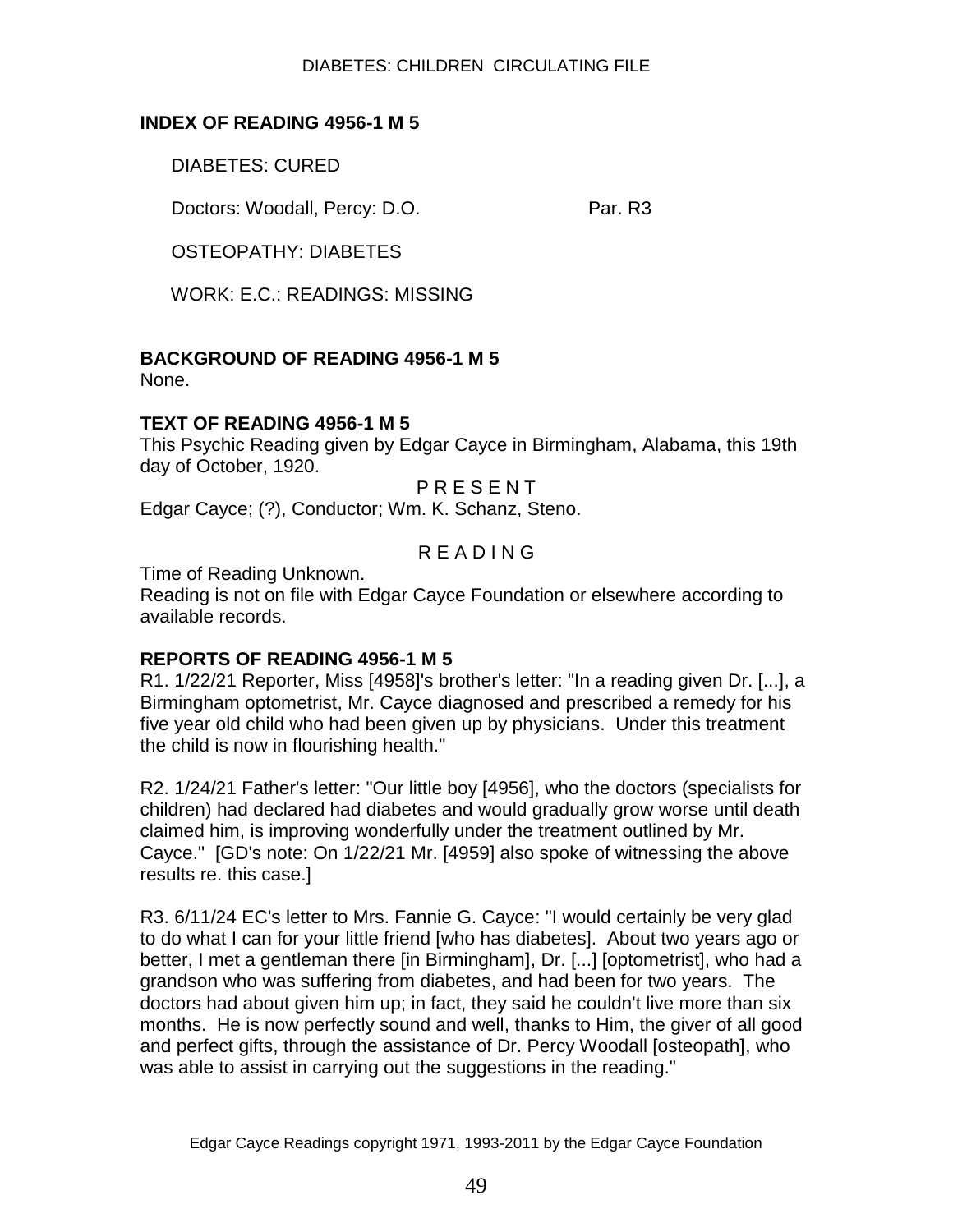# **The Gluten Connection**

by Dr. Bruce West *Health Alert* Newsletter, Volume 24, Issue 8, August 2007

Gluten is a vegetable protein – most commonly known as wheat protein. It is found primarily in wheat, rye, and barley. Today, grains (even organic) are genetically engineered to have a high gluten content. With a high gluten content, you can bake wonderful bread that is crunchy on the outside and soft on the inside. But gluten has a dark side. Many people are allergic or sensitive to it.

If you are completely allergic to it, the diagnosis is usually Celiac disease. If you are sensitive to it, you will just be chronically sick and disabled. And if you are like most people, you will go through life never knowing the connection; your doctors will never discover the connection; you will endure endless, useless medical treatments; your life will be impaired in one or a myriad of ways; and no one will ever be able to cure you.

Even if you are lucky enough to find a doctor who tests for gluten, the test will be useless. Medical gluten tests only turn up positive after the intestinal linings have been all but destroyed. And standard medical testing for wheat allergies is also useless. So you will be left out in the cold, chronically ill, and having to think on your own and outside the box.

#### **The Elimination Diet**

So, just stop and think for a minute. If medical science can't help because you'll never be tested with a useful test, what can you do? The answer is simple and in medical terms, rather old fashioned. It is the Elimination Diet. Simple – just eliminate gluten for a month and see how you feel.

Unfortunately the processed food industry has made this simple test hard. Gluten is now in almost all processed foods. So for 30 days you will have to eat real foods only, with nothing out of a package. You'll actually have to eat meat, fish, eggs, vegetables, fruits, nuts, and seeds – not exactly starvation. And although it takes some people more than 30 days to overcome the devastating effects of gluten, by the end of this time, you will know if you are on to something.

And how many people suffer from gluten sensitivity? Experts feel that the number is approximately 1 out of 150 to 200. That is a huge number. And because gluten is used in virtually all boxed, packaged, and canned processed foods, and because we live in a processed-food nation, it is easy to see the problem.

#### **Gluten Can Cause Anything**

If you are gluten sensitive, gluten could be causing a variety of ailments, from allergies to paralysis. If by the end of 30 days you are feeling better when you never could before, simply eliminate gluten from your diet for a year. If you are gluten sensitive, after 6 to 12 months on a gluten-free diet you will become a new person. And the same goes for your kids and grandkids. How do I know? Well after 30 years and 70,000 patients, I've come across my share of glutensensitive people.